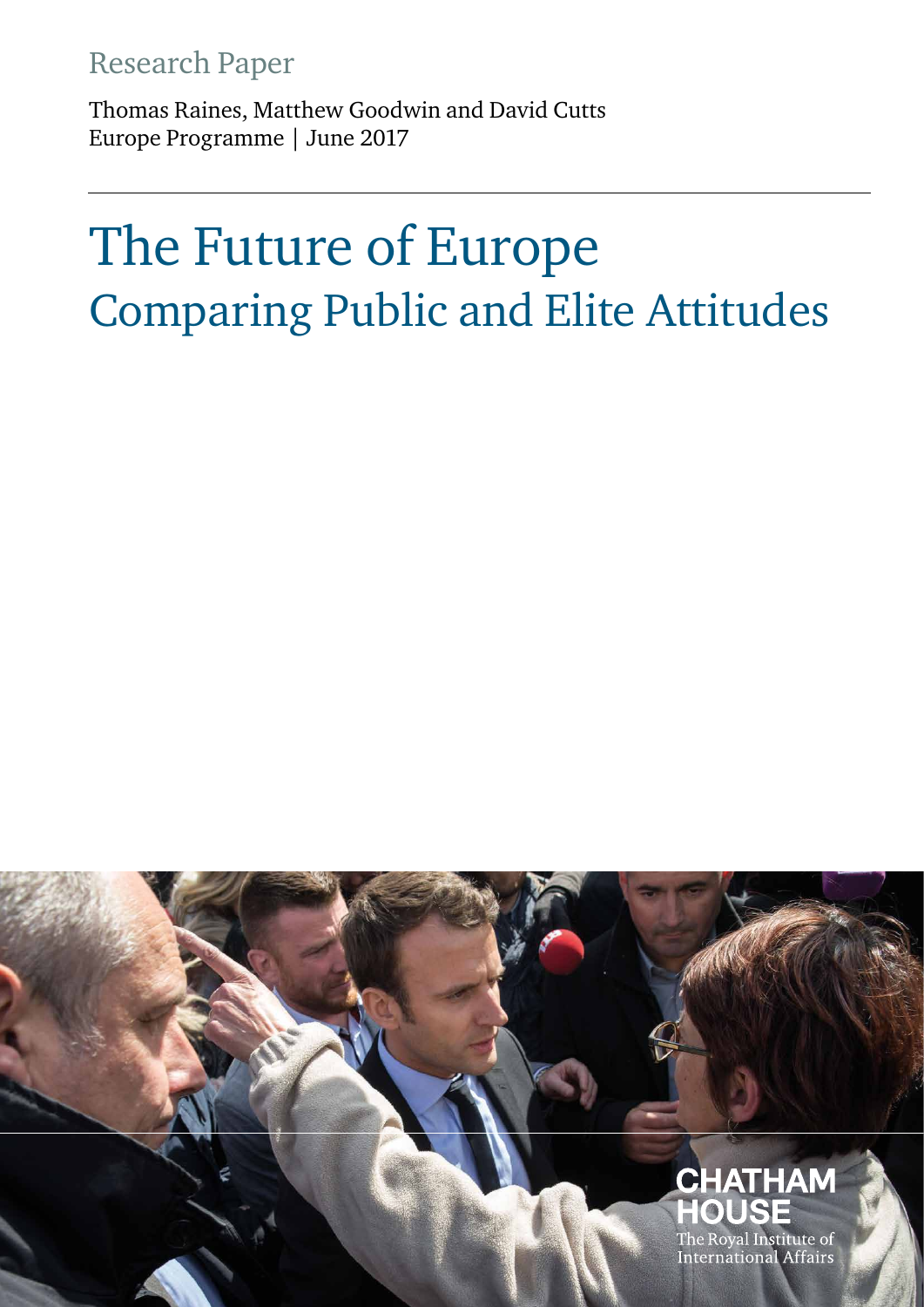# **Contents**

|              | Summary                                                             | 2  |
|--------------|---------------------------------------------------------------------|----|
| $\mathbf{1}$ | Introduction                                                        | 4  |
| 2            | Europe Under Strain                                                 | 6  |
| 3            | How Extensive is the Public–Elite Divide?                           | 9  |
| 4            | The Divide Within the Public                                        | 24 |
| 5            | The European Elite: Unity and Division<br>Over the EU's Future      | 30 |
| 6            | The Impact of Public and Elite Attitudes<br>on the Future of the EU | 35 |
|              | Appendix                                                            | 43 |
|              | About the Authors                                                   | 45 |
|              | Acknowledgments                                                     | 46 |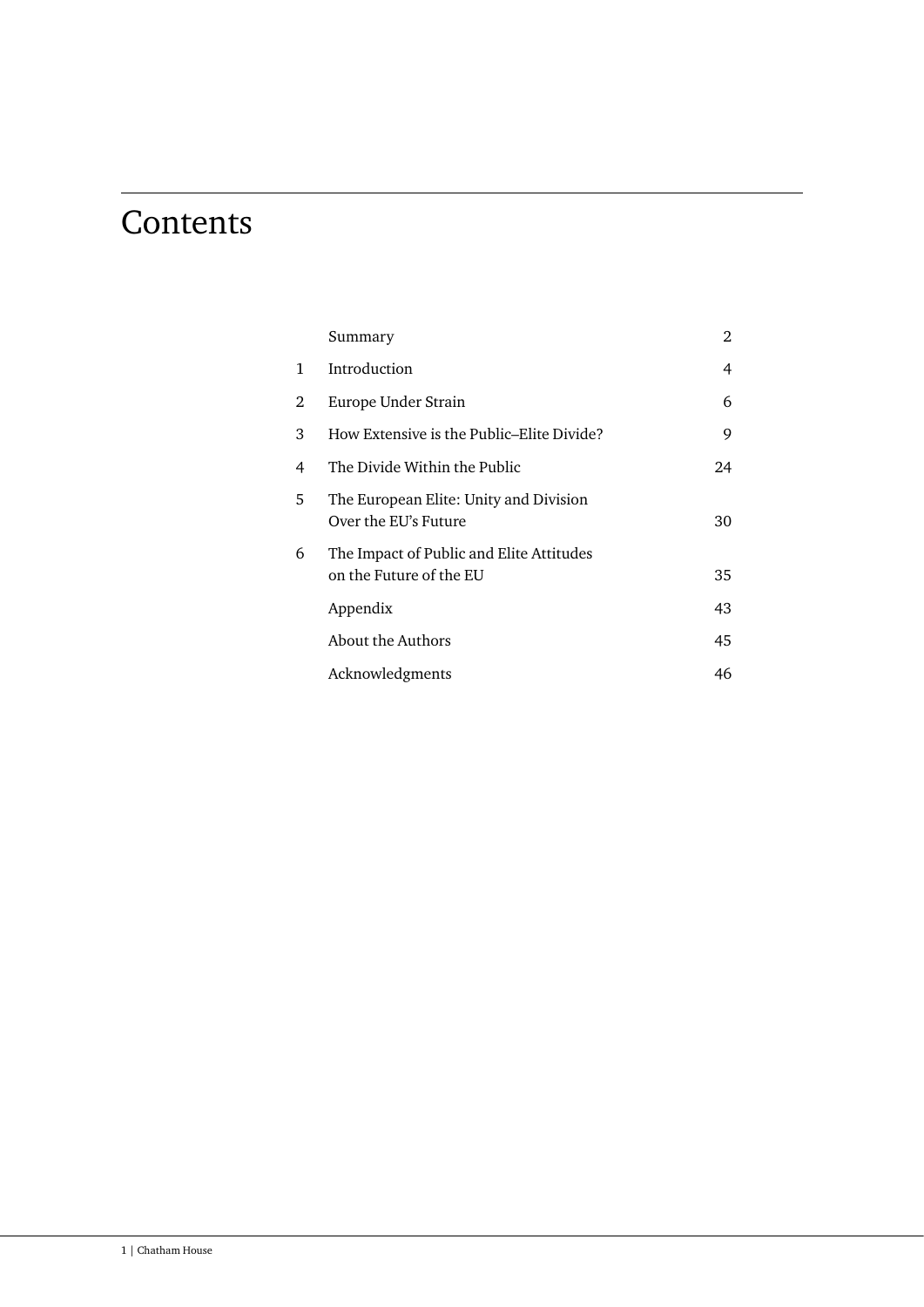# <span id="page-2-0"></span>Summary

- **•** The European Union and its member states have faced almost a decade of political tumult. If the EU is to move beyond crisis management towards political and economic renewal, a prerequisite is to understand better the foundation of public and 'elite' attitudes to the EU, and where these align and diverge.
- **•** This paper is based on a unique survey conducted between December 2016 and February 2017 in 10 countries that polled two groups: a representative sample of 10,000 members of the public; and a sample of over 1,800 of Europe's 'elite', individuals in positions of influence from politics, the media, business and civil society at local, regional, national and European levels.
- **•** The data reveal a continent split along three lines. First, there is a divide between elites and the public. There is alignment between the two groups in their attitudes to, among other things, EU solidarity, EU democracy and a sense of European identity. However, the data also show an important divide in general attitudes, beliefs and life experiences. The elite are more likely to experience the benefits of EU integration and are more liberal and optimistic. Meanwhile, there is simmering discontent within the public, large sections of whom view the EU in negative terms, want to see it return some powers to member states, and feel anxious over the effects of immigration. Only 34% of the public feel they have benefited from the EU, compared with 71% of the elite. A majority of the public (54%) think their country was a better place to live 20 years ago.
- **•** Second, within the public, there is a pronounced divide between more liberal and authoritarianminded groups, particularly on issues of identity. This divide plays a much stronger role than other measures, such as economic status or experience of social hardship, in shaping attitudes towards the EU. The political challenges resulting from this divide are likely to persist for many years, even after economic growth is restored and sustained.
- **•** Third, there is a lack of consensus among the elite on important questions about the EU's direction. While the elite overwhelmingly feel they have benefited from the EU, they are far from united in their attitudes to further integration. Contrary to assumptions that the elite are prointegration, 28% support the status quo, 37% think the EU should get more powers, and 31% think the EU should return powers to member states. More oppose than support the eventual creation of a 'United States of Europe', although there is support for deeper eurozone integration.
- **•** The survey makes clear that EU politics has moved from a period in which it was mediating between an integrationist political class and an occasionally sceptical public to one in which there is a more mixed picture among both groups. The findings have important implications for the debate on Europe's future.
- **•** There is a reservoir of support among the public and the elite for a union based on solidarity. For example, 77% of the elite and 50% of the public think that richer member states should financially support poorer member states, while only 12% of the elite and 18% of the public disagree. This does not simplify the challenges of building a fairer, more cohesive union, but it underlines the belief that an EU marked by very different levels of income and economic performance should still be based on solidarity.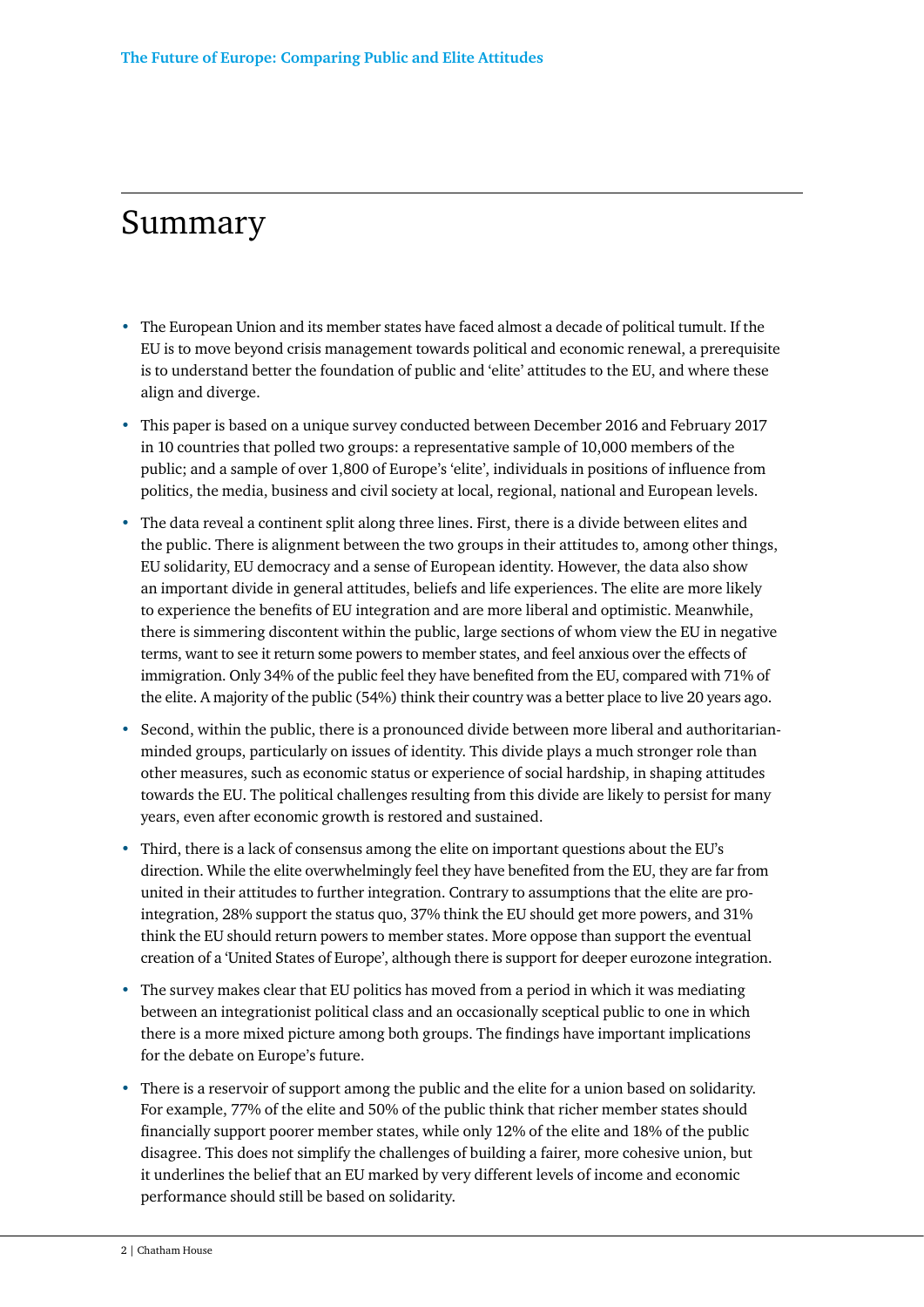- **•** Divides among the elite about the future of the EU leave space for new ideas and vision. There is no consensus among the elite about the balance of powers between the EU and member states, or about a federalist vision. This shows the need for political leadership able to articulate a longer-term vision that might command the support of a majority of elites, as well as of the public. The improving European economy and relative political stability that could follow this year's elections in France and Germany may create a once-in-a-generation opportunity for a process of political and economic renewal. Such a process appears more likely given the election of President Emmanuel Macron in France, while the survey shows on balance positive views of German leadership. 48% of the public and 62% of the elite think Germany plays a positive role in the EU. 28% of the public and 23% of the elite disagree.
- **•** Europe needs to move beyond a binary debate. The absence of a clear majority view on the way forward requires an integration agenda that recognizes the diversity of perspectives on Europe's future, and moves beyond crude notions of 'more' or 'less' Europe. Many who are broadly content with the union's performance do not want to transfer more powers to the EU. A substantial number among the public and the elite feel they have benefited from the EU, but also want powers to return to member states. Genuine political renewal in Europe will require a more open, imaginative and even conflictual debate.
- **•** Strategies for the EU's future that emphasize a process of multi-speed integration among specific states ignore the fact that important fault lines cut across the continent as a whole. This suggests the need for a flexible approach to future integration that is built on more than a notion of an EU core and periphery.
- **•** Divides within the public are as significant as divides between states, and will require different strategies if they are to be addressed. Those who wish to bolster public support for the EU cannot focus only on strengthening its role in improving the economic welfare of EU citizens. Leaders of EU institutions, as much as national politicians, need to invest greater effort in addressing the gap between their own attitudes and those of their citizens towards deeper social issues – such as fears over loss of national identity, the pressures of immigration, and perceived unequal access to opportunity. Debates over the future direction of the EU need to be reframed so that they address concerns about a perceived threat to national traditions and cultures as much as they respond to anxieties over economic performance.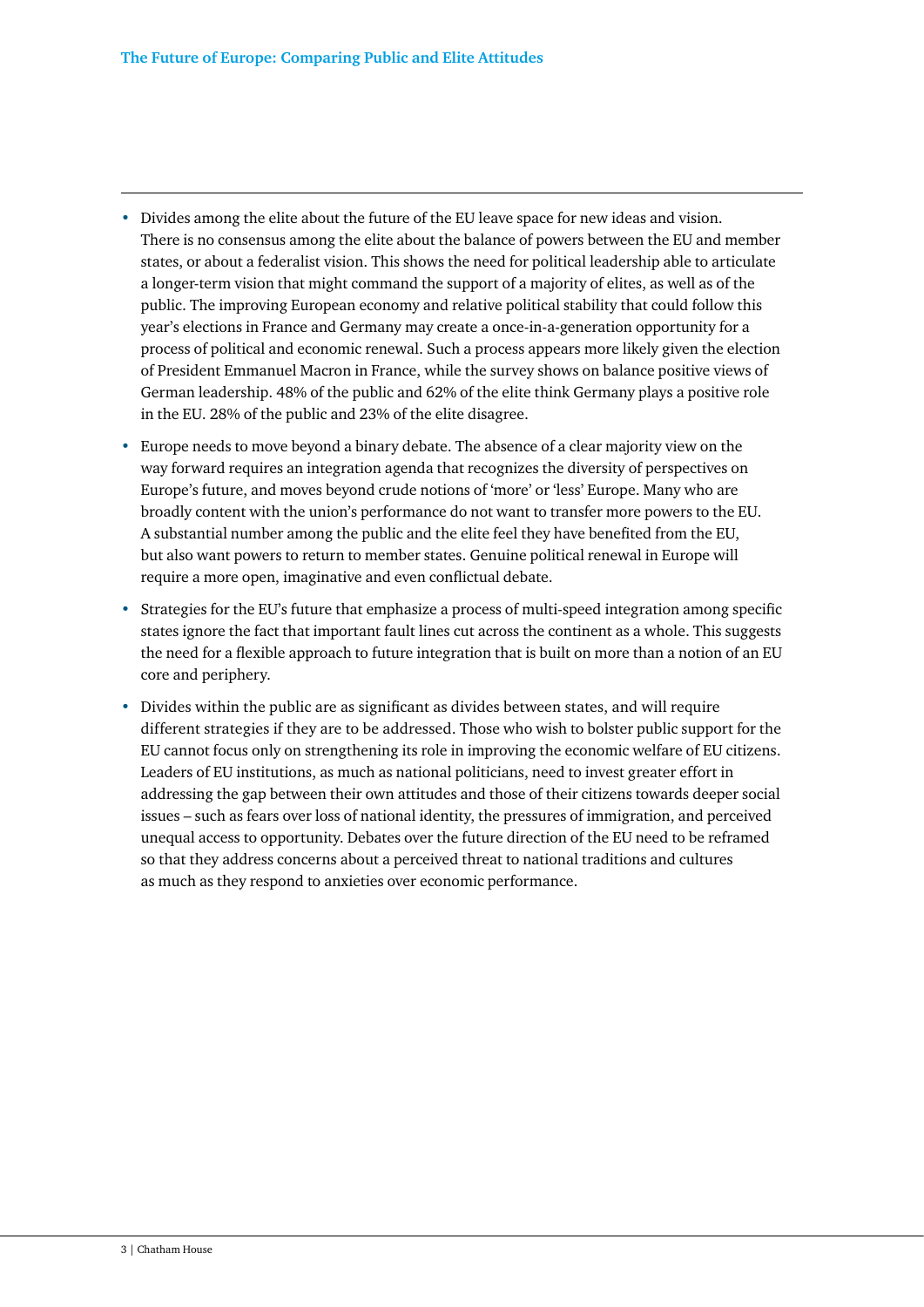# <span id="page-4-0"></span>1. Introduction

When European Union leaders met in Italy in March 2017 to celebrate the 60th anniversary of the Treaty of Rome, they faced the most challenging political environment since the union's founding. This included the economic consequences of the eurozone crisis and persistently high levels of inequality, the aftermath of the largest refugee crisis in Europe since the Second World War, the planned withdrawal of the UK from the EU, and the rise of populist and anti-EU parties in parts of Western Europe alongside a drift towards illiberal and Eurosceptic politics in Central and Eastern Europe. In sharp contrast to earlier decades of increasing integration, when most citizens were broadly content to defer decisions about the EU to their political leaders (the era of a 'permissive consensus'), these challenges have eroded the EU's legitimacy and the capacity of its members to build a consensus on the way forward.

This combination of challenges demands that those committed to the value of European integration reconsider carefully the EU's direction, including what its future scope and structure should be. Such a debate will be a key component of steering the union from crisis management to political and economic renewal. But a prerequisite for a meaningful debate and effective responses is to understand better current public and 'elite' attitudes to the EU, as this is the foundation upon which its future will be built.

This research paper offers insights into these attitudes. It is based on a unique survey conducted between December 2016 and February 2017 examining attitudes to the EU, as well as to the state of domestic and European politics and society, in 10 countries: Austria, Belgium, France, Germany, Greece, Hungary, Italy, Poland, Spain and the UK. The survey covered the two following groups:

- **•** A representative sample of the general public in each country, comprising respondents aged 18 or over, using gender, age and geographical quotas, with 10,195 respondents surveyed online.
- **•** A sample of members of the 'elite' i.e. individuals in positions of influence at local, regional, national and European levels across four key sectors (elected politicians, the media, business and civil society) – with 1,823 respondents (approximately 180 from each country) who were surveyed through a mix of telephone, face-to-face and online interviews.

The approach was to examine opinions across the European body politic, and for this reason this paper does not explore variations between national subsamples. The elite survey predominantly targeted those based in the member states rather than in Brussels or the EU institutions. While the term 'elite' is liable to different interpretations, it serves as a useful descriptor to distinguish between the general public and those individuals likely to have greater interest and influence in shaping the direction of the EU in the years to come.

Figures that refer to EU averages use a population-weighted sample from the nine countries excluding British respondents, since, given the UK's June 2016 vote to leave the EU, they will not be directly involved in decisions that will shape the evolution of the EU. An exception is made in Chapter 3 (specifically, in Box 1 and Table 3), however, which includes UK data to highlight how Brexit may affect the broader balance of opinion among the remaining member states. Methodological details for the survey can be found in the Appendix.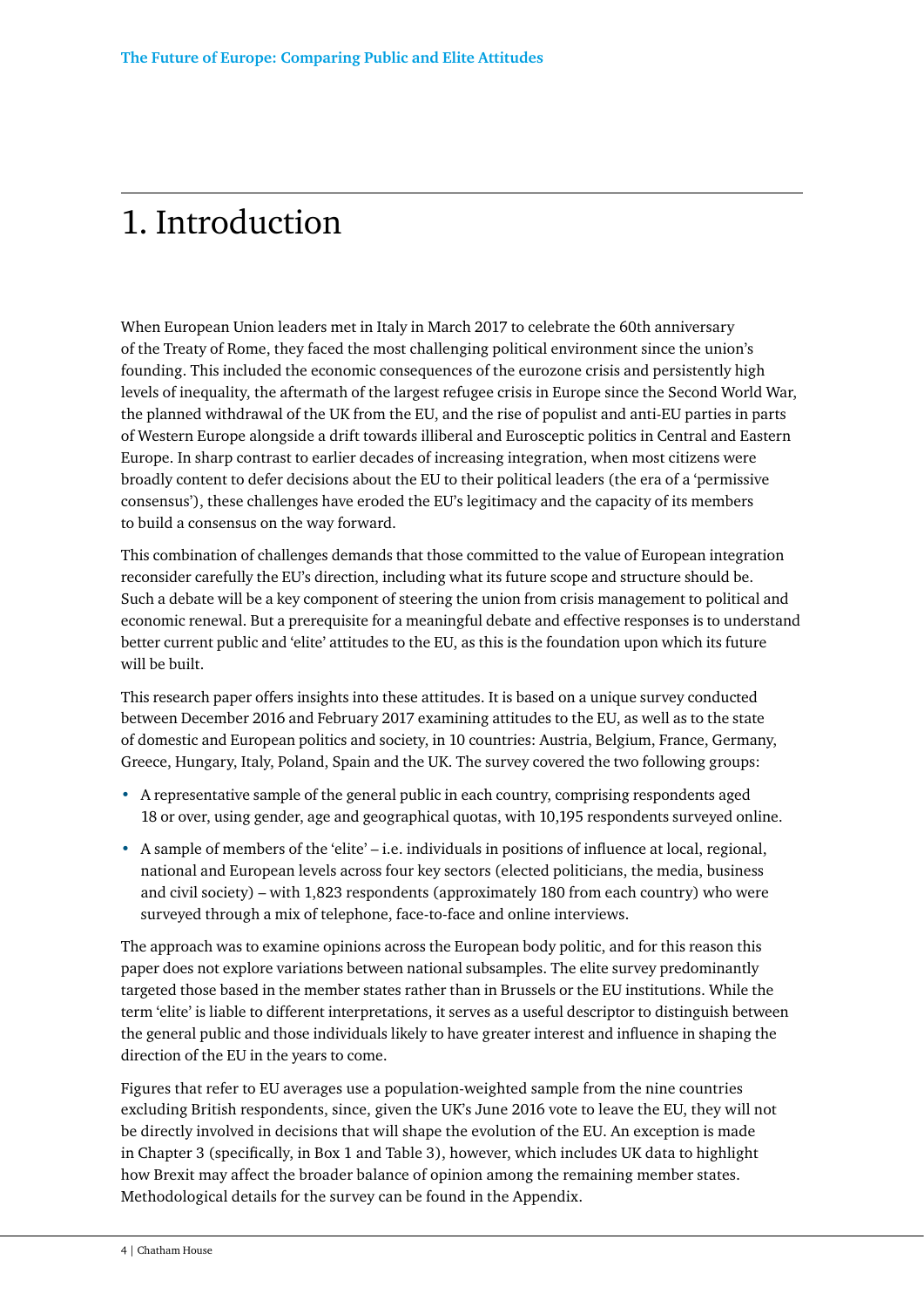The paper begins by examining the political trends that are shaping politics across Europe. It then outlines how the data demonstrate a continent that is split along three fronts. First, there is a divide between elites and the public. Although there is some alignment in their respective attitudes to solidarity, democracy and the EU's achievements, there are also pronounced differences in terms of broader political values, feelings towards the EU, and attitudes to diversity and immigration. Second, there is a societal divide among members of the public whose diverging values are pulling Europe in two different directions. Third, there is a lack of consensus among the elite on important questions about the EU's direction. The final chapter considers the implications of these results for the future of the EU. It argues that divides within the public are as significant as divides between states, and that addressing them will require different strategies. To better reflect the diversity of public and elite perspectives, the EU needs to move beyond a binary debate of its future. And given the lack of a consensus, and the relative political stability that should follow this year's elections, there is the space for new ideas and vision to germinate.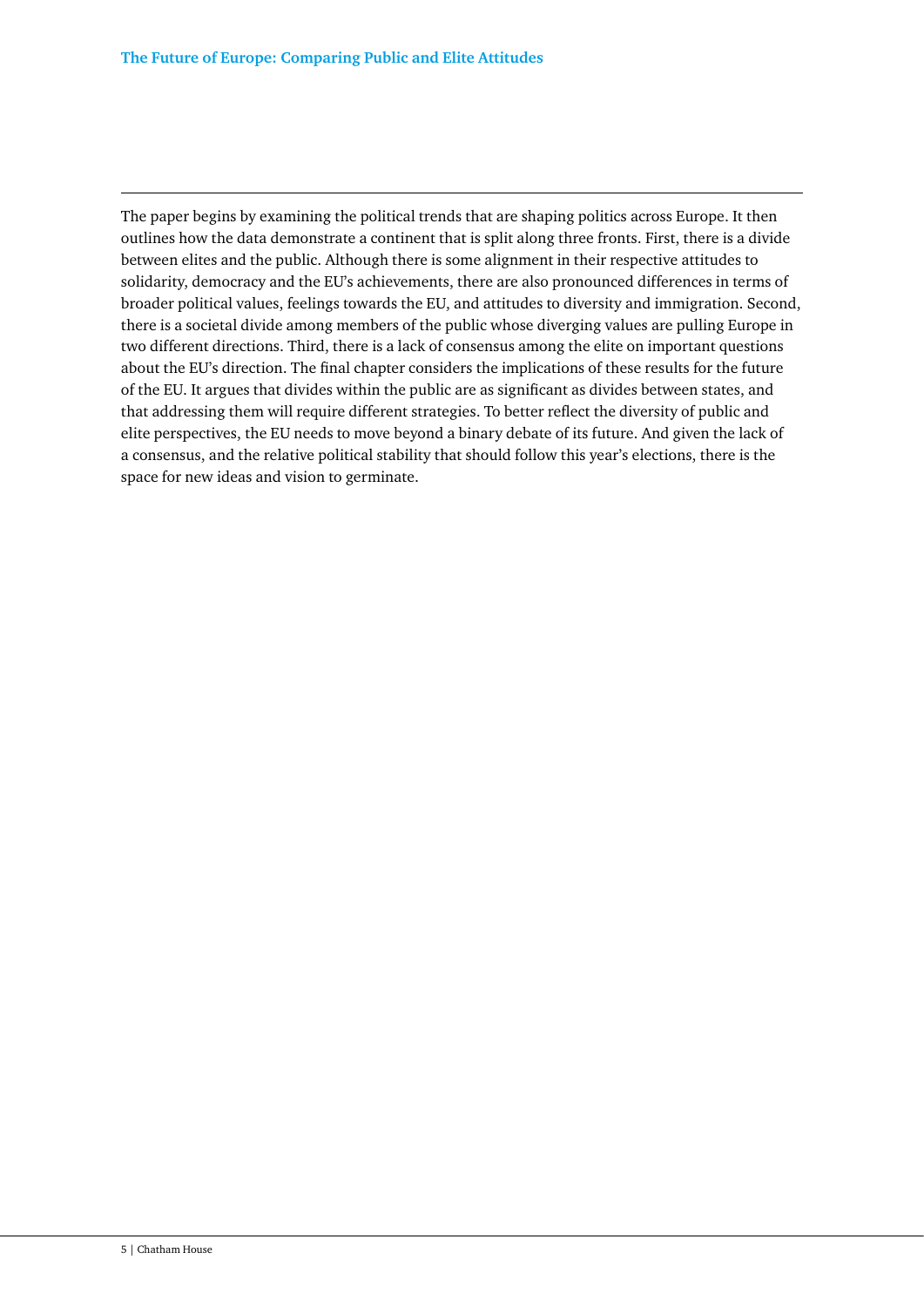# <span id="page-6-0"></span>2. Europe Under Strain

# **Six key challenges**

Over the past decade, the EU and its member states have faced a period of political tumult and crisis unparalleled since it was established in 1957. Six key challenges face the EU that cut across the interlocking domains of economics, politics and demographics.

### The legacy of the eurozone crisis

The acute phase of the eurozone crisis has passed, with signs of resurgent economic growth and falling unemployment. What remains, however, is the political legacy of bailouts and economic austerity, the divisions this created between 'debtor' and 'creditor' members of the eurozone, persistent gaps in economic performance, concerns about high indebtedness and banking-sector stability in some countries, and fears about Germany's disproportionate influence within the EU. Even though it is falling, unemployment varies hugely across the union, $^1$  while annual wage growth remains at only half the level seen before the crisis. Income inequality has increased in two-thirds of EU countries.<sup>2</sup> Furthermore, in the longer term globalization will continue to challenge Europe's competitiveness in its traditional areas of economic strength and employment. The EU workforce is ageing and shrinking, $3$  while automation may create additional economic and social challenges.

### The refugee crisis

Since 2015, a major refugee crisis – rooted in conflicts and political instability in the Middle East and North Africa – has had considerable, if uneven, effects on EU member states, generating division over the right course of action, undermining efforts to foster collective responses and sparking public anxiety. In both 2015 and 2016, around 1.3 million annual applications for asylum were lodged in the 28 member states, compared with 625,000 in 2014 and 430,000 in 2013.4 While some EU members, including Germany, Italy, Sweden and Austria among others, welcomed remarkably high numbers of refugees, some Central and East European states were openly hostile towards this approach. Public anxiety about the refugee crisis is not rooted simply in its fiscal or humanitarian implications, but also in perceived security threats. $^5$  The crisis has been eased only by a fragile agreement between the EU  $\,$ and Turkey over the handling of refugee flows.

<sup>&</sup>lt;sup>1</sup> In March 2017, the unemployment rate in Germany was below 4%, the lowest since reunification in 1990, while the rate in France and Italy remained above 10% and in Greece was 23.5%. Eurostat Unemployment Statistics, [http://ec.europa.eu/eurostat/statistics-explained/index.php/](http://ec.europa.eu/eurostat/statistics-explained/index.php/Unemployment_statistics) [Unemployment\\_statistics.](http://ec.europa.eu/eurostat/statistics-explained/index.php/Unemployment_statistics)

<sup>2</sup> European Parliamentary Research Service (2015), *Wage developments in the euro area: Increasingly unequal?,* [http://www.europarl.europa.eu/](http://www.europarl.europa.eu/RegData/etudes/BRIE/2015/565884/EPRS_BRI%282015%29565884_EN.pdf) [RegData/etudes/BRIE/2015/565884/EPRS\\_BRI%282015%29565884\\_EN.pdf](http://www.europarl.europa.eu/RegData/etudes/BRIE/2015/565884/EPRS_BRI%282015%29565884_EN.pdf) (accessed 10 May 2017).

<sup>3</sup> Eurostat estimates a decline of 0.4% in the EU's working-age population every year until 2040. Eurostat (2015), *Demographics and the economy: how a declining working-age population may change Europe's growth prospects*, 3 December 2015, [http://ec.europa.eu/social/main.](http://ec.europa.eu/social/main.jsp?langId=en&catId=1196&newsId=2402&furtherNews=yes) [jsp?langId=en&catId=1196&newsId=2402&furtherNews=yes](http://ec.europa.eu/social/main.jsp?langId=en&catId=1196&newsId=2402&furtherNews=yes) (accessed 10 May 2017).

<sup>4</sup> Eurostat Asylum Statistics, [http://ec.europa.eu/eurostat/statistics-explained/index.php/Asylum\\_statistics](http://ec.europa.eu/eurostat/statistics-explained/index.php/Asylum_statistics) (accessed 10 May 2017). <sup>5</sup> Poushter, J. (2016), 'European opinions of the refugee crisis in 5 charts', Pew Research Europe, 16 September 2016, http://www.pewresearch. org/fact-tank/2016/09/16/european-opinions-of-the-refugee-crisis-in-5-charts (accessed 10 May 2017).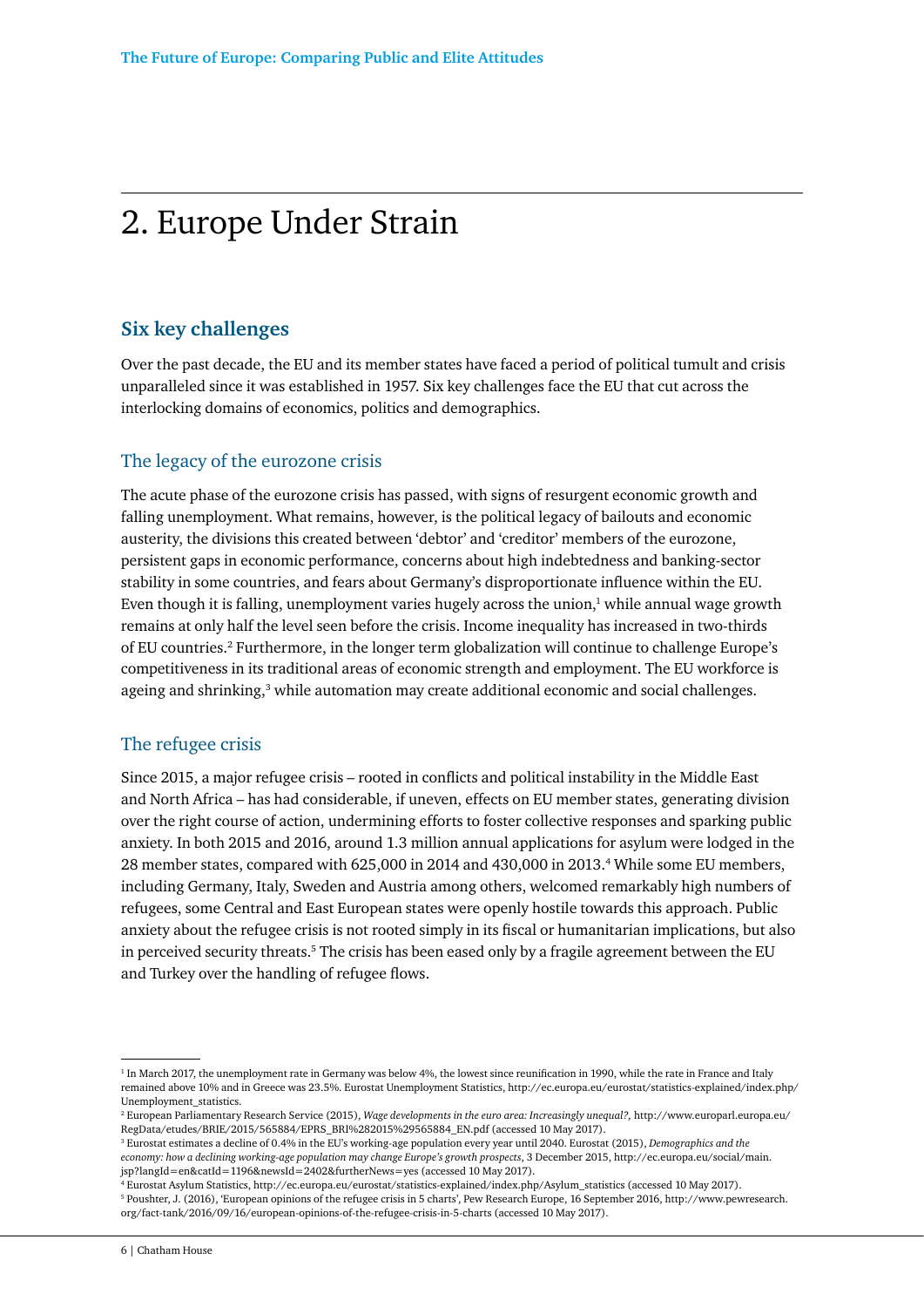### Brexit

On 23 June 2016, the UK became the first member state to choose to leave the EU when 51.9% of voters in a referendum supported Brexit – many of them anxious about immigration. For the first time in its history, the EU must contend with contraction rather than enlargement, and it is unclear what the implications will be for future European integration. At this time, no other member state appears likely to emulate this decision, and negotiating the UK's withdrawal and a new trade agreement with it may serve as a force for EU cohesion rather than fragmentation. But the British decision will also place strains on the EU budget, remove one of the voices most supportive of structural reform as well as of completion and expansion of the single market, and change the political balance between large and small member states.

### Populist anti-EU parties

The vote for Brexit illustrates a wider challenge to the union in the form of populist right anti-EU parties that are well entrenched in most member states. Particularly in Western Europe, large-scale immigration provides an ideal climate for the growth of radical parties that are hostile to the EU and associate European integration with threats to their countries' sovereignty, culture, security and welfare states.But the rise of the populist right has been a long time coming. According to one analysis, their average vote share in national and European elections has more than doubled since the 1960s, rising from 5.1% to 13.2%, while their share of seats has tripled.<sup>6</sup> Nor are populists exclusively outsiders. In recent years, they have joined governing coalitions in 11 Western democracies, including several EU member states. Such parties also have powerful indirect effects on politics in EU states, fundamentally reshaping patterns of political competition by pushing the mainstream parties rightwards.7

### An illiberal drift in Central and Eastern Europe

Today, a major threat to the EU comes from nascent autocracies within its own borders. In Hungary, Poland and Romania, the rule of law and democratic norms are being challenged by governments with authoritarian tendencies. As one scholar recently observed: 'With some EU member states now sliding towards authoritarianism, we can look back with nostalgia on the days when scholars believed the greatest threats to democracy in Europe stemmed from the EU's own democratic shortcomings.'8 These governments have also been critical of several EU policies and frequently clashed with EU institutions.

### A legitimacy crisis

These challenges have led to a fall in trust in governing elites and integration. Similarly, critics have argued for many years that shortcomings in public engagement and political accountability at the EU level, combined with the absence of a common European demos, have produced a democratic deficit

<sup>6</sup> Stockemer, D. (2017), 'The success of radical right-wing parties in Western European regions – new challenging findings', *Journal of Contemporary European Studies*, 25(1): pp. 41–56, <http://dx.doi.org/10.1080/14782804.2016.1198691>(accessed 10 May 2017).

<sup>7</sup> Wagner, M. and Meyer, T. (2017), 'The radical right as niche parties? The ideological landscape of party systems in Western Europe, 1980-2014', *Political Studies* 65(1): pp. 84–107, doi: 10.1177/0032321716639065 (accessed 10 May 2017).

<sup>8</sup> Kelemen, R. D. (2017), 'Europe's other democratic deficit: National authoritarianism in Europe's democratic union', *Government and Opposition*, 52(2): pp. 211–238,<https://doi.org/10.1017/gov.2016.41> (accessed 10 May 2017).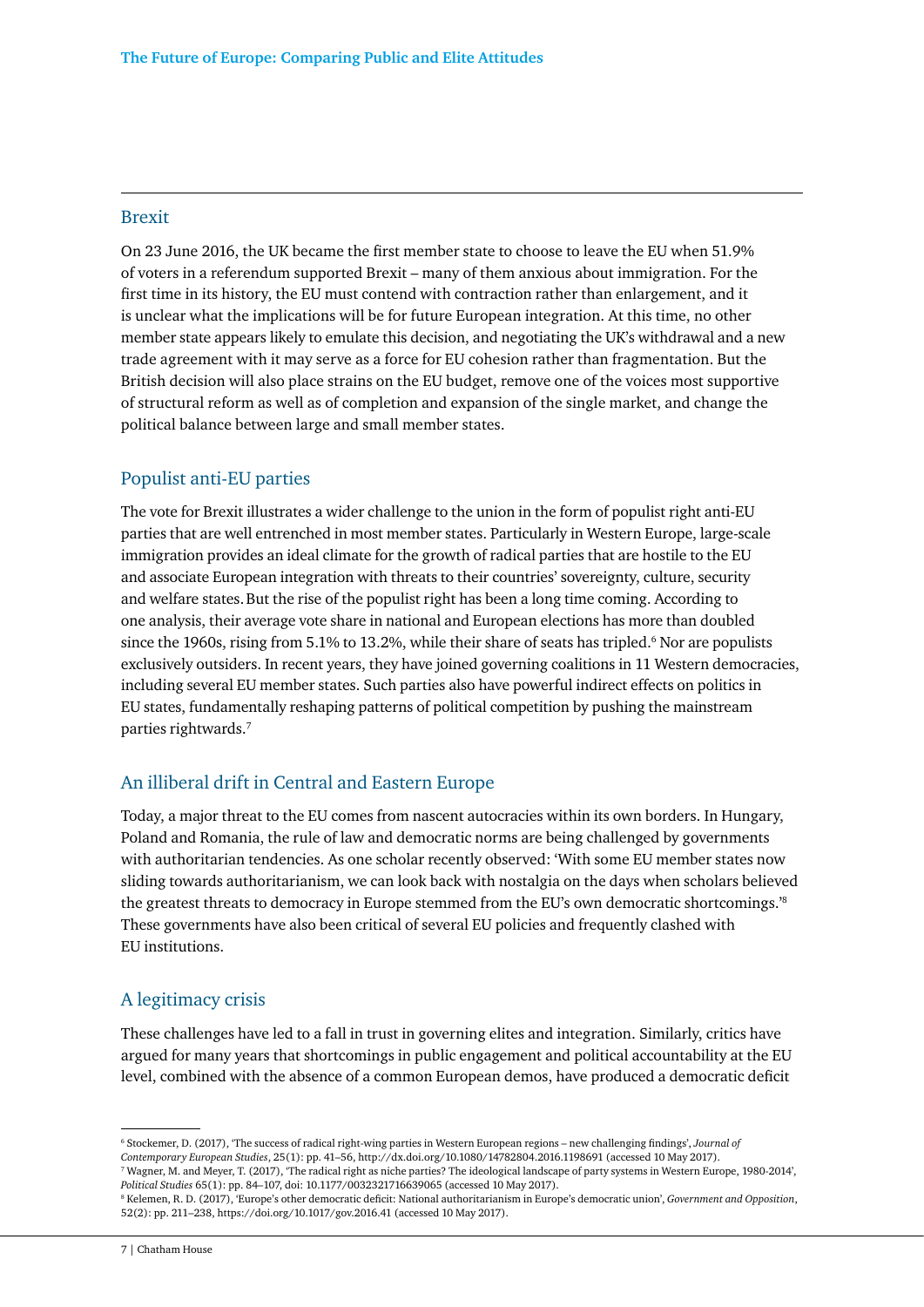at the heart of the union. In 2013, the proportion of voters who said they 'tend not to trust' the EU reached a record high, although this figure has improved marginally since.9 This legitimacy challenge is making it more difficult to forge consensus among governments at the EU level.

# **The end of the permissive consensus**

The above challenges sit within the context of a broad shift in European politics. In recent years, there has been an erosion in the public's willingness to continue offering their leaders a 'permissive consensus', where voters were generally loyal to the main parties and, with a few notable exceptions, content to defer decisions about European integration to their leaders. The old tribal allegiances between voters and the established parties have become weaker, leaving voters more volatile and less willing to defer decisions to their elected leaders. Research has emphasized the role of values and culture – rather than income or class – in defining this erosion, making this a difficult problem for mainstream parties to address.

The loss of public trust in the political establishment is creating space for new parties to emerge that offer a distinctive message on the issues above. It has also given a political boost to longer-established parties on the populist right. In contrast, many of the older mainstream parties are struggling to respond. As two scholars recently noted:

Change has come not because mainstream parties have shifted in response to voter preferences, but because voters have turned to parties with distinctive profiles on the new cleavage. These parties raise issues related to Europe and immigration that mainstream parties would rather ignore.<sup>10</sup>

Given this context, there is a clear need to examine attitudes to the EU and explore their structural drivers among not just the public but also leaders from politics, business, the media and civil society. More than ever, it is important to understand how those who wield influence within European societies think about the key challenges facing Europe, how their views may differ from those of the public, and how, if at all possible, points of disagreement between the two sides could be bridged. Populists promote the notion that there is a self-serving and corrupt political class that does not share the values of 'ordinary' voters. The perception of a public–elite divide is a fundamental dimension of populist politics, particularly so within the EU, which is often portrayed as elite-driven and built on foundations designed to restrain nationalism. Hence nativist and anti-establishment messages have particular potency against the EU. Any progress towards deeper integration – even if regarded as necessary to fix structural issues in the governance of the EU – will be undermined if it does not rest upon broad public consent as well as having the support of the elite. Understanding the nature of these divisions and identifying areas of consensus are prerequisites to overcoming the challenges described above.

<sup>9</sup> European Commission (2013), 'Public Opinion in the European Union. First Results', Standard Eurobarometer 79, p. 9, [http://ec.europa.eu/](http://ec.europa.eu/commfrontoffice/publicopinion/archives/eb/eb79/eb79_first_en.pdf) [commfrontoffice/publicopinion/archives/eb/eb79/eb79\\_first\\_en.pdf](http://ec.europa.eu/commfrontoffice/publicopinion/archives/eb/eb79/eb79_first_en.pdf) (accessed 10 May 2017).

<sup>10</sup> Hooghe, L. and Marks, G. (2016), 'Europe's Crises and Political Contestation', paper presented at the conference 'Theory Meets Crisis', Robert Schuman Centre, European University Institute, Florence, 30 June–1 July 2016.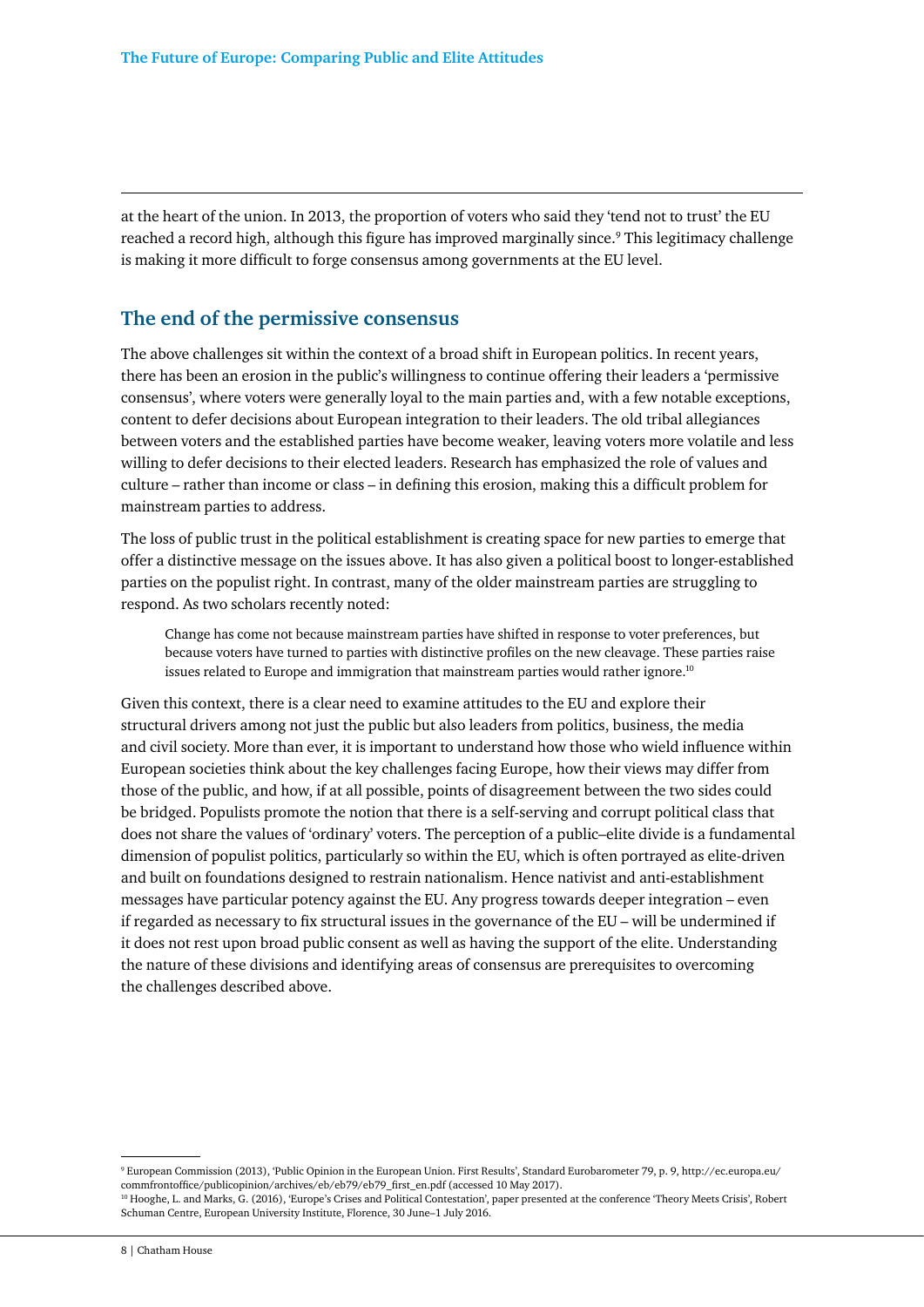# <span id="page-9-0"></span>3. How Extensive is the Public–Elite Divide?

European integration has often been characterized as an elite-driven enterprise. As one study puts it, the EU is the 'the accumulated construction work of several generations of European elites under changing conditions, following different standards and building plans'.<sup>11</sup> At the same time, the history of the union is punctuated by tensions between the plans of the elite and the extent of popular consent, exemplified by national referendums in the Netherlands, France, Sweden and elsewhere that occasionally served as a check on integration. The comparison of the attitudes of members of the public and of the elite allows the exploration of this political dynamic and of the extent of the divide between the two groups.

The results from this survey paint a nuanced picture: a mix of surprising consistency and significant divisions between the two samples. Unexpected points of alignment include solidarity, democracy, European identity and the achievements and failures of the EU.

However, there is also a visible divide between the general attitudes, beliefs and life experiences of the two groups. Compared to the public, decision-makers and influencers are notably more liberal and optimistic, more committed to a pan-European identity and a common set of European values, and more likely to feel the benefits of integration. Meanwhile, there is simmering discontent among the public about a range of political concerns. For example, large sections of the public view the EU in negative terms; want to see it return some powers to member states; feel anxious over immigration and its perceived effects, as well as over the role of Islam in society; and are pessimistic about the future. Such views are especially strong among those with lower educational qualifications.

# **Areas of public–elite alignment**

The data reveal four notable areas of relative alignment: a resilient commitment to a union based on solidarity that has survived the eurozone crisis, unexpectedly positive attitudes to democracy at the EU level, broadly positive attitudes towards the notion of a common European identity, and similar views on the EU's core achievements and its main failures.<sup>12</sup>

### **Solidarity**

The notion of solidarity, which lies at the heart of European integration, has been under persistent strain in recent years. In particular, the eurozone crisis created a divisive narrative of 'creditor' and 'debtor' states laced with moral fervour on the fringes of both sides, while the refugee crisis generated radically different responses across the continent. Solidarity is one of the treaty objectives of the EU, but lingering tensions over the proper balance between solidarity and responsibility demonstrate the competing interpretations of the concept that exist in a union that contains very different levels of wealth and prosperity.

<sup>11</sup> Best, H., Lengyel, G. and Verzichelli L. (eds) (2012), *The Europe of Elites: A Study into the Europeanness of Europe's Political and Economic Elites*, Oxford: Oxford University Press, p. 3.

<sup>&</sup>lt;sup>12</sup> The data for the UK public and elite have been excluded. Figures that refer to EU averages in this section use a population-weighted sample from the remaining nine countries.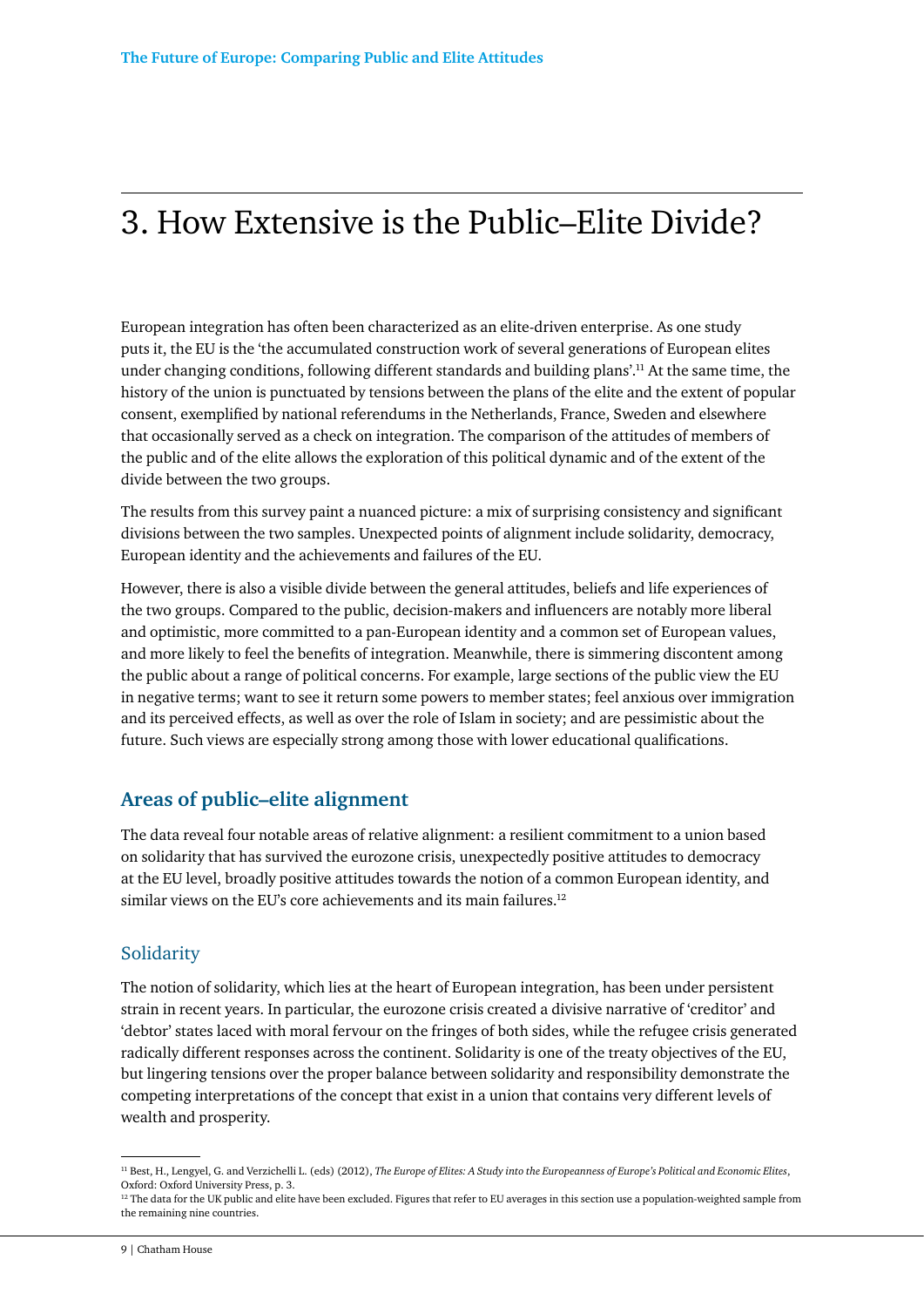The survey findings reveal robust support for the assumption that the EU should be a redistributive union, and for the solidarity that this implies.

- **•** 50% of the public agreed that richer member states should financially support poorer ones, while only 18% disagreed (see Figure 1). Among the elite, support was more emphatic, with 77% agreeing and 12% disagreeing.
- **•** Among the public, those who were most likely to think that richer member states should financially support poorer states tended to be older, to hold a university degree and to live in cities.
- **•** Those who were the least likely to support this measure of European solidarity tended to have lower levels of education (i.e. below university) and to live in more rural areas.
- **•** In addition, while Germany has attracted criticism for its approach to the management of the eurozone crisis, nearly two-thirds of the elite, and almost half the public, said that it plays a positive role in the EU.



### **Figure 1: 'Richer member states should financially support poorer member states'**



### **Figure 2: Perceptions of Germany's role in the EU**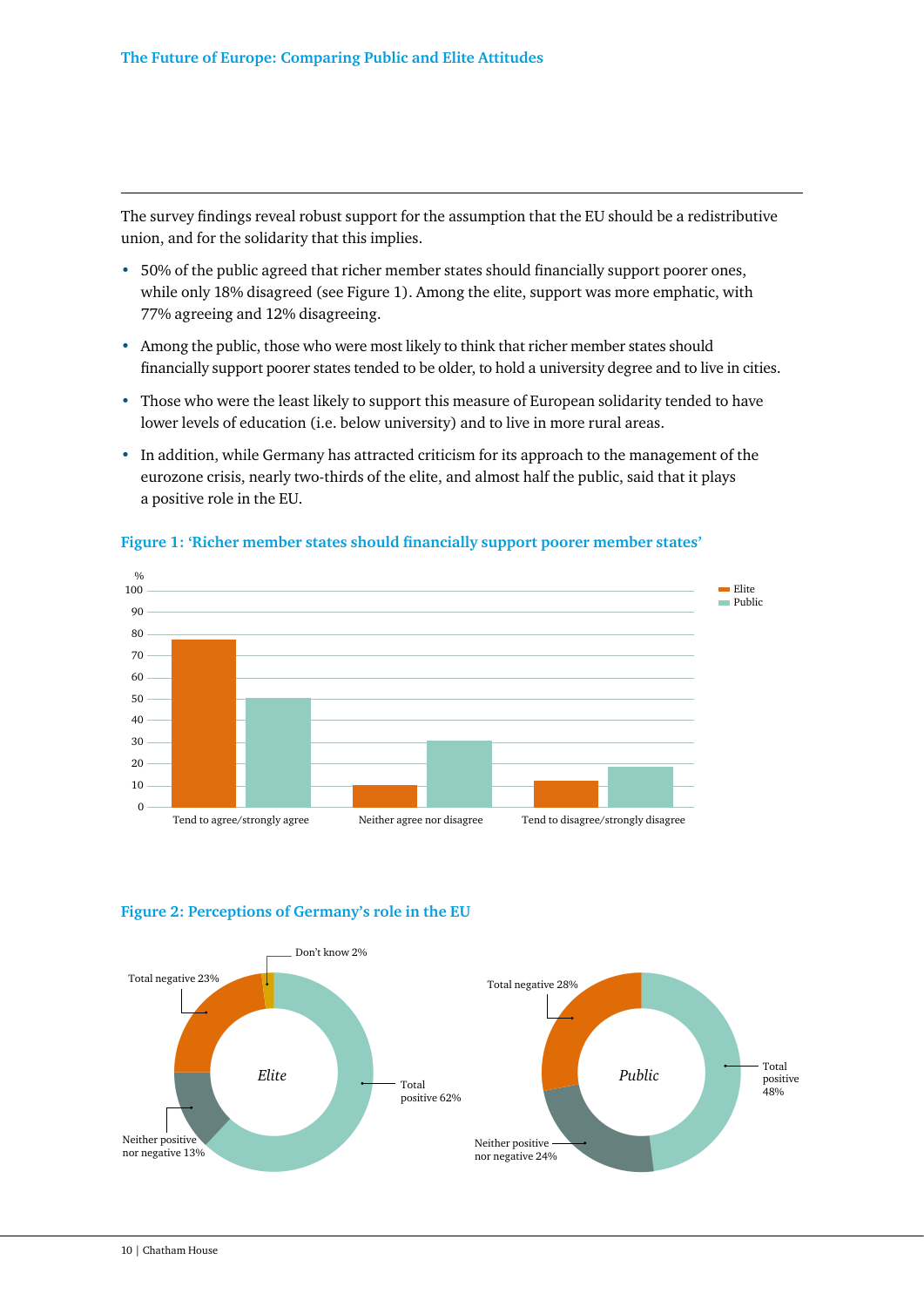### Democracy and participation

A second area in which public and elite attitudes are relatively similar concerns democracy in the EU. Despite the widespread concern about a 'democratic deficit', attitudes towards democracy at the EU level were surprisingly positive among both groups.

- **•** Asked how democratic the EU was, on a scale from 0 to 10 (where 10 was very democratic), 64% of the public and 79% of the elite answered 5 or above, with 30% and 45% respectively answering between 7 and 10.
- **•** There is still a sizeable proportion within each group 25% of the public and 13% of the elite that sees the EU as undemocratic.

There is much wider dissatisfaction when it comes to perceptions of democratic responsiveness. Respondents were asked whether they felt that 'politicians care about what people like you think'. Majorities in both groups – 51% of the elite and 74% of the public – disagreed. Only 8% of the public answered that politicians care about what people like them think.

# European and national identity

Many criticisms of the EU as a political project are rooted in the sense that citizens do not share a common European identity. It was therefore appropriate for the survey to explore perceptions of such an identity, beginning with whether or not respondents felt proud to be European.

- **•** Majorities in both samples 56% of the public and 68% of the elite said they feel either 'very' or 'quite' proud of being European.
- **•** Among public respondents who expressed a view, relatively few 17% said they are proud of their nationality but not of being European.
- **•** Members of the elite are twice as likely to say they feel very proud of their European identity 29% compared with 14% of the public.
- **•** There is a hard core 29% of the public and 10% of the elite who say they do not feel proud of their European identity.



### **Figure 3: Attitudes to feeling European**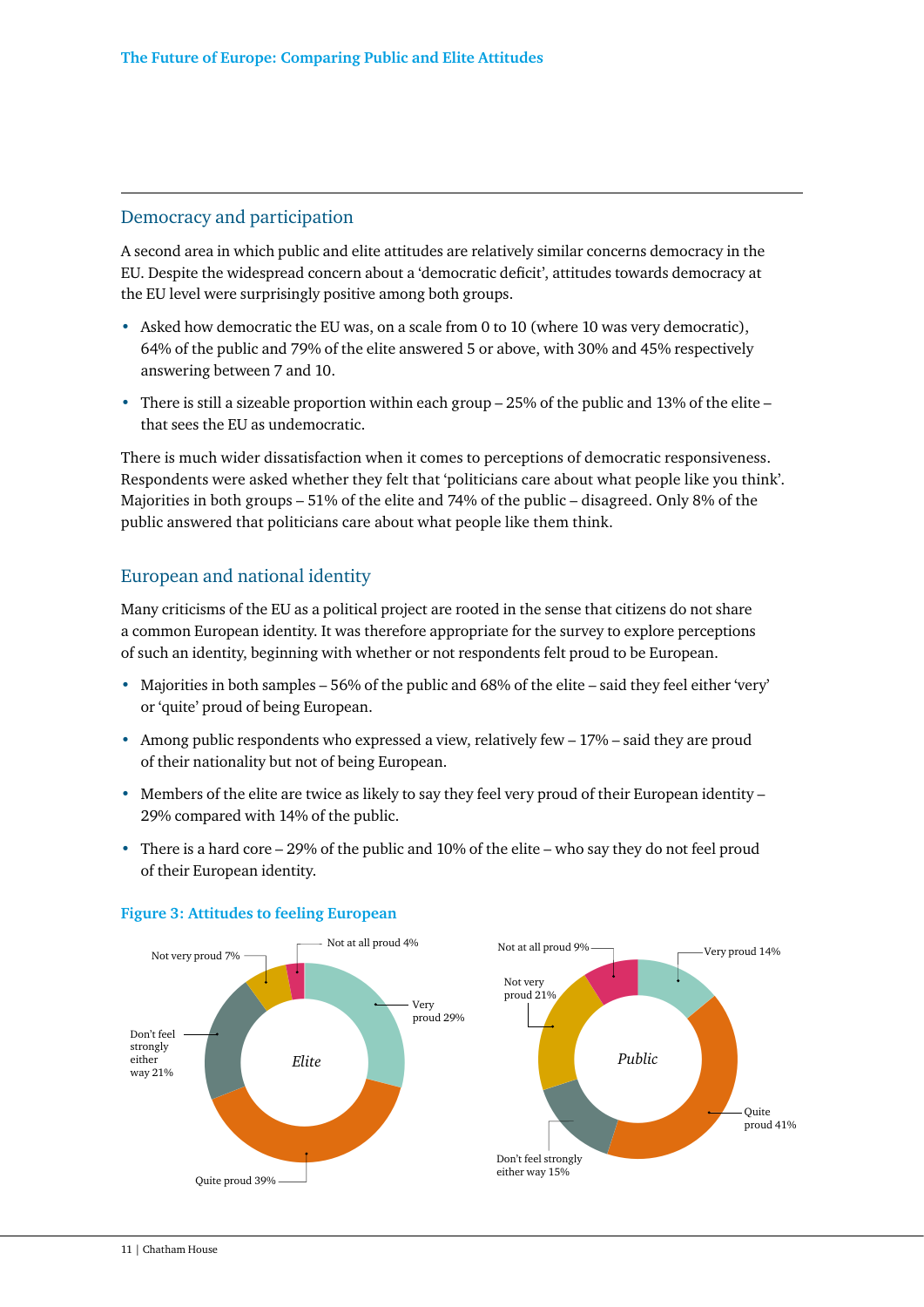These results highlight a degree of consciousness among the public of being European, and of feeling generally positive about that. This is noteworthy given that EU leaders are sometimes derided for seeking to artificially manufacture such feelings. Of course, though, claiming a European identity does not preclude a sceptical or hostile attitude to the EU.

Members of Europe's elite are sometimes portrayed as promoting or valuing a European identity above their national identity, but this claim is wide of the mark. A large majority of the elite express pride about a European identity, but this does not come at the expense of attachment to a national community. A majority of elite respondents say they are proud of their national identity and do not view national and European identities as irreconcilable. Among those of the elite who express a view, only 6% express pride in their European identity but *not* their national identity, whereas 81% do so for both identities.

### **Table 1: Attitudes to national and European identity (% of respondents)**

|                                                      | Elite | Public |
|------------------------------------------------------|-------|--------|
| Proud of national and European identity              | 81    | 58     |
| Proud of European identity but not national identity |       |        |
| Proud of national identity but not European identity |       |        |
| Not proud of either national or European identity    |       |        |

Note: Excludes those who do not feel strongly either way.

# What has the EU ever done for us?

A fourth area of convergence between the public and elite is their views on the achievements and failures of the EU. The survey asked respondents in both samples what they regard as the single greatest achievement and failure of the EU, and also what they thought were the top three. In broad terms, members of the elite and public view the EU's record very similarly.

### *Achievements*

- **•** Elite respondents were most likely to identify peace as the EU's greatest achievement, while for the public it was freedom of movement.
- **•** Both identified the same top five achievements: peace, the Schengen area, freedom of movement, the single market and the single currency. It appears that these landmark achievements of the EU carry the greatest weight.
- **•** Respondents in both groups were least likely to identify the protection of workers' rights, of the environment and of consumer standards as the top achievements of the EU.
- **•** The main difference between the two samples was that a hard-core group of 14% of the public said the EU has no achievements, which was the third-most popular public response (among the elite this figure was 2%).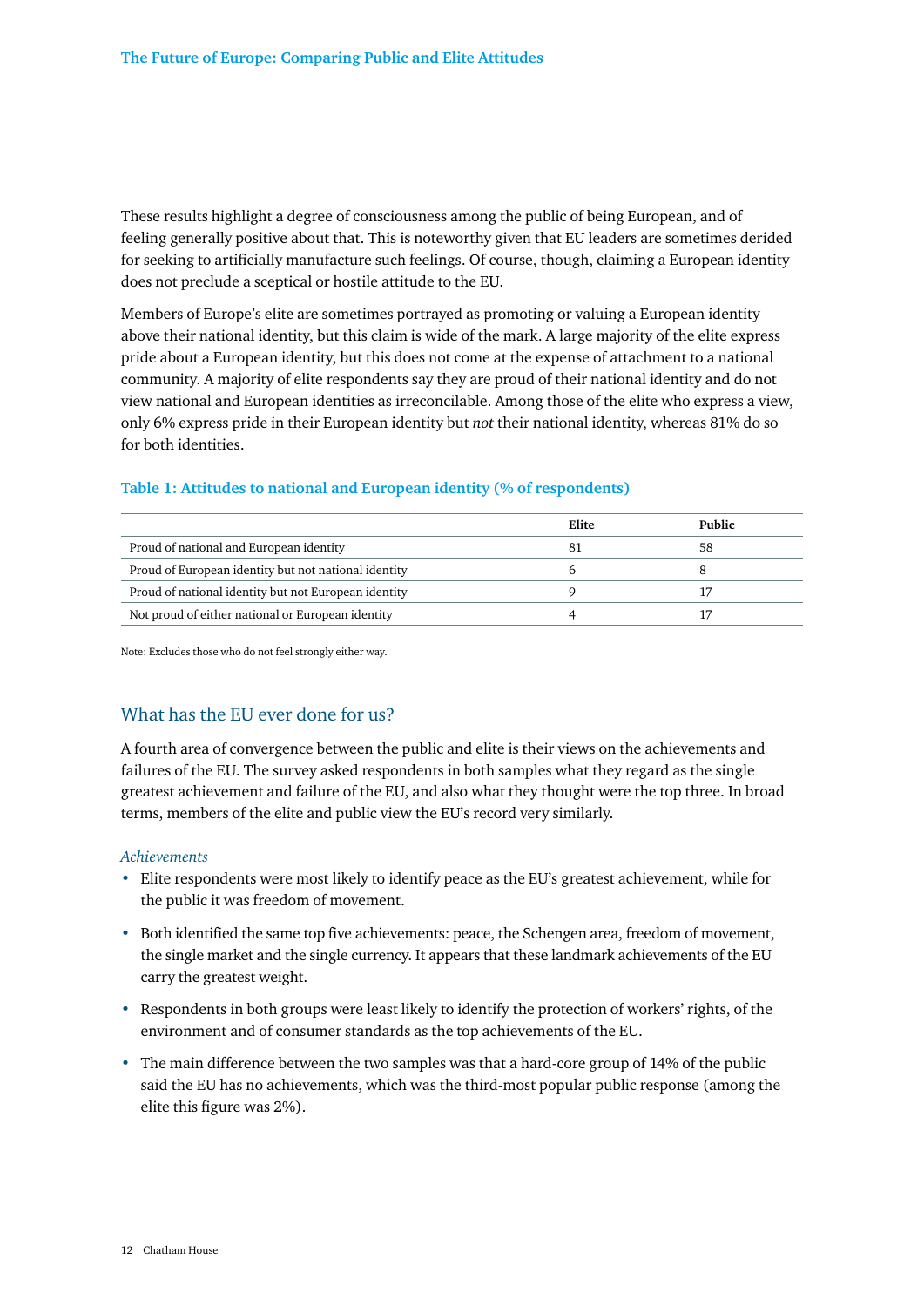#### *Failures*

- **•** Members of the public were most likely to select the refugee crisis, bureaucracy and excess regulation, and immigration as the greatest failures of the EU, underscoring how identityrelated issues are at the forefront.
- **•** By some distance, elite respondents saw bureaucracy and regulation as the greatest failure, although they also identified the refugee crisis and immigration among key failures, alongside austerity and unemployment.

Dissatisfaction with the refugee crisis may owe more to how it has been handled than to opposition to refugees *per se*. It does demonstrate, however, the way this failure is associated with the EU, even though the lack of coordination at the EU level is partly due to differences in approach between member states.



### **Figure 4: Greatest achievements and failures of the EU**

# **Areas of public–elite division**

While the public and elite share broadly similar views on the EU's achievements and failures, there is a pronounced divide between them in several important areas, in particular perceptions of the EU, integration and enlargement, and immigration.

# Perceptions of benefiting from the EU

By asking respondents if people 'like you' benefited from being members of the EU, the survey tried to measure the perceived effects of EU membership on individuals personally, rather than how they thought it affected their country or economy. As shown in Figure 5, members of the public were not only considerably less likely than those of the elite sample to think that people like them had benefited from the EU, but they were more divided among themselves.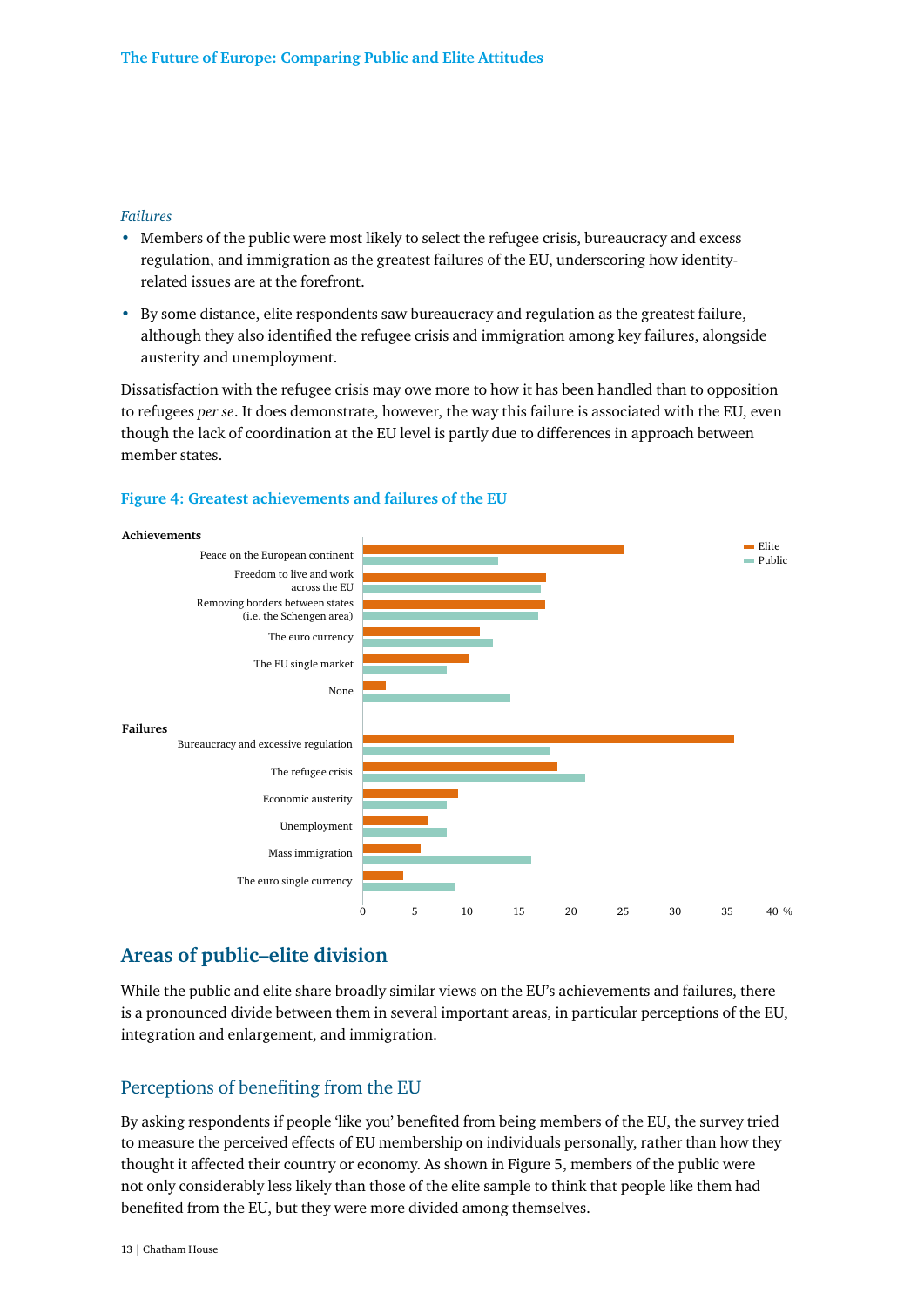Members of the elite overwhelmingly (71%) said they have benefited from European integration. In contrast, the public was divided almost perfectly into thirds: 34% said they have benefited, 32% that they have not, and 34% did not express a strong view either way.

- **•** A much higher proportion of the elite (37%) than the public (9%) felt 'strongly' that they had benefited from the EU.
- **•** Thus members of the elite were more than twice as likely as the public to say they had benefited, and four times as likely to feel this strongly.
- **•** Those most likely to say that people like them benefit from the EU tend to be men, aged 18–29 or over 60, with university degrees, who live in a city and have higher incomes.
- **•** Conversely, those least likely to say they benefit from the EU are middle-aged (45–59), have low levels of education, live in rural areas or small towns, and are on moderate rather than high or low incomes. (Chapter 4 examines the significance of these factors in depth.)



### **Figure 5: 'People like you have benefited from being members of the EU'**

This pattern continues when looking at the words and phrases that the two groups associate with the EU. Both associate the EU with 'peace' and 'cultural diversity', but also strongly with 'bureaucracy'. However, among the elite, the other leading associations are 'freedom', 'democracy' and a 'better quality of life', while the public highlight a 'loss of national power' and 'economic crisis'.

Emotions and feelings are an important consideration in politics. Recent research has shown how they shape the way people think about the political world.13 For instance, ahead of the 2016 EU referendum, the dominant feeling among UK voters about the EU was 'unease'. This negative feeling was notably more prominent than positive notions such as 'hope', 'optimism' and 'confidence'.14 The survey asked elites and publics, therefore, to choose an adjective from a list provided that described most closely their feeling about the EU. Among the elite, the most popular answers in descending order were 'confident', 'positive' and 'uneasy'. The least popular were 'disgusted', 'indifferent' and

<sup>&</sup>lt;sup>13</sup> Wagner, M. (2014), 'How do emotions shape the choices of voters? Evidence from the 2010 UK general election', LSE Europp Blog, 23 December 2014, [http://blogs.lse.ac.uk/europpblog/2014/12/23/how-do-emotions-shape-the-choices-of-voters-evidence-from-the-2010-uk-general-election](http://blogs.lse.ac.uk/europpblog/2014/12/23/how-do-emotions-shape-the-choices-of-voters-evidence-from-the-2010-uk-general-election/(accessed)  (accessed 10 May 2017).

<sup>14</sup> Clarke, H. D., Goodwin, M. J. and Whiteley, P. (2017), *Brexit: Why Britain Voted to Leave the European Union*, Cambridge: Cambridge University Press.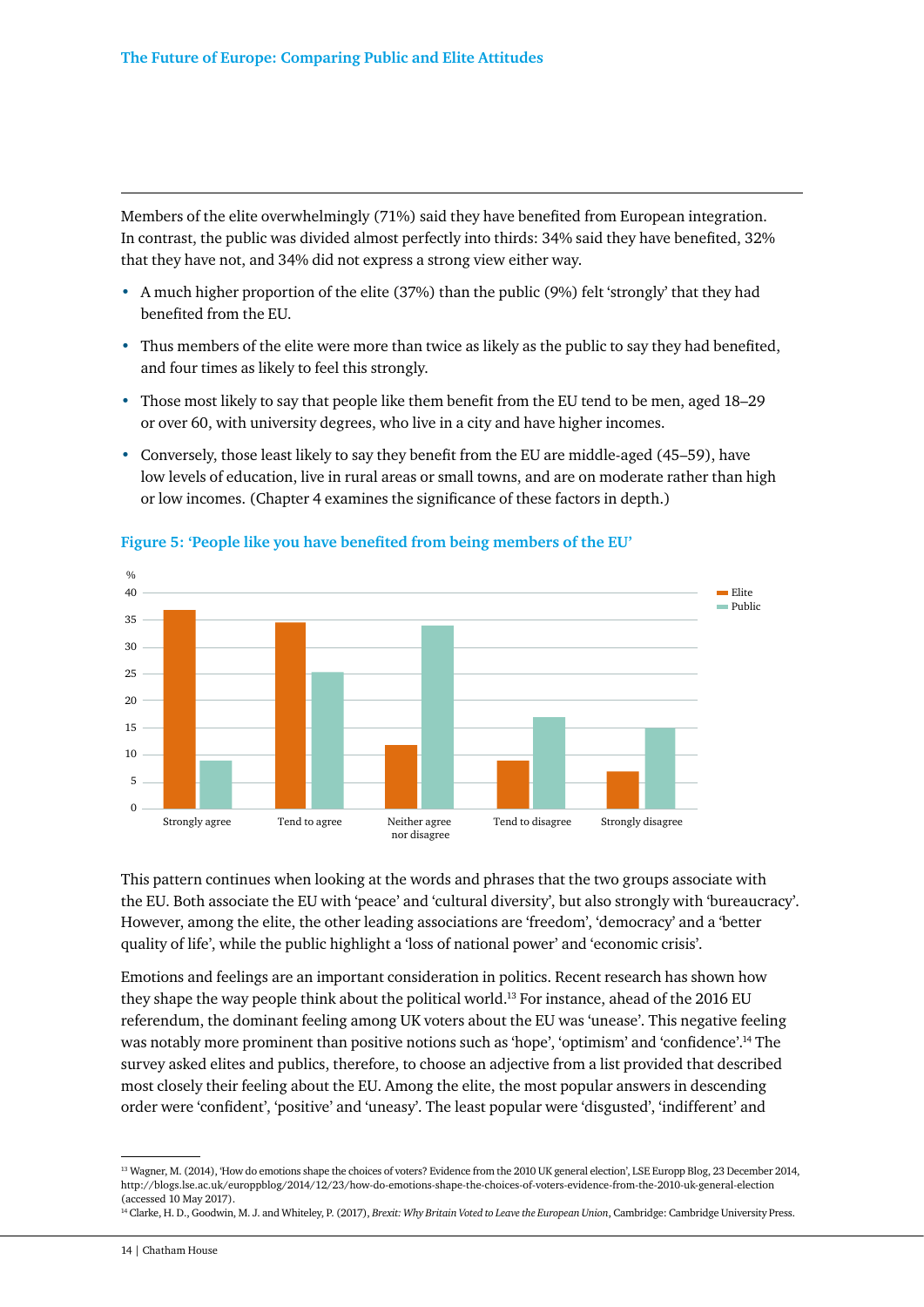'happy'. Among the public, however, the most popular in descending order were 'afraid', 'uneasy' and 'pessimistic'. The least popular were 'happy', 'proud' and 'involved'.

### EU integration and further enlargement

In the early years of the eurozone crisis, there was an expectation among some observers that institutional political reforms would be as important as economic ones. In 2015 this was the vision of the *Five Presidents' Report*, which anticipated a progressive integration process, from full economic and monetary union to a financial union to a fiscal union to finally a political union.15 But just as the crisis has eased, so has talk of a political union, particularly as many of the necessary policy changes that were made to strengthen the single currency were possible within the current EU framework. However, this also means that the challenges to the EU's legitimacy exposed by the crisis and enhanced by deepening fiscal coordination have not been addressed.

The survey examined attitudes about the balance of powers between the EU and member states. Respondents were asked whether the EU should get more powers, whether it should return powers to member states, or whether the balance was right as it is now (see Figure 6).

- **•** Members of the elite were split on what is the proper balance. A narrow plurality of 37% said the EU should get more powers, while 31% said powers should be returned to member states. The least popular option was the status quo (28%).
- **•** Members of the public were significantly more likely to want a return of some powers to the member states – 48% supported this, double the number who would like to see the EU have more powers (24%), while 28% endorsed the status quo.
- **•** Those most likely to want powers returned to member states tended to be older (45 and above), to have only a secondary-level education, and to be slightly more likely to come from rural areas or small towns, while there were no major differences related to income.



### **Figure 6: Should the EU get more powers?**

<sup>&</sup>lt;sup>15</sup> European Commission (2015), *The Five Presidents' Report: Completing Europe's Economic and Monetary Union*, 22 June 2015, [https://ec.europa.](https://ec.europa.eu/commission/publications/five-presidents-report-completing-europes-economic-and-monetary-union_en) [eu/commission/publications/five-presidents-report-completing-europes-economic-and-monetary-union\\_en](https://ec.europa.eu/commission/publications/five-presidents-report-completing-europes-economic-and-monetary-union_en) (accessed 10 May 2017).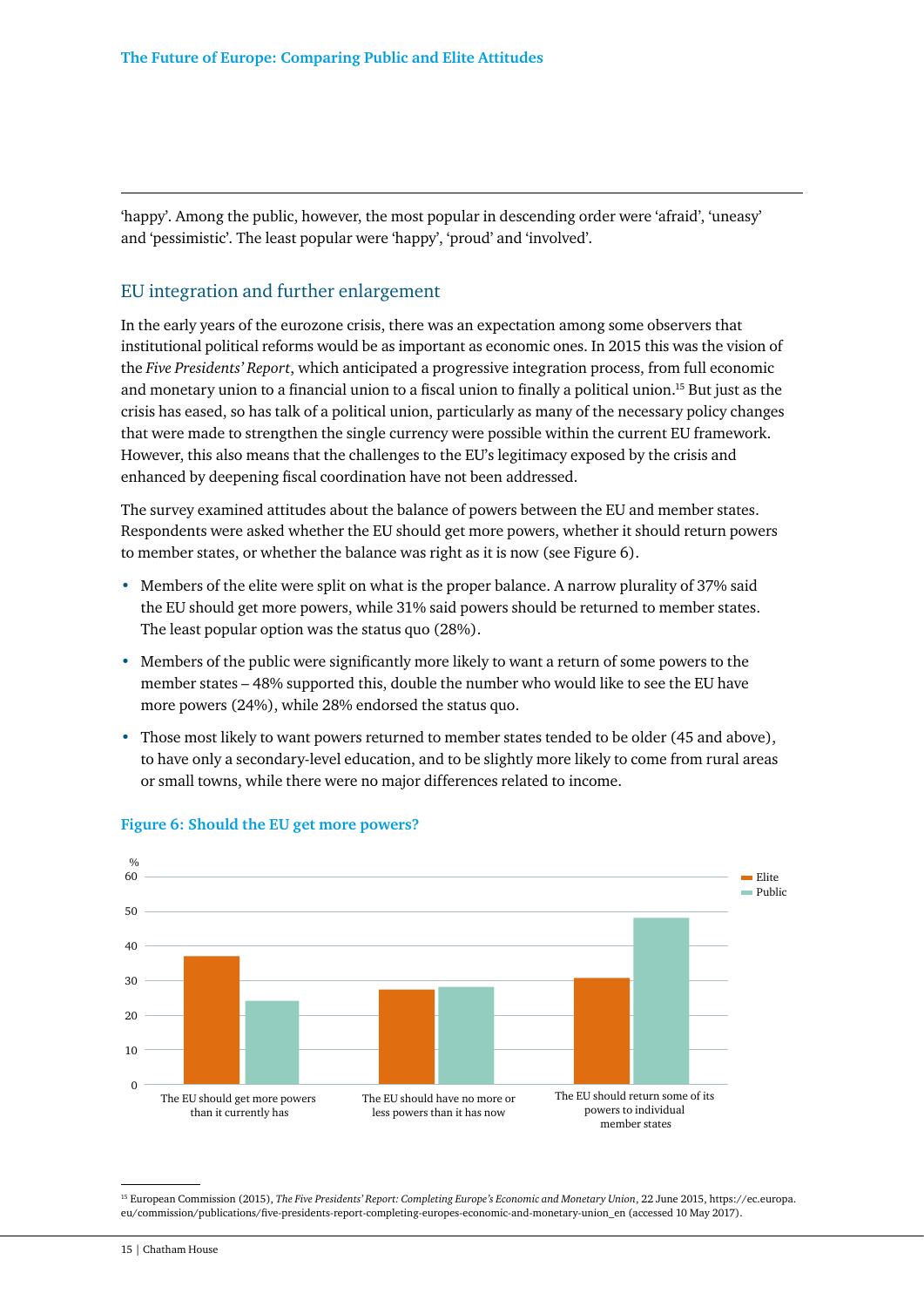

# **Figure 7: Ever closer union? 'The EU should become a United States of Europe with a central government'**

The EU's enlargement to much of formerly communist Central and Eastern Europe is regarded by many scholars as among its greatest achievements, with the accession process underwriting transitions to democracy and market economies in the new member states. At the same time, enlargement has changed the character of the union, altering the political and economic balance within it as well as leading to higher levels of intra-EU migration. The survey examined views on enlargement to date as well as on the prospects of more countries joining the EU.

- **•** 47% of the public said that enlargement has 'gone too far', with only 22% disagreeing. A plurality of the elite (44%) disagreed, although 41% took this critical view.
- **•** However, 58% of the elite still support new countries joining the EU. The public is split, with 34% supportive, 36% opposed and 31% neutral.
- **•** 62% of the public opposed enlargement to Turkey, the largest candidate country but one with only remote prospects of accession. Members of the elite were more split: 49% were opposed, while 42% were supportive of Turkey's accession as long as it undertakes the necessary reforms.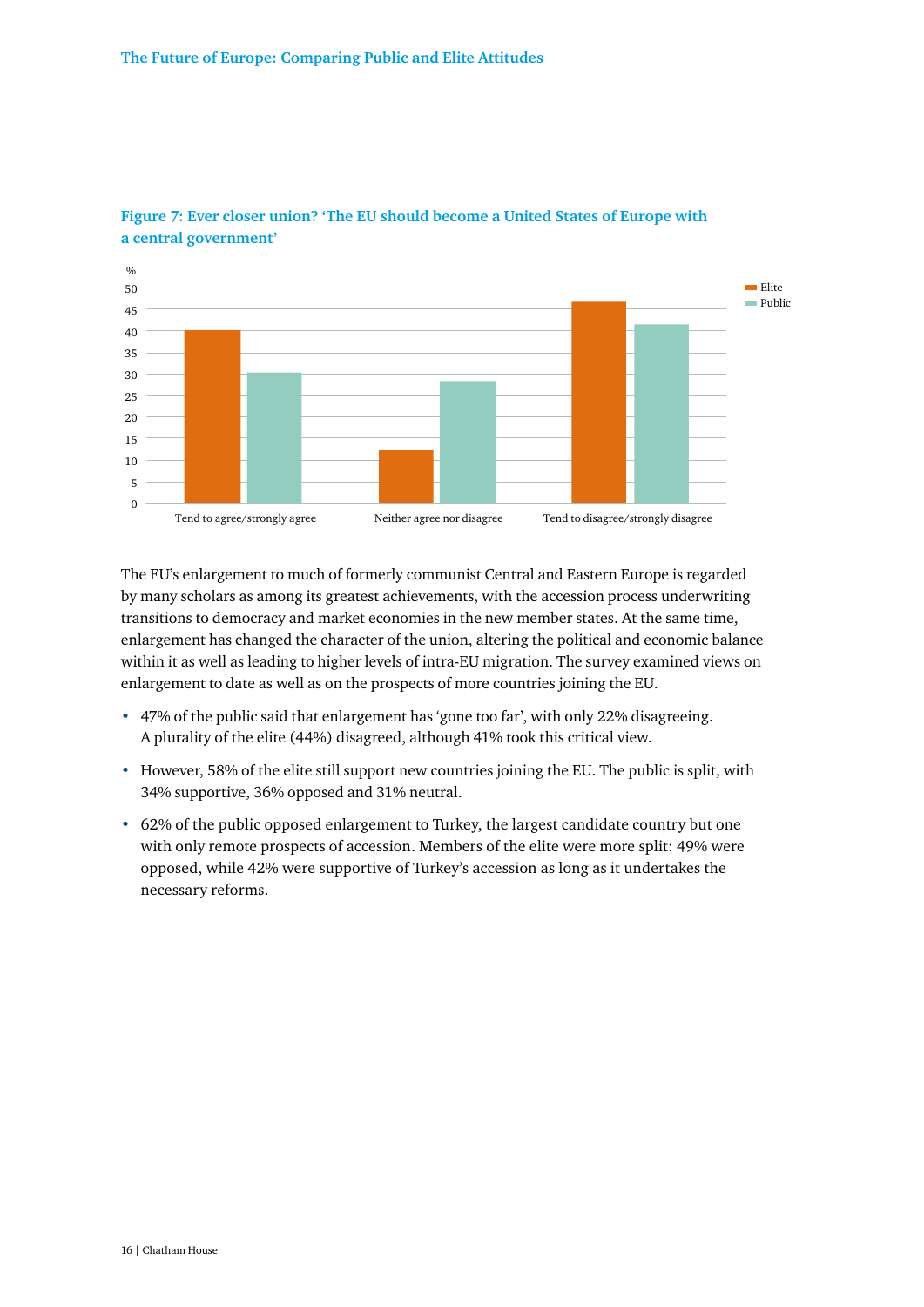|                                                                     | Elite | Public |
|---------------------------------------------------------------------|-------|--------|
| Sovereignty                                                         |       |        |
| The EU should return some powers to member states                   | 31    | 48     |
| The EU should have no more or less power than now                   | 28    | 28     |
| The EU should get more powers                                       | 37    | 24     |
| Federalism                                                          |       |        |
| Should be a 'United States of Europe' with a central government     | 40    | 30     |
| Neutral                                                             | 12    | 28     |
| Should not be a 'United States of Europe' with a central government | 47    | 41     |
| EU enlargement                                                      |       |        |
| Has gone too far                                                    | 41    | 47     |
| Has not gone too far                                                | 44    | 22     |
| Neutral - no view either way                                        | 14    | 30     |
| Brexit contagion                                                    |       |        |
| More EU states will leave in next 10 years                          | 43    | 55     |
| Neutral                                                             | 14    | 28     |
| More EU states will not leave in next 10 years                      | 40    | 18     |
| Role of Germany in the EU                                           |       |        |
| Germany plays a positive role                                       | 62    | 48     |
| Germany plays a negative role                                       | 23    | 28     |
| Neutral - neither positive nor negative                             | 13    | 24     |
| Turkey joining the EU                                               |       |        |
| Support Turkey joining                                              | 6     | 5      |
| Support Turkey joining but only if it reforms                       | 42    | 33     |
| Oppose Turkey joining                                               | 49    | 62     |

### **Table 2: Elite and public attitudes towards the EU (% of respondents)**

### **Box 1: How might Brexit change the direction of the EU?**

The result of the UK's 2016 referendum on EU membership represents a turning point in the history of the EU. For the first time since its founding, a member state has chosen to leave. The vote is also an illustration of the central importance of public attitudes to the direction of the EU. This is not a new phenomenon: European integration has been checked by referendums in Denmark on the Maastricht Treaty in 1992, in Sweden on the euro in 2003, in France and the Netherlands on the Constitutional Treaty in 2005, and in Ireland on the Lisbon Treaty in 2008. Last year, the Dutch voted against the EU's association agreement with Ukraine. National elections have also become tests for the union, driven by the breakdown in the mainstream consensus on the EU in some states, the decline in support for traditional mainstream parties, and the rise of radical Eurosceptic parties of the left and right. This was epitomized by France's recent presidential election in which the two top candidates put forward radically different visions of the EU.

Brexit has already created impetus for a fundamental discussion about the future of the EU. Leaders have so far been united in reaffirming their commitment to the EU and have begun to sketch a vision for the road ahead, including the potential for deeper integration in areas like foreign and security policy. But Brexit will also have important consequences for the balance of power within the EU and the direction of integration. In the European Council, there will also be a shift in voting weight such that the bloc of countries that have historically been more oriented towards free-market liberalism and sceptical of government intervention in the economy will no longer have a blocking minority in the Council when decisions are taken by qualified majority voting (even with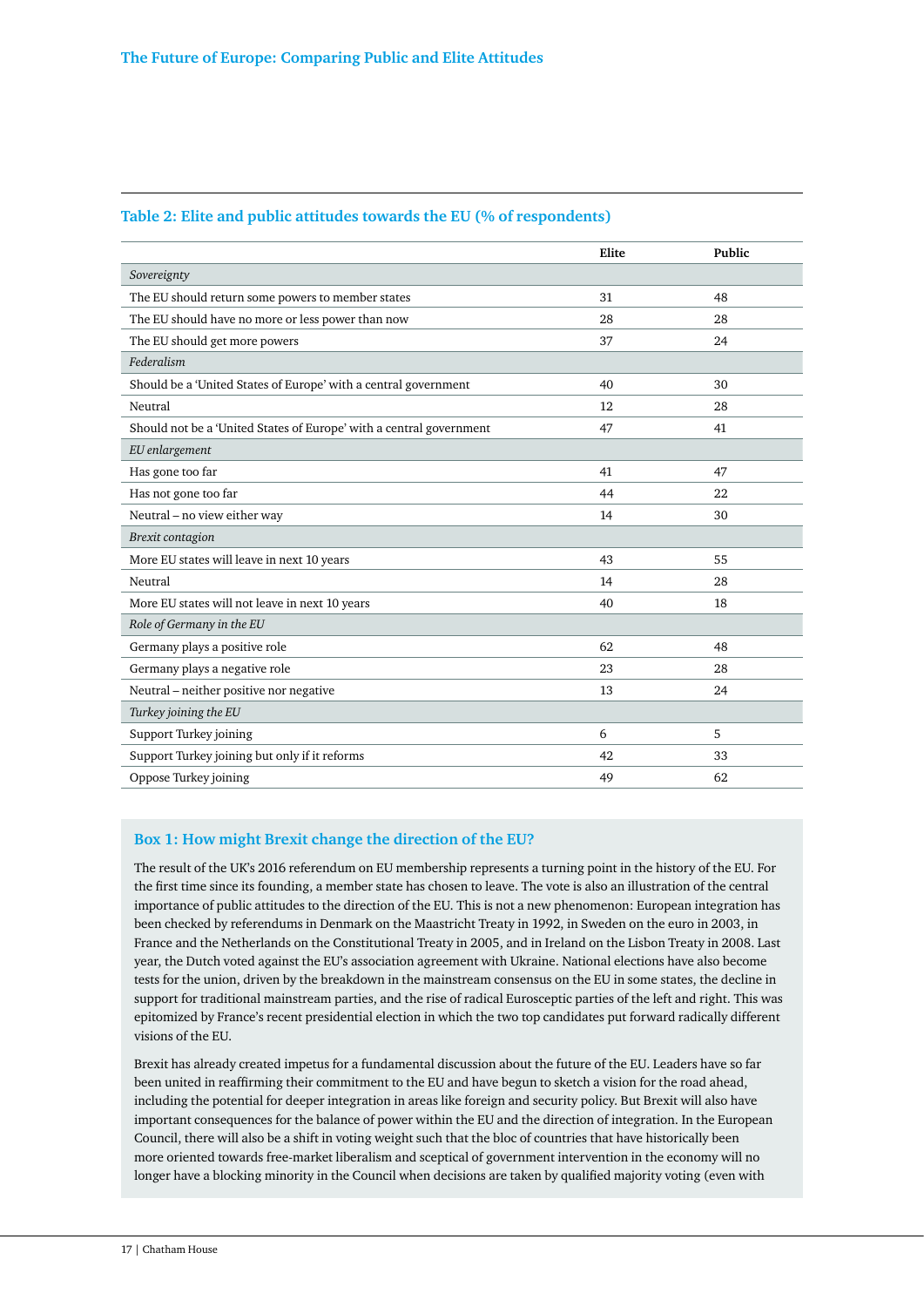Germany).16 While Brexit will reinforce Germany's position as the EU's most influential power, is it also likely to increase the influence of states more inclined to protectionism. In the European Parliament, the removal of the UK's 71 members (out of 751) will affect the balance among parliamentary groupings, potentially emboldening the radical-right Europe of Freedom and Direct Democracy group and shrinking the centre-left Socialists and Democrats group.17

Prior to the referendum, there were, broadly, two theories on the effect that Brexit might have on the EU's direction. On the one hand, it was expected that a British vote to leave would energize anti-EU movements in other countries and, at the most pessimistic end, that it could lead to a wider process of fragmentation within the union. The alternate view was that the shock of Brexit, the imperative to avoid fragmentation and the absence of the historically Eurosceptic UK as an obstacle could pave the way for deeper integration. It is still too early to know which of these alternatives will dominate.

One important but underexplored area is the effect of the UK's departure on the wider balance of public opinion within the EU. In this regard, the survey's results shed some light on the potential for a fragmentation effect and an integration effect.

#### **A fragmentation effect?**

Brexit was celebrated by anti-EU forces across the continent, such as by France's Front National and Italy's Lega Nord. Since then, however, the picture has been mixed in terms of the electoral impact in other countries. In the Netherlands, the anti-EU Party for Freedom gained votes and seats in the general elections, but failed to become the largest party. In Austria's presidential election, the pro-EU candidate Alexander Van der Bellen narrowly defeated the Eurosceptic Norbert Hofer of the Freedom Party of Austria. And in France's presidential election, the centrist Emmanuel Macron won 66% in the second round with a pro-EU agenda, although it should not be overlooked that the Front National candidate, Marine Le Pen, received an unprecedented one-third of the votes.

The survey sought to measure expectations of the contagion effect of Brexit: whether respondents thought that the example of a member state leaving might lead to others doing so in future. It asked the extent to which they agreed or disagreed with the statement: 'Within the next 10 years other member states will decide to leave the European Union.'

A majority of the public (55%) across the nine countries agreed with the statement, with nearly as many strongly agreeing (15%) as those who disagreed (18%). Among the elite, the picture was more balanced, but there was still a plurality (43%) saying they expected a further contraction in the size of the EU, while 40% disagreed. This question does not address whether further fragmentation would be a positive or negative development, let alone whether respondents would support their country leaving the union. But it does provide a sense of the uncertainty and pessimism that many Europeans feel about the EU's future. It also jars with the fact that in no EU member state other than the UK is there a governing party that supports leaving the EU. In most countries this remains a radical, fringe position.

#### **Integration effect**

In the aftermath of the UK's referendum, there was evidence to suggest there had been a small rise in public support for the EU in other member states.<sup>18</sup> It is also important to consider how the balance of EU public opinion may change with the UK no longer a member. The potential integration effect can be explored by comparing the averages of the sample with and without the UK data.19 This shows that the UK's withdrawal, beyond the symbolic and institutional effects it will have, will cause an important shift in the balance of public attitudes within the union.

<sup>19</sup> All data are weighted by population.

<sup>16</sup> Niblett, R. (2016), *Britain, the EU and the Sovereignty Myth*, Research Paper, London: Royal Institute of International Affairs, p. 19, <https://www.chathamhouse.org/publication/britain-eu-and-sovereignty-myth>(accessed 10 May 2016).

<sup>&</sup>lt;sup>17</sup> Chryssogelos, A. (2016), 'How Brexit will affect the balance of power in the European Parliament', LSE Europp Blog, 29 September 2016, [http://blogs.lse.ac.uk/europpblog/2016/06/29/brexit-balance-of-power-european-parliament \(](http://blogs.lse.ac.uk/europpblog/2016/06/29/brexit-balance-of-power-european-parliament/)accessed 10 May 2017).

<sup>18</sup> Hoffman, I. and de Vries, C. (2016), *Brexit has raised support for the European Union*, Gütersloh: Bertelsmann Stiftung,

[https://www.bertelsmann-stiftung.de/en/publications/publication/did/flashlight-europe-022016-brexit-has-raised-support-for-the-european](https://www.bertelsmann-stiftung.de/en/publications/publication/did/flashlight-europe-022016-brexit-has-raised-support-for-the-european-union/(accessed)[union/\(accessed](https://www.bertelsmann-stiftung.de/en/publications/publication/did/flashlight-europe-022016-brexit-has-raised-support-for-the-european-union/(accessed) 10 May 2017).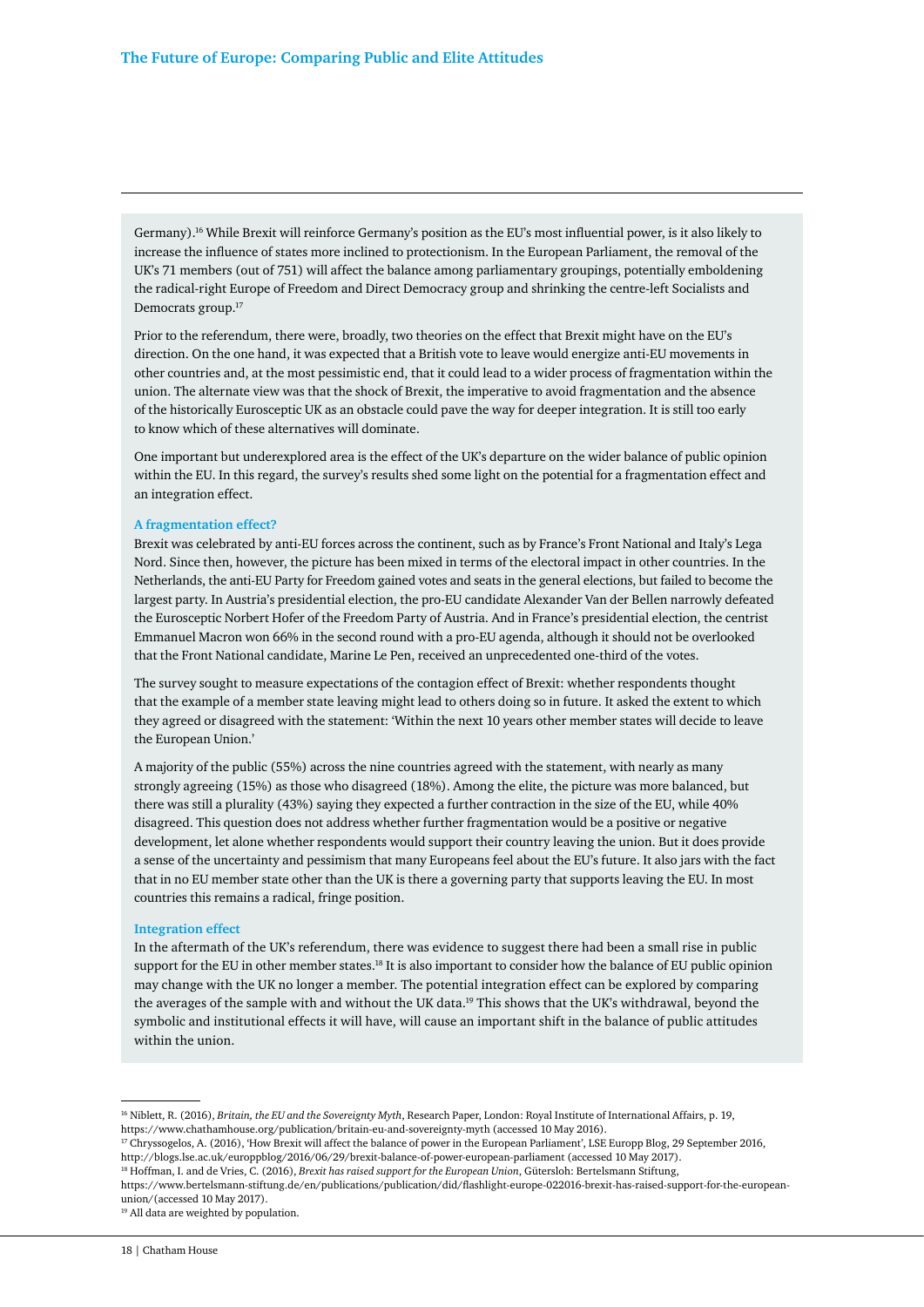As shown in Table 3, it is clear that, with UK data excluded, the sample becomes notably and consistently more integrationist. The differences are not dramatic, but members of the elite and the public are slightly more supportive of an expansion of EU powers and a shift towards federalism, and generally less expectant of further fragmentation.

With the UK data removed, net support for the EU gaining more powers becomes more significant among the elite (increasing from +1 to +6 percentage points, compared to support for returning powers). However, with the UK included, members of the elite are more opposed – by 14 percentage points – to a United States of Europe than support it. With the UK out of the sample, this net preference halves to +7 points, while a plurality of the public continue to support returning powers to member states and oppose a federal Europe.



# **Figure 8: Brexit contagion? 'Within the next 10 years, other member states will decide to leave the EU'**

Note: Excludes UK data.

### **Table 3: Shifting the balance: Attitudes to the EU with and without the UK (% of respondents)**

|                                               | Elite incl. UK | Elite excl. UK | Public incl. UK | Public excl. UK |
|-----------------------------------------------|----------------|----------------|-----------------|-----------------|
| Sovereignty                                   |                |                |                 |                 |
| EU should return some powers to member states | 33             | 31             | 50              | 48              |
| EU should have no more or less power than now | 28             | 28             | 28              | 28              |
| EU should get more powers                     | 34             | 37             | 22              | 24              |
| Federalism                                    |                |                |                 |                 |
| Should be a United States of Europe           | 37             | 40             | 28              | 30              |
| Neutral                                       | 11             | 12             | 28              | 28              |
| Should not be a United States of Europe       | 51             | 47             | 44              | 41              |

### Immigration and identity

Concerns over immigration and identity are central to European politics and a core driver of public support for the populist right. But these are also issues on which the elite and public diverge significantly. The survey asked both groups questions that were designed to probe their attitudes towards the perceived effects of immigration, the refugee crisis and how this was being managed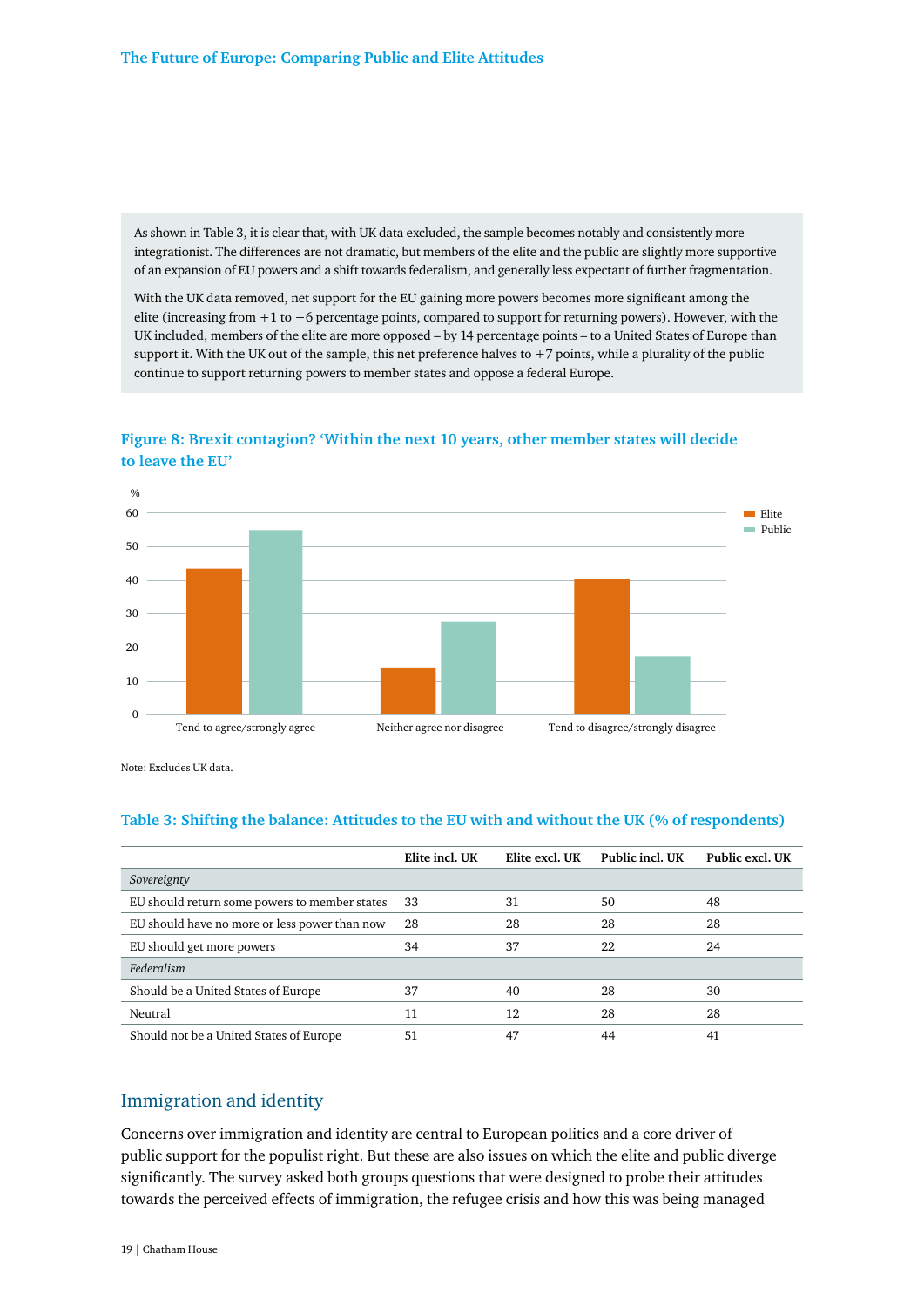since 2015, and the specific issue of Islam in European societies, which is being targeted by populist nationalists and generating concern amid terrorist attacks by Islamist extremists. As shown in Table 4, there are striking differences between the elite and the public on what can be described as an identity axis. There is also clear evidence that public anxiety about ethnic and cultural change and its perceived effects is widespread.

- **•** Clear majorities of the elite said that immigration has been good for their country and has enhanced cultural life, while rejecting the idea that immigrants have made crime worse.
- **•** A plurality of the elite also rejected the suggestion that immigrants are a strain on welfare states, and majorities strongly disagreed with the notion that immigrants have taken jobs away from native citizens.
- **•** In stark contrast, pluralities of the public said immigration has had a negative effect on their country and rejected the view that immigration has enriched its cultural life.
- **•** A majority of the public said immigration has made crime worse and puts strain on the welfare state.
- **•** However, a plurality of the public rejected the view that immigration has taken jobs from native citizens.

### **Table 4: Comparing elite and public attitudes towards immigration (% of respondents)**

| Perceived effects of immigration on        | Elite | Public |
|--------------------------------------------|-------|--------|
| The country                                |       |        |
| Has been good for country                  | 57    | 25     |
| Neutral – neither agree nor disagree       | 16    | 31     |
| Has been bad for country                   | 24    | 44     |
| Cultural life                              |       |        |
| Immigrants enhance cultural life           | 58    | 32     |
| Neutral – neither agree nor disagree       | 15    | 29     |
| Immigrants have not enriched cultural life | 26    | 38     |
| Crime                                      |       |        |
| Has made crime worse                       | 30    | 51     |
| Neutral                                    | 15    | 25     |
| Has not made crime worse                   | 54    | 24     |
| Welfare                                    |       |        |
| Is a strain on the welfare state           | 35    | 55     |
| Neutral – neither agree nor disagree       | 14    | 24     |
| Is not a strain on the welfare state       | 49    | 21     |

The refugee crisis has placed particular strains on frontier states such as Greece and Italy, and led to a very uneven level of support from other member states, with Germany and Sweden taking very large numbers of refugees while other countries have strongly resisted doing so. The survey examined support for refugee quotas across the EU, as well as comparing attitudes to different groups of migrants.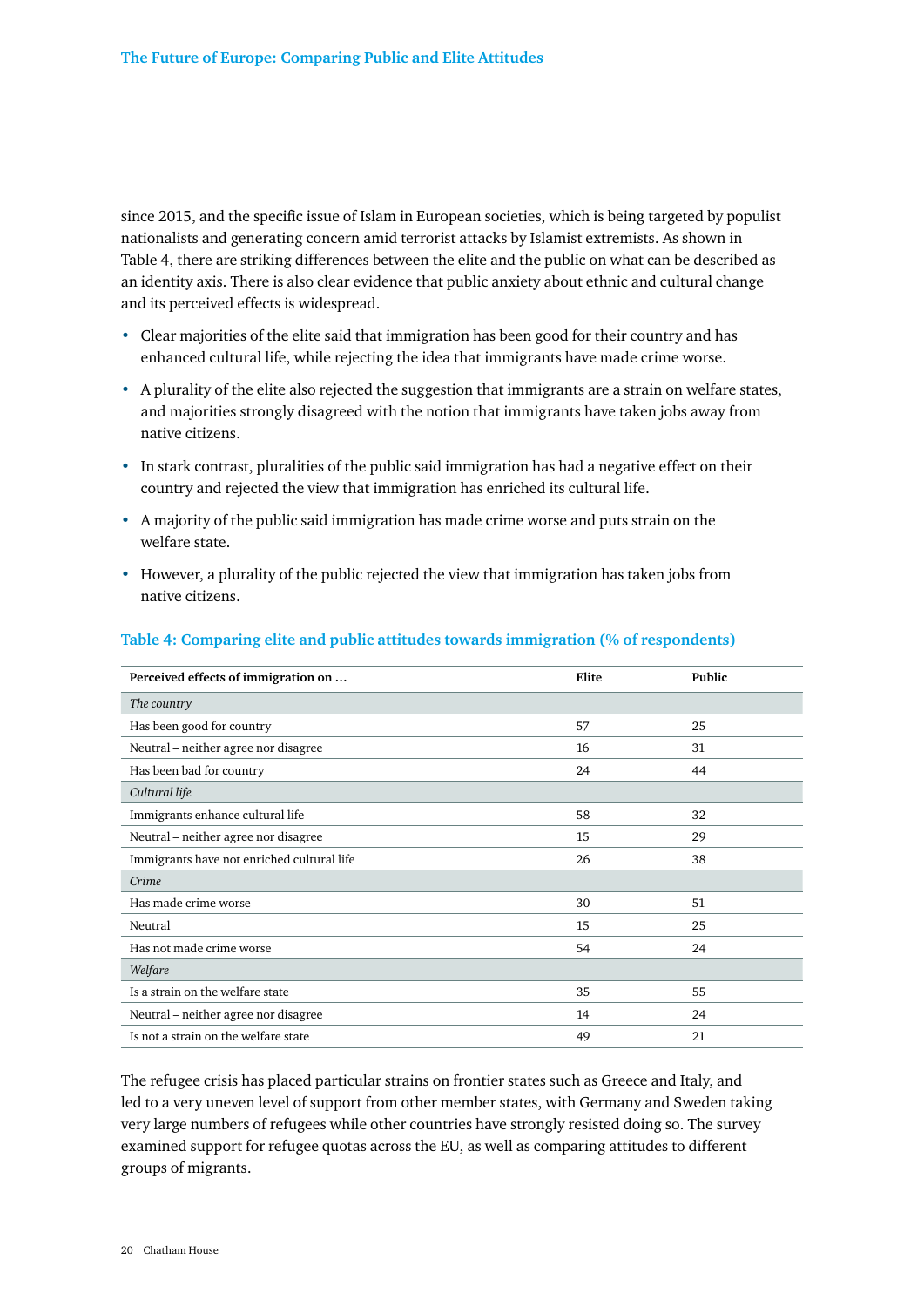- **•** Half of the public (49%) supported a quota system, while 27% said that member states should be able to decide how many refugees to accept and 24% said that they should not have to accept any.
- **•** The elite overwhelmingly supported quotas: 63% agreed, with just 10% saying no EU member state should have to accept refugees.
- **•** Only 14% of the elite expressed negative views of refugees or asylum-seekers, compared with 34% of the public.
- **•** Members of the public were most likely to express negative views about economic migrants from outside the EU (43%) and least likely to express such views about Western European immigrants (9%).

The survey also explored attitudes to Islam. It presented respondents with a series of statements about Islam and included some proposals advocated by radical-right parties, in an effort to measure the degree of latent support for Islamophobic sentiments.

Concern over the role of Islam in society in Europe was significant and more widespread among the public. However, members of the elite seemed to share some of this concern. 61% of the elite and 73% of the public supported banning Islamic dress that covers the face in public places.

- **•** Almost one-third of the elite (32%) supported halting all further migration into Europe from mainly Muslim states, compared with just over half of the public (56%).
- **•** Just over one-third of the elite (35%) said European and Islamic ways of life are irreconcilable, compared with just over half of the public (55%).

These views reveal latent public sympathy for the core messages of the radical right on these topics. There are big socio-demographic differences, however, between those who hold such views. Citizens aged over 60 and with a lower level of education are notably more likely to view European and Islamic ways of life as irreconcilable. On some questions, there is also significant support among the elite sample. One possible explanation for such views among the elite is anxiety over the perceived challenge from Islam to liberal values, a concern that has become manifest in debates in France and the Netherlands over moves to impose partial bans on Islamic dress that covers the face. It may also be a consequence of recent Islamist terrorist attacks and of the fears of an increasingly divided society.

| Perceptions of Islam and Muslims                                | Elite | Public |
|-----------------------------------------------------------------|-------|--------|
| Islamic dress that covers the face should be banned in public   | 61    | 73     |
| Neutral – neither agree nor disagree                            | 12    | 16     |
| Should not ban Islamic dress that covers the face in public     | 26    | 11     |
|                                                                 |       |        |
| All further immigration from Muslim states should be halted     | 32    | 56     |
| Neutral – neither agree nor disagree                            | 13    | 25     |
| All further immigration from Muslim states should not be halted | 53    | 20     |
|                                                                 |       |        |
| European and Muslim ways of life are irreconcilable             | 35    | 55     |
| Neutral – neither agree nor disagree                            | 15    | 24     |
| European and Muslim ways of life are not irreconcilable         | 50    | 21     |
|                                                                 |       |        |

### **Table 5: Attitudes towards Islam and Muslims (% of respondents)**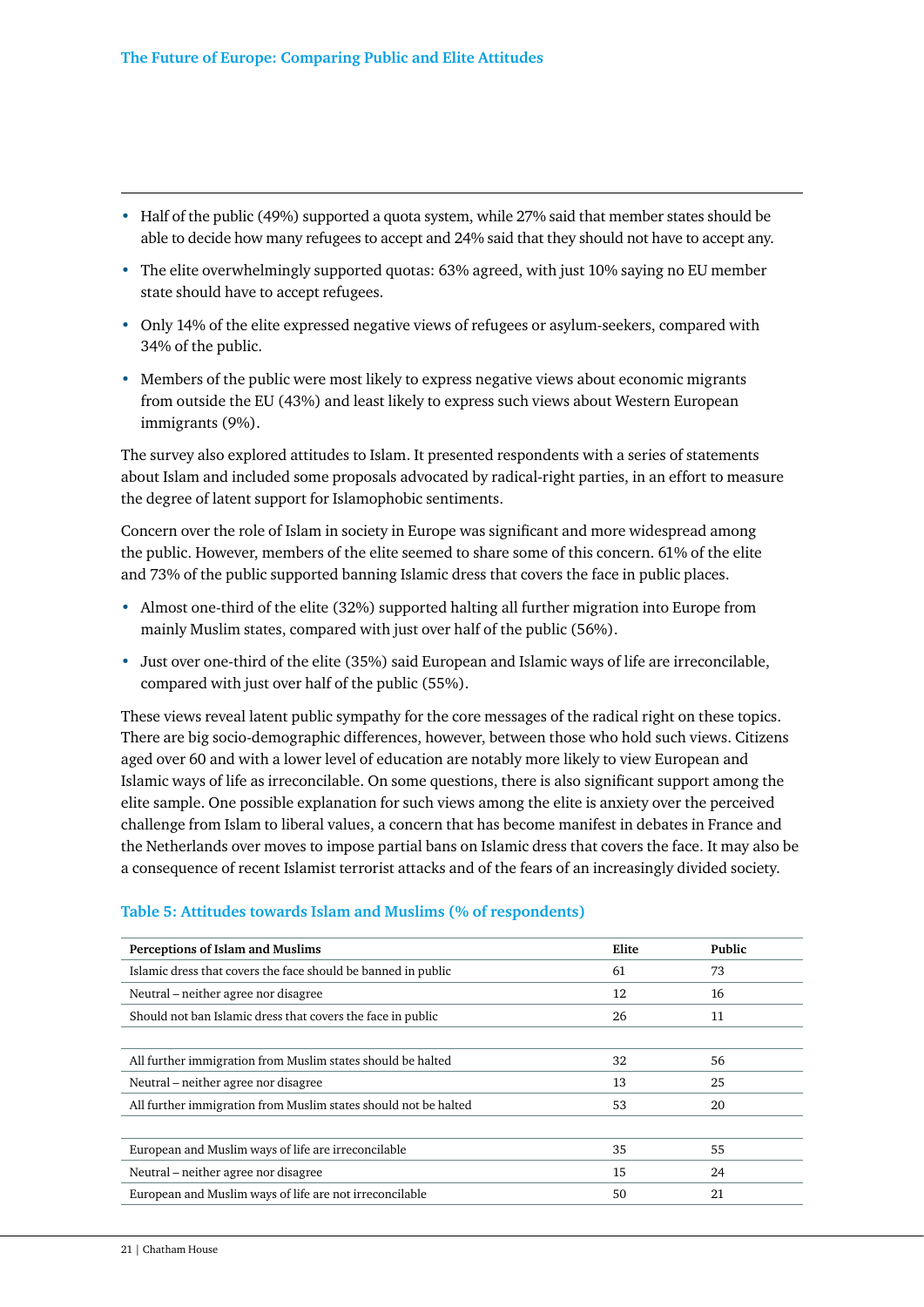

# Values and outlook

A comparison of elites and citizens in Europe demonstrates that there are fundamental differences between the public and the elite in general outlook and values, as shown in Table 6. The data also confirm the perception that Europe's leaders and opinion influencers are notably more liberal. It reveals that they are significantly more likely to be in favour of same-sex marriage and against the death penalty, two issues that are classic indicators of where people fall on a liberal–authoritarian spectrum (see more detail on this in Chapter 4).

# 50% of the elite disagreed with the statement that 'hard work doesn't generally bring success – it's more a matter of luck and connections', while only 25% of the public disagreed.

While the data confirm the liberal values of members of the elite, they also show that the elite hold a more positive outlook on the future, thereby deepening a divide with a public that is notably more uncertain about the future and less liberal. This divide is also replicated in different perceptions of social mobility.

- **•** A majority of the public (54%) said their country was better 20 years ago. Among the elite, 42% said it is better today while 32% preferred the past (and 21% said there is no difference).
- **•** 50% of the elite disagreed with the statement that 'hard work doesn't generally bring success it's more a matter of luck and connections', while only 25% of the public disagreed.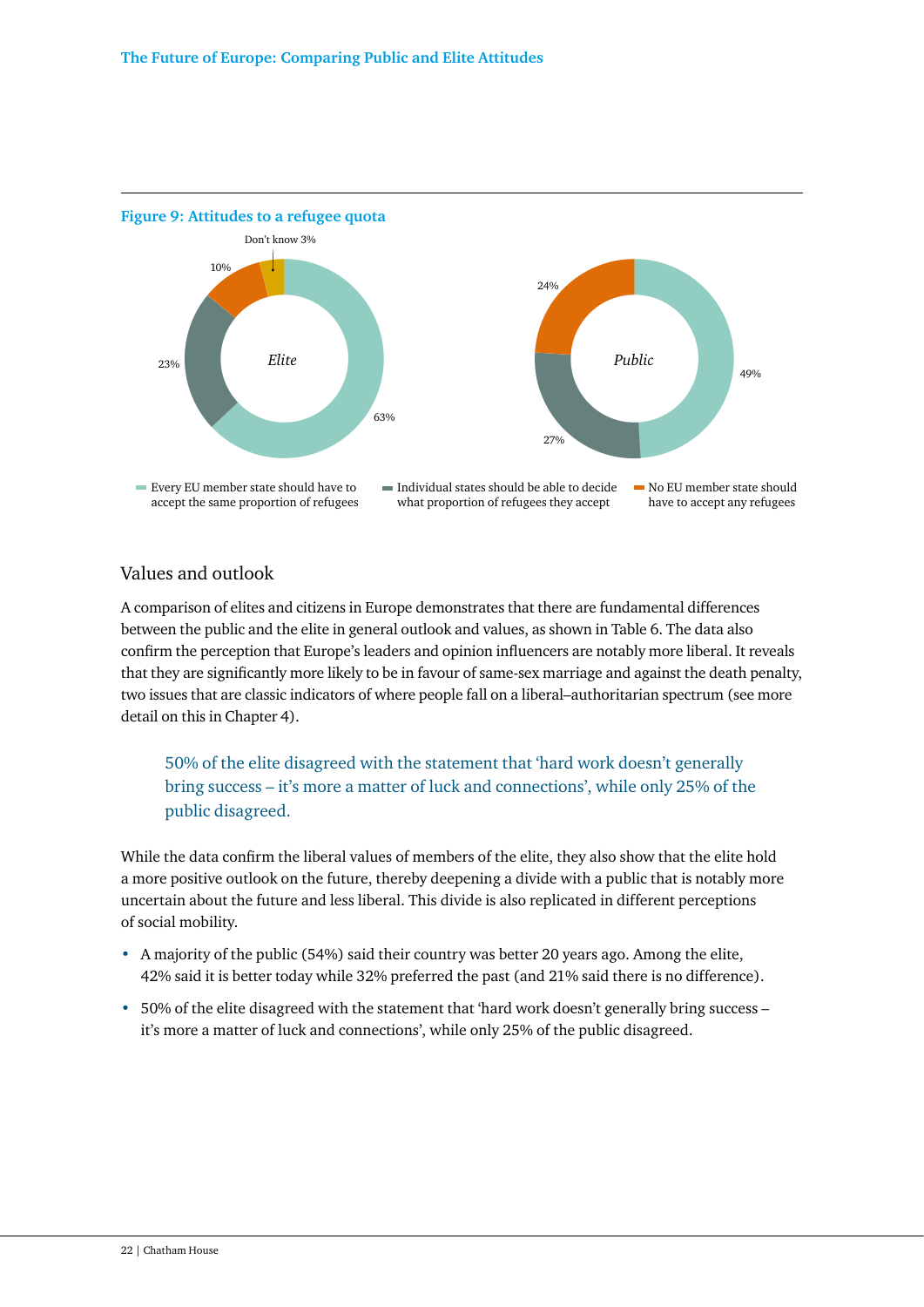|                                                                                       | Elite | Public |
|---------------------------------------------------------------------------------------|-------|--------|
| People of the same sex should be allowed to get married                               | 70    | 56     |
| Young people today lack respect for traditional values                                | 36    | 63     |
| Hard work doesn't generally bring success, it's more a matter of luck and connections | 35    | 49     |
| For some crimes, the death penalty is the most appropriate sentence                   | 18    | 43     |
| Country was better place 20 years ago                                                 | 32    | 54     |
| Country is a better place to live today                                               | 42    | 27     |

### **Table 6: Comparing the values and outlooks of the elite and public (% of respondents who agree)**

These questions may appear tangential, but they are important in revealing how a deeper divide over values underpins current debates about the future of Europe. The next chapter explores the divide within the European public, and shows how it is also pulling voters – and thus the politics of Europe – in two very different directions.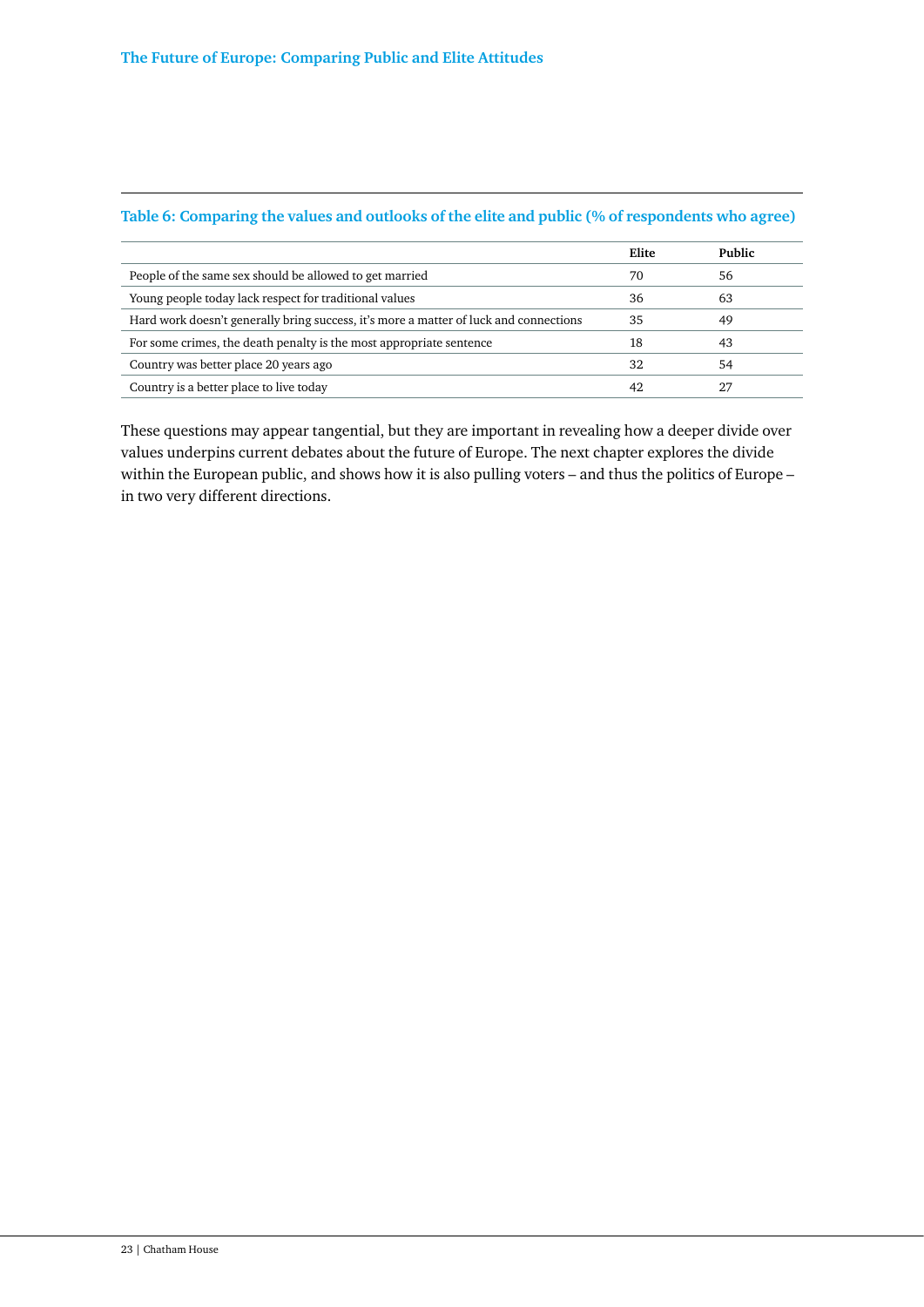# <span id="page-24-0"></span>4. The Divide Within the Public

This chapter explores a second divide – between different sections of the public based on values and outlooks – and its significance in shaping attitudes to the EU.

Since the 1990s the rapid expansion of EU powers, rising immigration, the free movement of EU nationals, and a surge of international trade and economic globalization have brought to the fore a series of challenges to people's identity. Whereas some have broadly welcomed these rapid changes, others feel profoundly anxious and perceive in them threats to their sense of belonging and community.20

As a result, a new societal divide has emerged along the liberal–authoritarian political spectrum, increasingly regarded as an important framework through which to understand the mindset of different groups of voters. In this context, authoritarianism is understood not as a system of government but rather as an outlook and set of preferences among voters that favours order, deference to authority and resistance to change. In the wider public debate it has been characterized as a clash between 'cosmopolitans' and 'nativists', or between competing visions of 'open' and 'closed' societies, or between perceived 'winners' and 'losers' of globalization.21 This division has less to do with the traditional questions of economic redistribution and class interest that have defined European politics in past decades. Rather it is between those with the qualifications, skills and outlook needed to thrive in the more economically and socially liberal environment and those who lack them. These two groups feel very differently about the effects of social change and how public resources should be distributed.<sup>22</sup>

To determine the size and nature of this divide, the survey used attitudes to the death penalty to categorize respondents in the sample along the liberal–authoritarian spectrum. Research has established a clear predictive relationship between an authoritarian outlook and support for the death penalty.23 In total, almost 45% of the sample falls into one of the groups at either end of this spectrum: 23% of the sample are strongly opposed (identified in this paper as 'liberal-minded') and 21.5% of the sample are strongly supportive of the death penalty (identified as 'authoritarianminded'). Far from a fringe view, an authoritarian-minded outlook appears to be fairly widespread in Europe.

In terms of demographics, those who hold a more authoritarian-minded outlook are:

- **•** More likely to be middle-aged males, to have low levels of education, and to be economically active.
- **•** Slightly more likely to live in rural areas and away from big cities, to have no or only a few friends from different backgrounds, and to speak only one language.

<sup>&</sup>lt;sup>20</sup> Over the past 10 years, a large body of research has shown how public scepticism towards the EU and integration has become widespread and entwined with other issues, particularly angst over immigration and perceived threats to the nation from rising diversity. For an early influential example, see McLaren, L. M. (2006), *Identity, Interests and Attitudes to European Integration*, London: Palgrave Macmillan.

<sup>21</sup> Kriesi, H., Grande, E., Lachat, R., Dolezal, M., Bornschier, S. and Frey, T. (2006), 'Globalization and the transformation of the national political space: Six European countries compared', *European Journal of Political Research*, 45(6): pp. 921–56, doi: 10.1111/j.1475-6765.2006.00644.x (accessed 10 May 2017); *The Economist* (2016), 'The new political divide', 30 July 2016.

 $22$  Ibid.

<sup>23</sup> See, for example, Stack, S. (2003), 'Authoritarianism and Support for the Death Penalty: A Multivariate Analysis', *Sociological Focus,* Vol. 36, 2003 – Issue 4, <http://dx.doi.org/10.1080/00380237.2003.10571228>.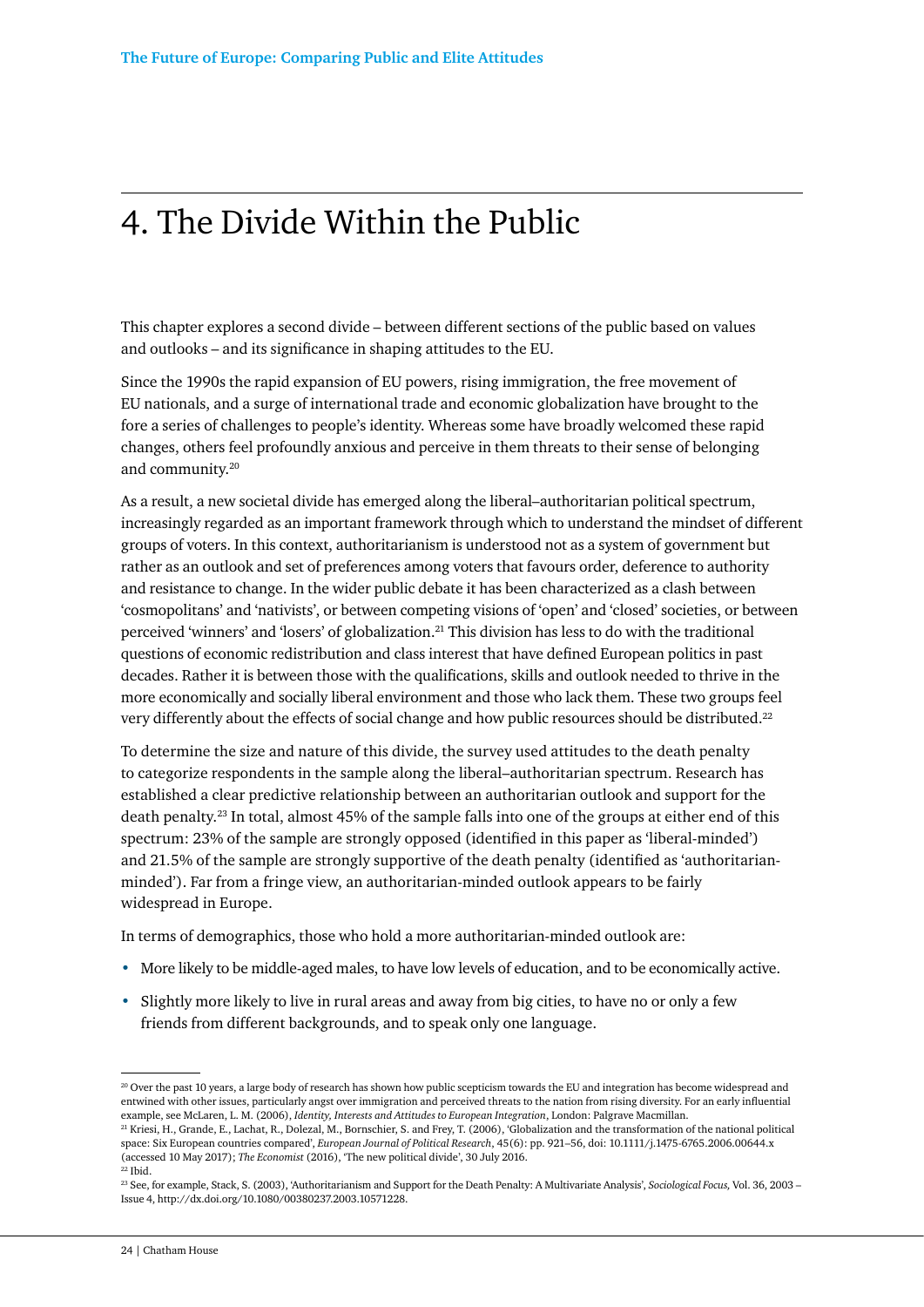In contrast, those who hold the more liberal outlook are:

- **•** More likely to be females, older, to have a degree, to come from small towns, to be retired.
- **•** To have friends from different backgrounds, to align with centrist or left-wing parties and to speak two or more languages.

There are, however, no significant differences in terms of income between the two groups – an important point that is returned to later in the paper.

The survey reveals that this divide over values among the public is a significant driver of attitudes to European integration. Figure 10 shows the significant drivers of whether or not an individual wants the EU to return powers to member states, derived from a regression analysis (see Box 2).

A number of factors are clearly significant, including if people feel they have no control over their life or have been 'left behind', as well as their age, education and geographic location. But none is as significant as being authoritarian-minded.

Controlling for other variables, holding authoritarian values significantly increases the probability that somebody will want EU powers returned to member states. Being less educated is also important but relatively speaking not as important as holding authoritarian values. In contrast, having a low income has almost no effect.



### **Figure 10: The key drivers of anti-EU sentiment – returning powers to member states**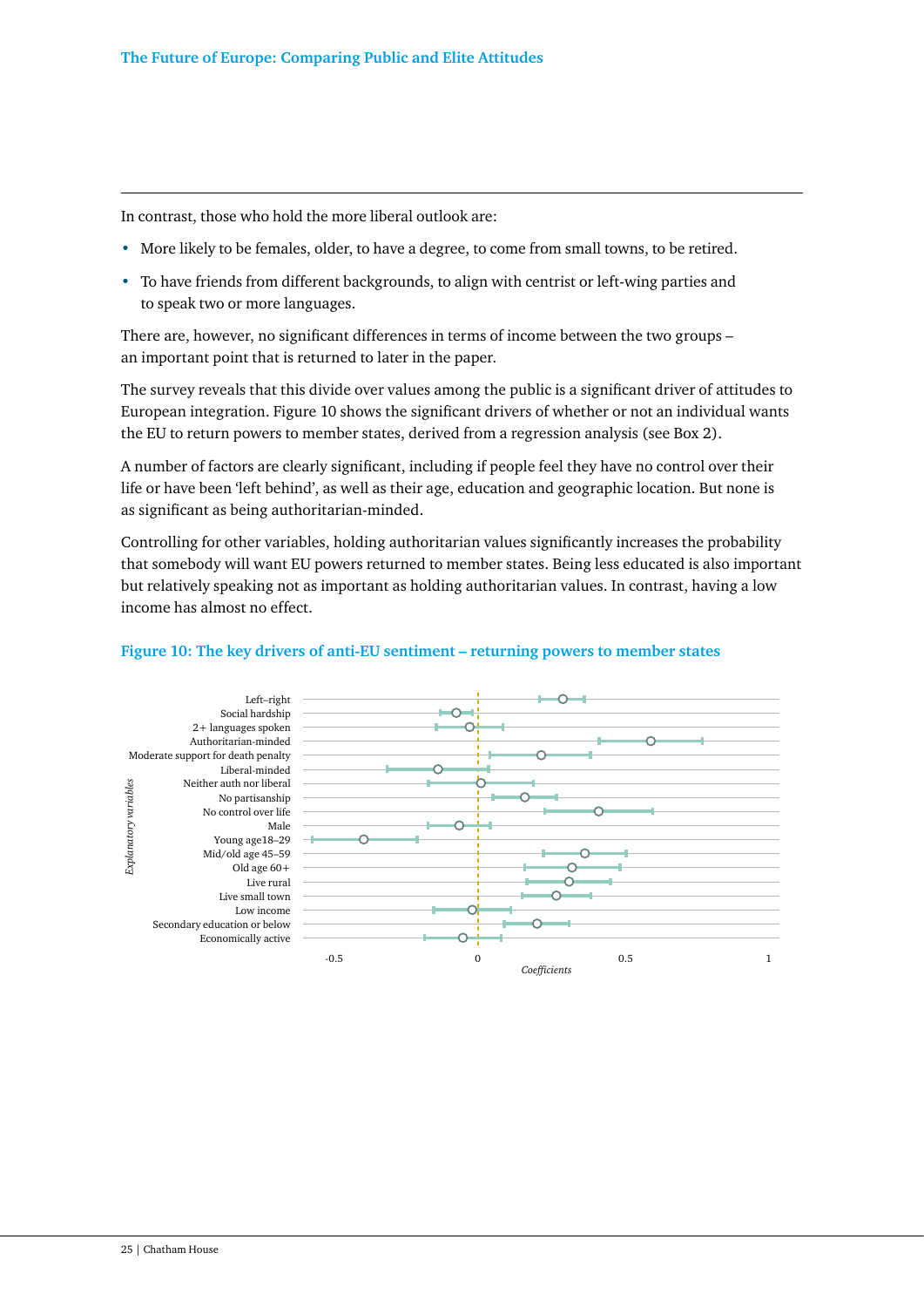#### **Box 2: The importance of values in driving Eurosceptic sentiment**

Using regression analysis it is possible to examine the main drivers of anti-EU sentiment. This statistical model takes account of all the standard social and demographic characteristics such as age, gender, education, income, whether or not somebody is economically active and what kind of geographical region they live in (i.e. a small town, big city or rural area). But it also tests for the impact of the authoritarian–liberal value divide outlined above, as well as experiences of social hardship, whether somebody speaks many languages, whether or not they feel left behind in society, how close they feel to political parties, and where they place themselves politically.

Figure 10 presents this analysis, showing the significant predictors of whether or not somebody wants the EU to return more powers to individual member states. For ease of interpretation the results are presented in the form of a coefficient plot. A coefficient plot draws markers for the coefficients of variables estimated in a regression model and horizontal spikes for confidence intervals. The plot reveals that those who are authoritarian-minded, who identify with right-wing politics, who are left behind, feeling as though they have no control over their life, and do not identify with political parties are significantly more likely to want to return powers from the EU to individual member states. Some other factors also matter. Younger people are significantly less likely to voice anti-EU sentiment, while middle-aged and elderly citizens are more likely to want powers returned, as are citizens who live in rural areas or small towns. Crucially, there is also a clear educational divide – citizens who have a secondarylevel education or below are significantly more likely to want powers to be returned to their nation state than those who have gone on to achieve higher qualifications.

To further ease interpretation of our results, we also estimate the discrete change in the probability for each of the values averaged across the observed values – which is shown in Figure 11.<sup>24</sup> The results reveal that, after controlling for all of the other factors, holding authoritarian-minded values is in fact the biggest driver of anti-EU sentiment in Europe today. On average, holding authoritarian-minded values increases the probability that an individual supports a return of powers back from the EU by 14 percentage points, when compared to those who are moderately liberal-minded, i.e. those who oppose rather than strongly oppose the death penalty. This compares to 5 points for those who hold moderate support for the death penalty. The increase in probability for those who feel left behind is 10 percentage points, while individuals who position themselves on the right wing of the political spectrum have an increased probability of supporting a return of powers of 7 percentage points. Those who are below the age of 30 are 9% less likely to share similar sentiments, while for every additional individual aged 45–59 or 60 plus, the increase in probability of expressing a return of EU powers is 7 percentage points compared with those aged 30–44. Being less educated is an important driver, but relatively speaking it is not as important as holding authoritarian-minded values.



### **Figure 11: What drives support for returning powers from the EU? (Average marginal effects)**

*Change in the probability of anti-EU sentiment/return powers*

<sup>&</sup>lt;sup>24</sup> A marginal effect measures the effect on the conditional mean of y of a change in one of the regressors. In linear models, the marginal effect equals the slope coefficient, but in nonlinear models this is not the case. Hence this has led to a number of methods for calculating marginal effects. We use average marginal effects (AMEs). To get the AME, the marginal effect is first calculated for each individual with their observed levels of covariates. These values are then averaged across all individuals.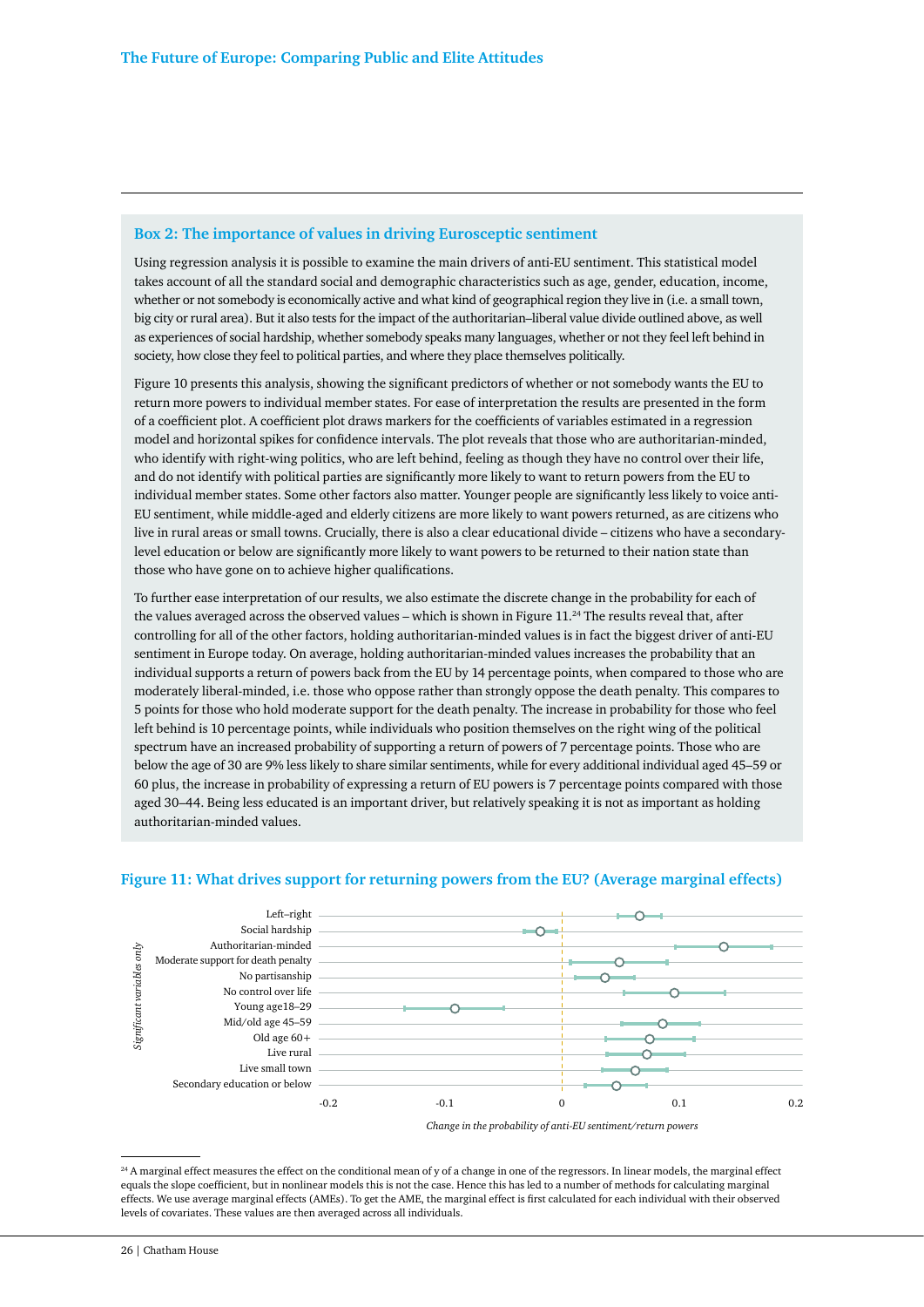As shown in Table 7, this divide shapes and frames how individuals think about the EU. It helps explain why issues like immigration, integration and the refugee crisis have been pushed to the very forefront of political debates, and is reshaping voting behaviour across Europe.

- **•** While on average 34% of citizens said they have benefited from EU membership, among liberals this jumped to 47%, but among the authoritarian-minded group it was only 25%.
- **•** The authoritarian-minded reject the idea that the EU has key achievements their most common answer when asked for these is 'none'. Those with a liberal outlook, on the other hand, celebrate the achievement of peace on the continent, freedom of movement and the removal of national borders.
- **•** The authoritarian-minded group views mass immigration alongside the refugee crisis as the EU's major failures, while those with liberal views identify excessive bureaucracy as a key failure. Liberals are also twice as likely to view austerity and a lack of democracy within the EU as major failures.
- **•** Authoritarian-minded voters are far more likely than 'liberals' to reject the idea that there are common European values, to say that more states will leave the EU over the next 10 years, and to reject the idea that politicians care what people like them think.
- **•** When asked how they feel about the EU, authoritarian-minded citizens are far more likely to say they feel afraid, uneasy, pessimistic, angry and disgusted. 'Liberals', meanwhile, are more likely to say they feel involved, happy, confident, proud, positive and optimistic.
- **•** On issues of identity and attitudes to diversity, the issues are particularly pronounced. The authoritarian-minded are considerably more likely to say that immigration has not been good for their country, has not benefited cultural life, has made crime worse and is a strain on welfare.
- **•** They are also more likely to express a range of negative views about Islam: that European and Muslim ways of life are irreconcilable, that Islamic dress that covers the face should be banned, and that all further immigration from Muslim states should be halted. On many of these questions, more than 70% of this group agree.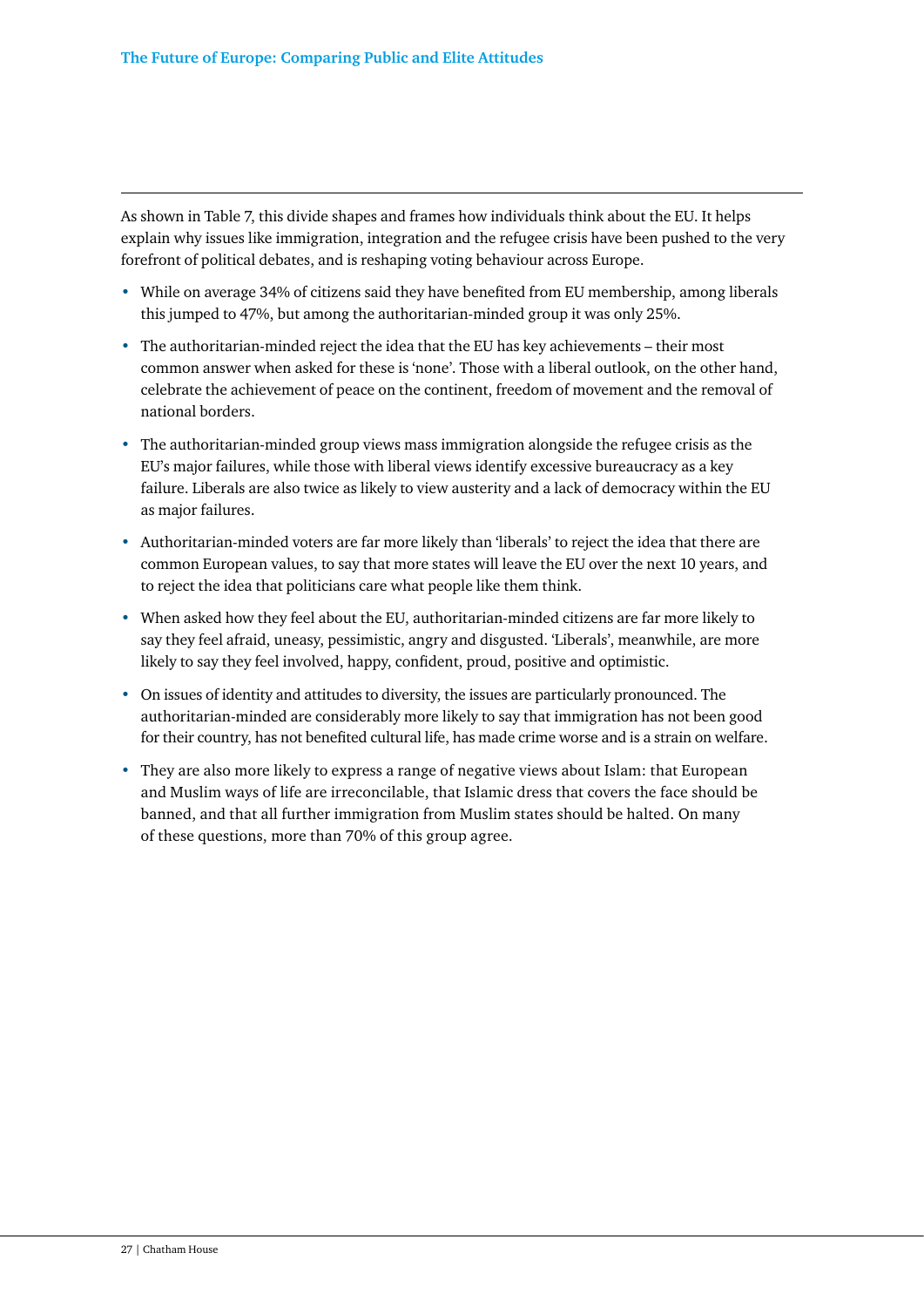# **Table 7: Comparing liberal- and authoritarian-minded Europe (% of respondents agreeing, unless otherwise noted)**

|                                                                                        | Authoritarian-<br>minded | Liberal-<br>minded | EU average |
|----------------------------------------------------------------------------------------|--------------------------|--------------------|------------|
| General perceptions of the EU                                                          |                          |                    |            |
| People like me have benefited from the EU                                              | 25                       | 47                 | 34         |
| More member states will leave the EU in the next 10 years                              | 69                       | 51                 | 55         |
| <b>European integration</b>                                                            |                          |                    |            |
| The EU should return powers to member states                                           | 61                       | 39                 | 48         |
| Oppose Turkey joining the EU                                                           |                          | 62                 | 62         |
| European solidarity                                                                    |                          |                    |            |
| There are common European values (disagree)                                            | 31                       | 19                 | 21         |
| Refugee crisis                                                                         |                          |                    |            |
| Member states should have to accept a number proportionate<br>to their population size | 29                       | 73                 | 49         |
| Member states should be able to decide the number                                      | 24                       | 18                 | 27         |
| No member states should have to accept any refugees                                    | 47                       | 9                  | 24         |
| Identity, immigration and refugees                                                     |                          |                    |            |
| Immigration has not been good for my country                                           | 69                       | 25                 | 44         |
| Immigrants take jobs away from native citizens                                         | 49                       | 11                 | 28         |
| Immigration has not benefited my national culture                                      | 63                       | 21                 | 39         |
| Immigration has made crime worse                                                       | 74                       | 31                 | 51         |
| Immigration is a strain on the welfare state                                           | 78                       | 36                 | 55         |
| European and Muslim ways of life are irreconcilable                                    | 75                       | 38                 | 55         |
| Islamic dress that covers the face should be banned                                    | 86                       | 68                 | 73         |
| All further immigration from Muslim states should be stopped                           | 84                       | 33                 | 56         |
| Democratic engagement                                                                  |                          |                    |            |
| The EU is not democratic                                                               | 39                       | 22                 | 25         |
| Politicians care about what people like you think (disagree)                           | 83                       | 74                 | 74         |

Note: Data are weighted by population.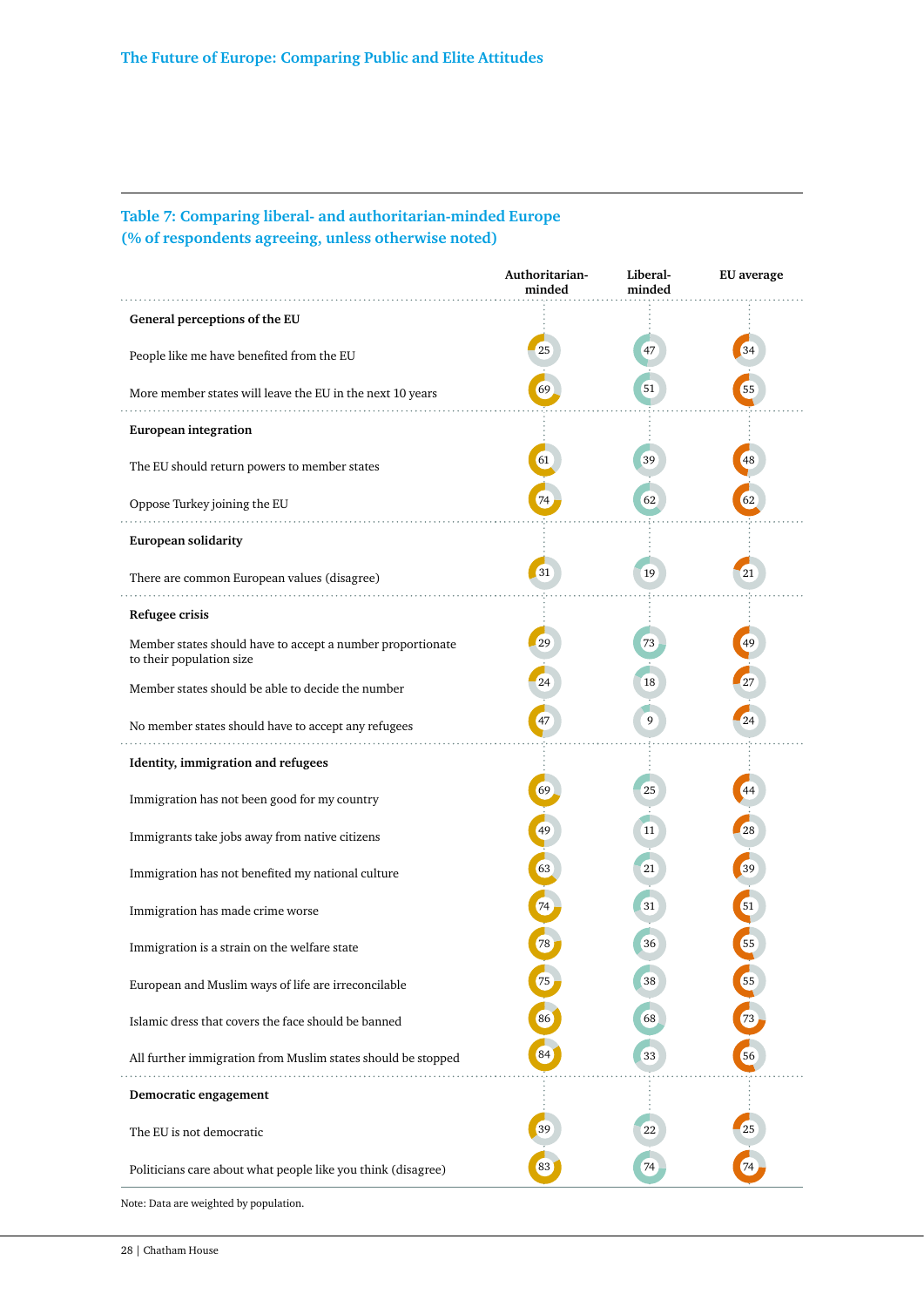As can be seen in Figure 12, the liberal group is often closer to the elite than to the authoritarianminded group, although on many measures the elite is still distinctively more cosmopolitan and pro-EU. These charts also reveal the chasm between authoritarian-minded voters and the elites. This partly explains the continuing appeal of radical-right parties, from France to the Netherlands and from Sweden to Hungary, that wrap their social and economic policies in authoritarian language (for example, being tough on crime and stigmatizing minorities) and combine this with populist rhetoric about a corrupt elite acting against the interests of the people.

The political divide along the liberal–authoritarian spectrum is pulling Europe in two very different directions. The survey results underscore that the political challenges facing the EU – particularly the appeal of populist-authoritarian leaders and parties – are likely to remain on the landscape for many years, even after economic growth has been restored and sustained.

### **Figure 12: Comparing the elite with liberal- and authoritarian-minded voters**



**'Member states of the EU share a common set of values' (% agree)** 







**'Immigrants have enhanced [country's] cultural life' (% agree)**

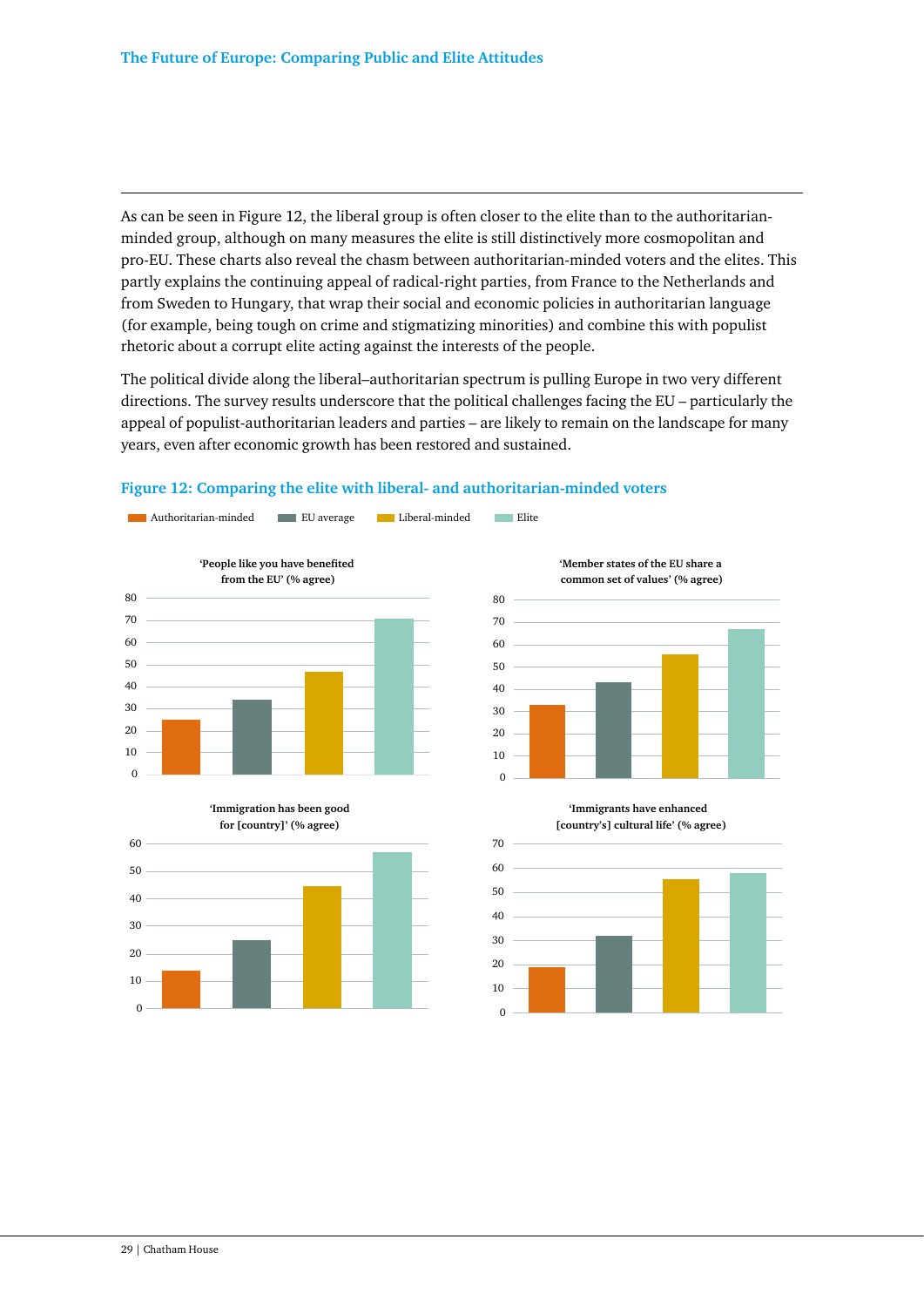# <span id="page-30-0"></span>5. The European Elite: Unity and Division Over the EU's Future

This survey of over 1,800 members of Europe's elite from government, business, media and civil society offers new insights into the thoughts of these decision-makers and influencers. One of the most frequent criticisms of the EU is its elite political character. Integration is often portrayed as being a process steered and advanced by a political class that consists of fundamentally – and homogeneously – committed Europhiles. In this narrative, political elites are assumed to be instinctively pro-European for reasons of perceived national interest or out of self-interest.<sup>25</sup> Therefore, understanding intra-elite differences is an important goal with obvious political implications.

As shown above, in aggregate members of the elite do tend to be more positive than the public about many aspects of the EU. However, there are significant areas in which they are divided among themselves; these areas are explored in more detail in this chapter.

# **Threats**

The elite sample was asked what they regard as the greatest threats facing the EU, from among a range of political, economic and foreign policy challenges (see Table 8). By far the most common response was 'populist and anti-European parties'.

What is striking is that the pre-eminent concerns of the elite are those that threaten the integrity of the EU (anti-EU parties) or its coherence (divisions between member states). This perhaps reflects the fact that the survey was conducted in the shadow of the vote for Brexit, a strong performance by the Freedom Party of Austria in that country's presidential election, and the approach of Dutch and French elections in which populist nationalists were expected to perform well.

# For all the shock and symbolism of Brexit, it is conspicuous in its low placing: fewer than one in 10 of the elite regard it as one of the greatest threats to the EU.

Interestingly, economic risks do not rank especially highly, and relatively few elite respondents said they feared a new crisis of the single currency. This suggests a degree of economic confidence among the elite that is matched by the current stream of comparatively good news about the eurozone and the EU economy as a whole. For all the shock and symbolism of Brexit, it is conspicuous in its low placing: fewer than one in 10 of the elite regard it as one of the greatest threats to the EU. And, despite the extremely challenging international environment the EU faces, issues such as the situations in Ukraine and the Middle East and climate change are at the bottom of the list.

30 | Chatham House

<sup>25</sup> Best, Lengyel and Verzichelli (eds) (2012), *The Europe of Elites.*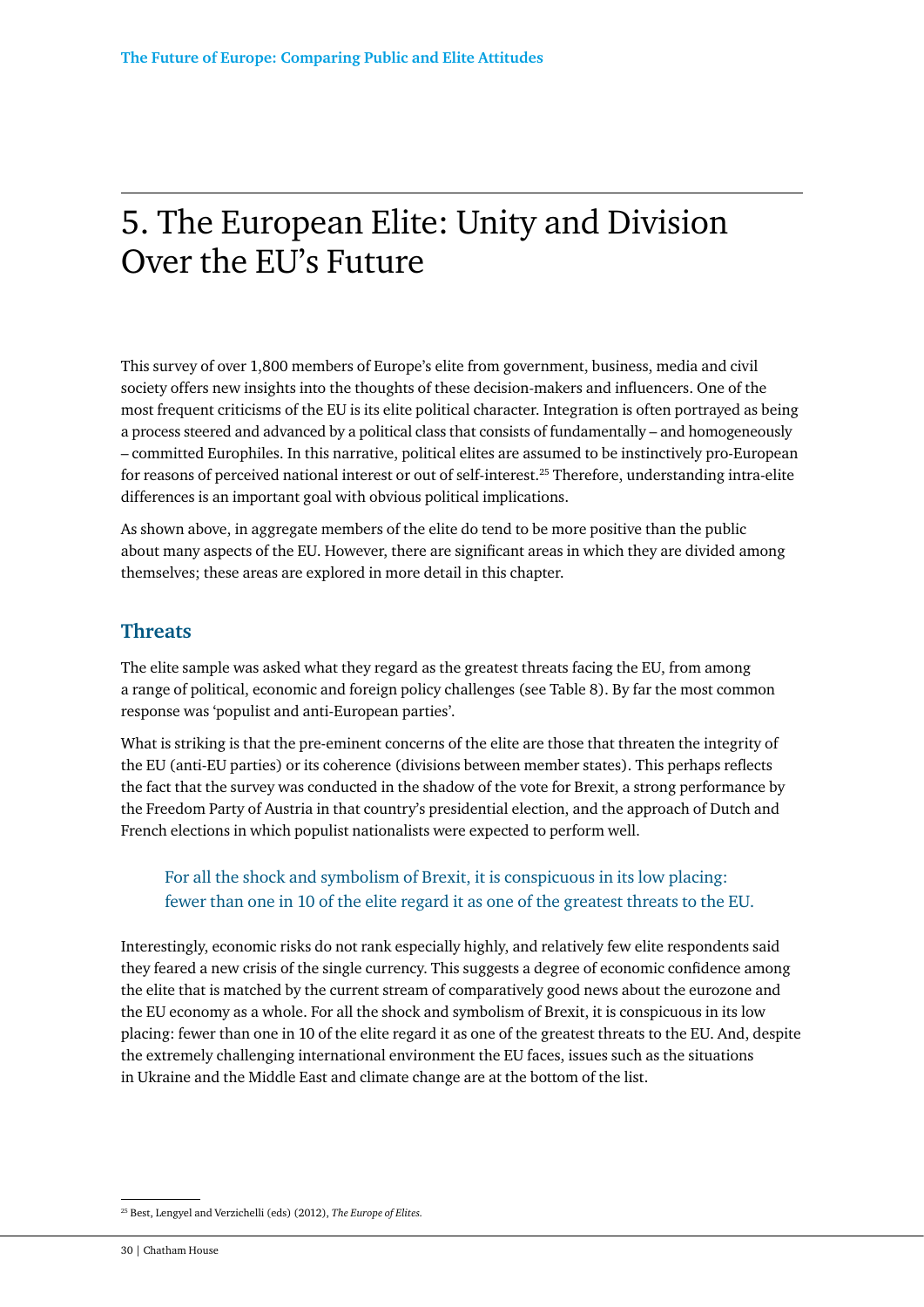### **Table 8: Elite attitudes – greatest threats to the EU (% of respondents)**

|                                                                                                                      | 45                      |
|----------------------------------------------------------------------------------------------------------------------|-------------------------|
|                                                                                                                      | 29                      |
| $\frac{1}{24}$                                                                                                       |                         |
|                                                                                                                      | $\overline{23}$         |
| $\frac{1}{22}$                                                                                                       |                         |
| $\overline{17}$                                                                                                      |                         |
| $\frac{1}{17}$                                                                                                       |                         |
| $\frac{1}{15}$                                                                                                       |                         |
| $\frac{1}{15}$                                                                                                       |                         |
| $\cdot \cdot$ (11)                                                                                                   |                         |
|                                                                                                                      |                         |
| $\frac{1}{2}$                                                                                                        |                         |
| $\frac{1}{5}$                                                                                                        |                         |
| Situation in the Middle East <b>Existen Constructs</b> (Stephan Constructs (Stephan Constructs) (Stephan Constructs) | $\overline{4}$          |
|                                                                                                                      | $\overline{\mathbf{3}}$ |
|                                                                                                                      | $\overline{2}$          |

The only notable variation in perception of threats between the subsamples of the elite group is that business respondents are less likely than the average to be concerned about populist parties and more likely to be concerned about terrorism. Beyond this, there is little variety among the subsamples (see Box 3). The survey results point towards unease about the EU itself and a lack of confidence about the future.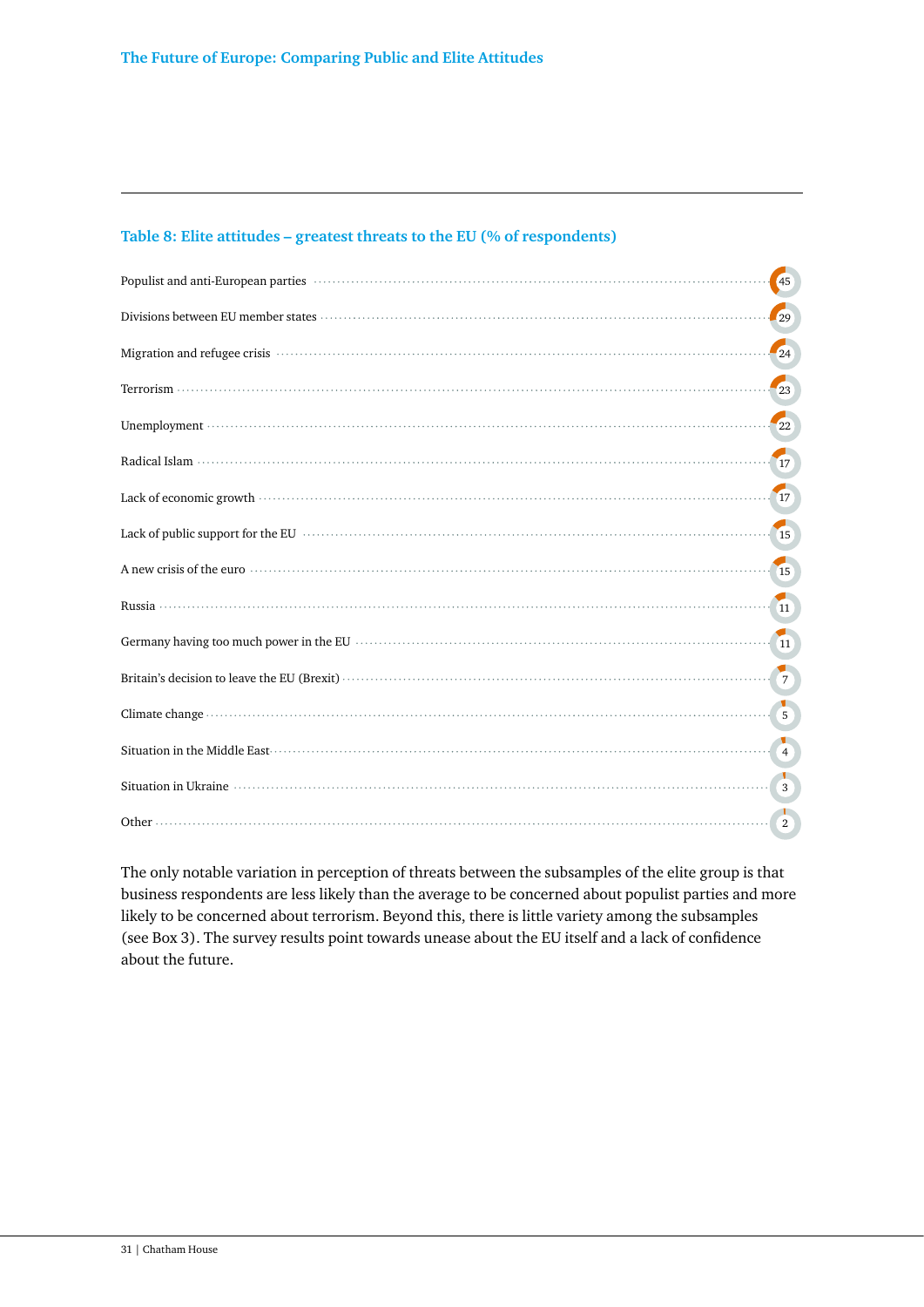### **Box 3: Intra-elite differences**

The survey's elite sample encompassed four different groups: politicians, journalists, business leaders and civil society leaders. On many issues, they expressed largely similar views, although there were notable exceptions where the views of business elites were slightly closer to those of the public. For example, business leaders were not only the least likely to say the EU should get more powers, but also the only subsample where this was not a plurality view (see Table 9). Support for a United States of Europe, however, is consistent across the subsamples.

#### **Table 9: Intra-elite attitudes to integration**

|                                                   | Civil society | <b>Business</b> | <b>Politicians</b> | Journalists |
|---------------------------------------------------|---------------|-----------------|--------------------|-------------|
| The EU should get more powers                     | 37%           | $31\%$          | 43%                | 36%         |
| The EU should have no more or less powers         | 28%           | 28%             | 23%                | 32%         |
| The EU should return some powers to member states | 28%           | 36%             | 30%                | 27%         |

There were also some other notable divergences. While a majority of members of each of the subsamples say they have benefited from EU membership, the figure is lower for business leaders (64%) and highest among politicians (75%). Likewise, there was overall strong support for fiscal redistribution among member states, with 81% of politicians, 80% of journalists, 79% of civil society leaders and 68% of business leaders in favour. The latter were also the least likely to support quotas for refugees or to regard peace as the EU's greatest achievement. Journalists were more likely to think Brexit has weakened the EU (80%, compared with 68% of business leaders). Politicians were the least likely to think another state will leave the EU in the next 10 years (see Figure 13). Civil society leaders were notably more supportive of enlargement and were the only group with a plurality in support of Turkey's accession to the EU. There were also some significant differences in attitudes to democracy at the national level, with civil society leaders notably less likely than politicians or journalists to view their country as democratic.



### **Figure 13: Elite subsamples – 'Within the next 10 years, other member states will decide to leave the EU' (Net figures: agree minus disagree)**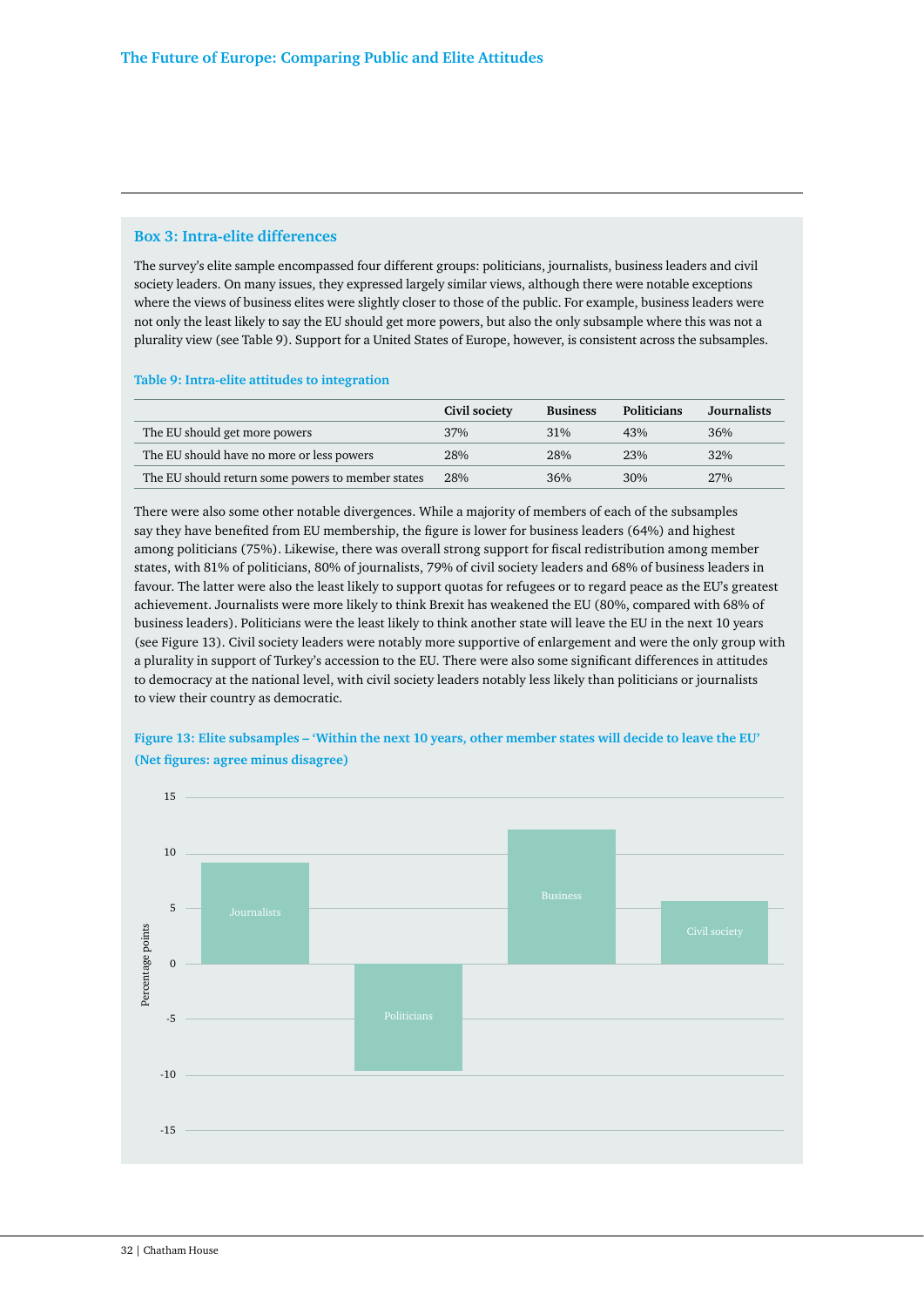# **EU integration**

As noted in Chapter 3, Europe's elite are divided about whether the EU should get more powers or become more federal. However, when asked whether the eurozone should become more integrated over the long term, 71% of the elite were in favour, while only 13% rejected the idea.

Members of the elite were asked to identify other key policy areas that would benefit the most from deeper integration. Their most popular responses, in descending order, were security and defence, economic policy, welfare, and energy and climate change. It is notable that, despite elites identifying the predominant threats to the EU as coming from internal political concerns, they see the greatest future benefit from integrating Europe's response to external security challenges. This may reflect a belief that integration is politically simpler in the area of security and defence, or a view that the solutions to the EU's internal cohesion do not necessarily only lie in deeper integration. That economic policy is high on the list is consistent with elite support for a deepening of integration among eurozone members.

The eurozone's policies of economic austerity continue to generate significant discord in the EU, as the survey results confirm (see Table 10). Only 28% of the elite said that austerity has been an effective response to the financial problems within the eurozone, while 54% disagreed. Even among business leaders, which are the group most likely to think austerity has been effective, a plurality still reject this view. There appears to be support among a sizeable portion of the elite, therefore, for an alternative course to fiscal austerity.

|                                                            | Elite |
|------------------------------------------------------------|-------|
| Austerity and the eurozone                                 |       |
| Austerity has been an effective policy in the eurozone     | 28    |
| Austerity has not been an effective policy in the eurozone | 54    |
| Neutral – no view on austerity                             | 14    |
| Eurozone integration over the longer term                  |       |
| Eurozone should become much more integrated                | 71    |
| Eurozone should not become much more integrated            | 13    |
| Neutral – no view either way                               | 13    |

### **Table 10: Elite economic attitudes (% of respondents)**

The refugee crisis clearly features prominently in the minds of the elite, yet there is also disagreement on how to respond to it.

- **•** Asked about Chancellor Angela Merkel's decision to open Germany's borders to refugees, a majority (59%) said that she was right while 30% said it was the wrong course of action.
- **•** The elite was more evenly divided on the merit of the EU–Turkey refugee deal. While 38% said it has been good for the EU, 40% disagreed. This could help explain why no significant progress on the refugee crisis has been made. Clearly, it will remain at the forefront of Europe's political debate for some time.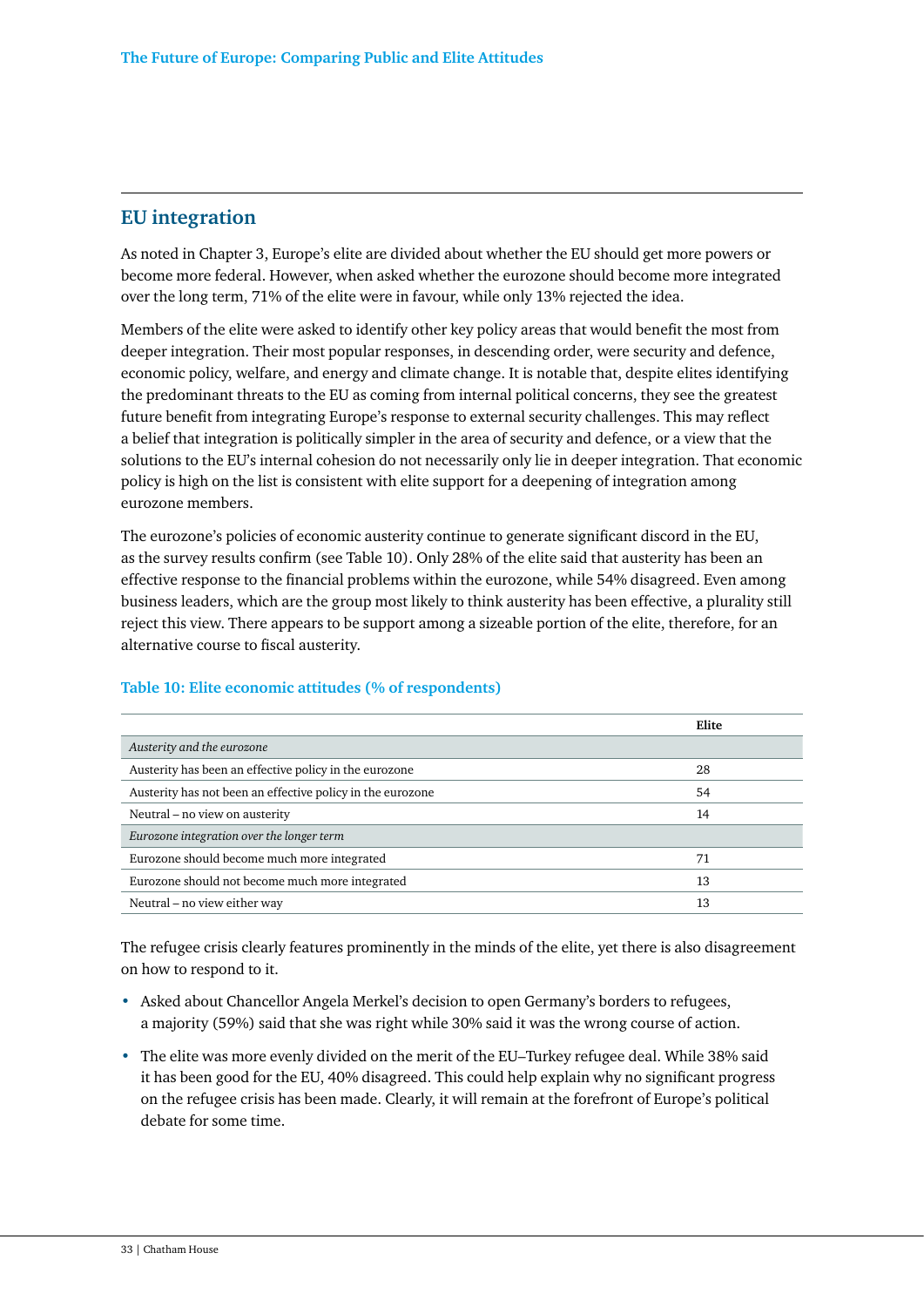|                                                 | Elite |
|-------------------------------------------------|-------|
| Chancellor Merkel's decision on refugees        |       |
| Was right to open Germany's borders to migrants | 59    |
| Was wrong to open Germany's borders to migrants | 30    |
| Neutral – no view either way                    | 9     |
| Elite feelings towards refugees/asylum-seekers  |       |
| Very positive                                   | 14    |
| Fairly positive                                 | 37    |
| Fairly negative                                 | 11    |
| Very negative                                   | 3     |
| Neutral – neither positive nor negative         | 33    |
| EU-Turkey deal on refugee crisis                |       |
| Has been good for the EU                        | 38    |
| Has not been good for the EU                    | 40    |
| Neutral – no view either way                    | 17    |
|                                                 |       |

### **Table 11: Elite views on the refugee crisis (% of respondents)**

The survey shows that, contrary to the perception of them as being unquestionably in favour of more integration, not all members of the EU's elite are committed federalists as they are sometimes caricatured. As a whole, they were divided on some key questions about the direction the EU should take. For example, there was no strong support for a rapid expansion of EU powers or a 'United States of Europe' with a central government. They were split on the merits of the EU–Turkey refugee deal, whether EU enlargement has gone too far, and on Turkey's EU membership bid. Members of the elites did, however, broadly agree on some key areas that will strongly influence the future of the EU. They said they want further integration within the eurozone, were strongly supportive of key aspects of EU solidarity and economic redistribution, and were united in believing that the EU should not compromise on its core principles when negotiating Brexit. They were also united on areas for reform: in frustration over the level of regulation in Europe, and in concern about the lack of unity among member states and the handling of the refugee crisis. Finally, they expressed clear doubts about the effectiveness of fiscal austerity.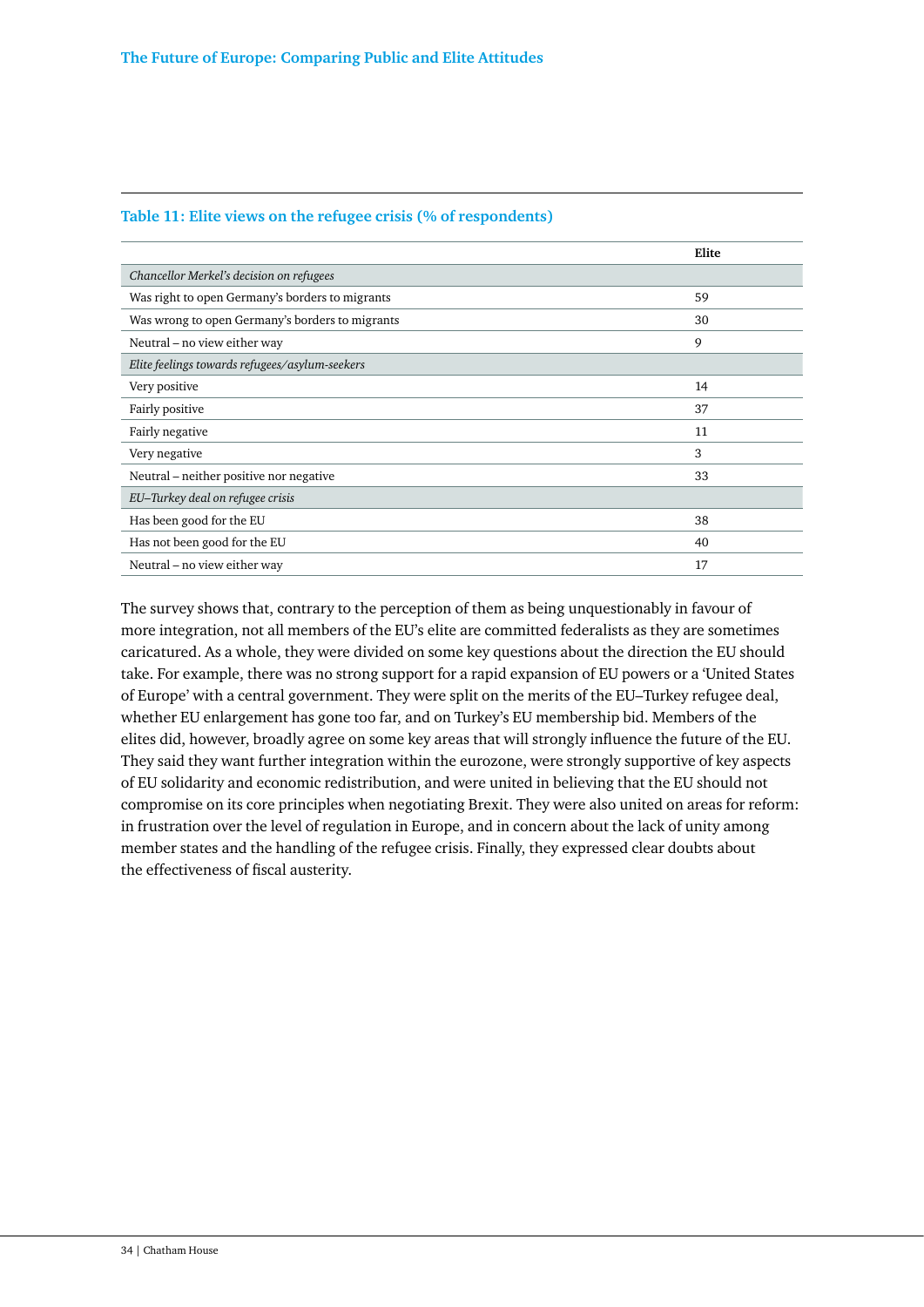# <span id="page-35-0"></span>6. The Impact of Public and Elite Attitudes on the Future of the EU

The overview of public and elite attitudes in the EU in the previous chapters has revealed divides along three lines: a complex dynamic between public and elite attitudes, characterized by a mix of alignment and disconnect; differences in values held by segments within the public; and a lack of an elite consensus about the direction of EU integration. This chapter considers what these divisions mean for the EU's agenda, and for the debate over its longer-term future, by mapping these elite and public attitudes on to the agenda recently presented by the European Commission.

# **Testing Juncker's scenarios**

In the run-up to the Rome summit marking the EU's 60th anniversary, the European Commission published a *White Paper on the Future of Europe*. 26 This sets out five scenarios for different ways in which the EU might develop over the next decade, and outlines the policy and political implications of each.

The fact that the commission chose to publish a set of different scenarios rather than a roadmap or plan is in many ways a reflection of the trends the survey reveals. While differences in public and elite attitudes to integration, and high levels of Euroscepticism, are not a new development, the absence of a sufficient integrationist consensus is now also evident, and reflected in the commission's approach.

The commission offers five alternative scenarios for the future. These do not constitute the full spectrum of how the EU might develop; the scenarios do not include radical alternatives to the current treaty framework, nor do they outline how these different scenarios might come about. And, despite seeking a neutral tone, it is also clear that the commission views some of these futures more favourably than others. Despite these shortcomings, they remain a valuable starting point for considering the EU's future and provide a useful framework to test which vision may attract the most support among publics and elites.

### Scenario 1: Carrying on

Under this scenario, the EU sticks to its current path. The commission continues with its agenda of regulatory reform, incrementally strengthening the eurozone, deepening the single market in energy and digital services, and trying to improve the management of the EU's external borders, as well as taking modest steps to improve foreign policy and defence cooperation. Divisions between member states continue to hamper the coherence of the EU's approach, particularly when responding to crises.

This scenario might also qualify as 'muddling through'. There is no leap forward, but nor is there any adjustment to the balance of powers between the EU level and member states. Reform of the governance of the eurozone is incremental and reactive. And, from the commission's point of view, the EU still has too few tools and levers to address the challenges it faces.

<sup>26</sup> European Commission (2017), *White Paper on the Future of Europe: reflections and scenarios for the EU27 by 2025*, [https://ec.europa.eu/](https://ec.europa.eu/commission/sites/beta-political/files/white_paper_on_the_future_of_europe_en.pdf) [commission/sites/beta-political/files/white\\_paper\\_on\\_the\\_future\\_of\\_europe\\_en.pdf](https://ec.europa.eu/commission/sites/beta-political/files/white_paper_on_the_future_of_europe_en.pdf) (accessed 13 May 2017).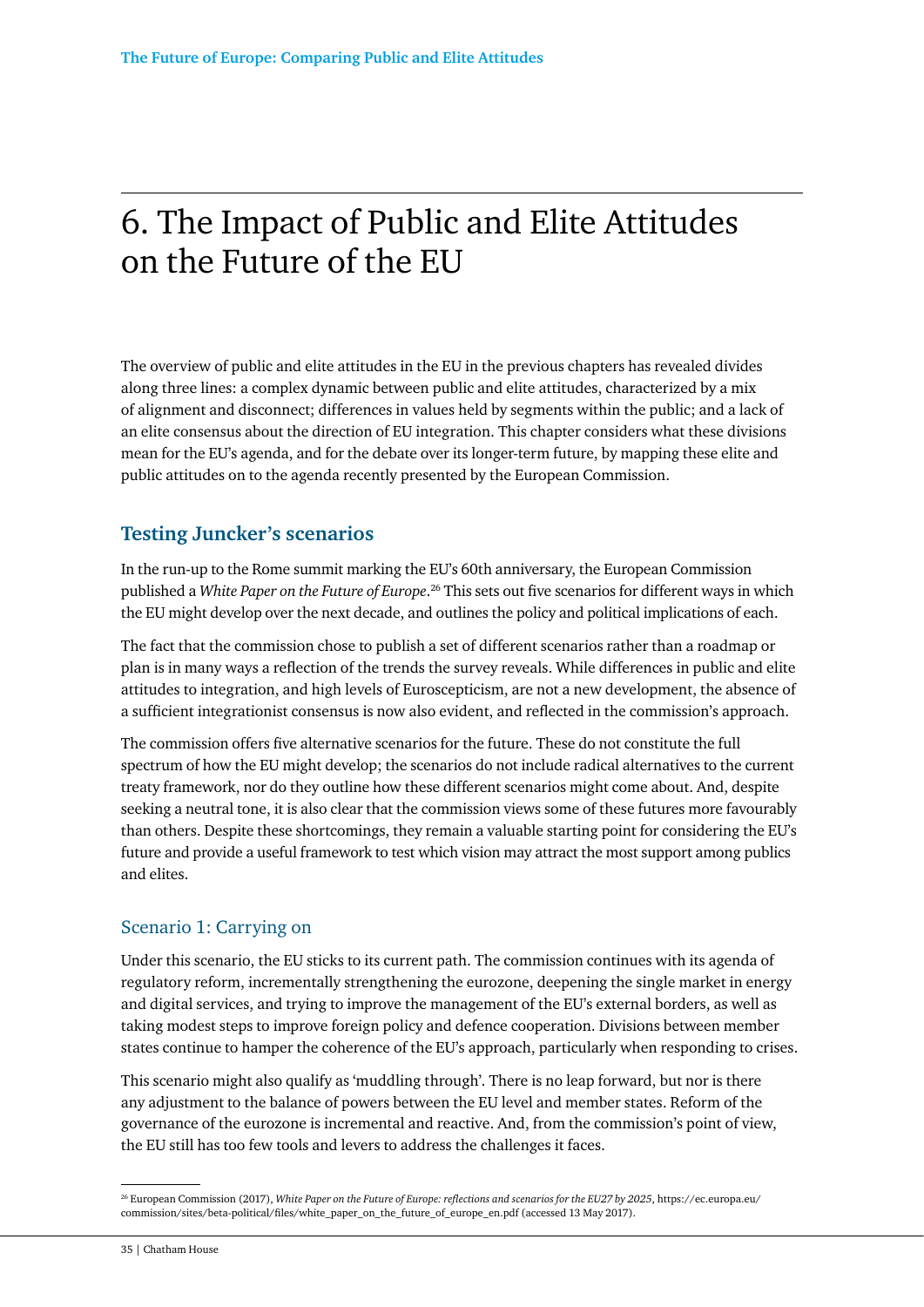For some, this scenario represents a desire to defend the gains of European integration, particularly in the absence of a political basis on which to advance it at this stage. However, given the challenges that the EU has faced and the current level of public discontent revealed in this survey, a response in which little changes may not be sufficient.

It is clear that large sections of the public are not happy with the status quo. Less than one-third of either the public or the elite (28% in each group) said they wanted to retain the current balance of powers. In no country is there even a plurality of public support for this position. Also of interest are the expressions of emotions that reflect worries about the future: among the public, 34% principally said they feel afraid, uneasy or pessimistic about the EU. Younger voters (18–24) are the only age group in which a plurality supported the EU keeping the same amount of powers. Nonetheless, this remains a minority view. Such a lack of confidence about the future is unlikely to be addressed by the status quo approach.

### Scenario 2: Nothing but the single market

Under this scenario, the EU gradually refocuses on the single market. This presumes that in the future member states are unable – or unwilling – to make progress in areas of cooperation such as migration and foreign and security policy, and so choose to focus on deepening aspects of the single market and reducing the regulatory burden within the EU. Under this scenario, cooperation in areas other than the single market becomes increasingly bilateral. Because cooperation on migration is more limited here than in other scenarios, the commission expects systematic checks at borders to become more common.

The scenario does not state it explicitly, but the implication is that the EU will have fewer powers, or at least exercise fewer powers than it has at present. This would seem to reflect the views of the 48% of the public and the 31% of the elite who want the EU to have fewer powers. Among the public, those who were most likely to want to return powers to member states tended be older and to have lower levels of education; these groups may be most supportive of such an approach. This is the scenario most likely to satisfy the authoritarian-minded group in the survey.

As described in the European Commission's white paper, this scenario would involve the greatest focus on removing regulatory burdens. Despite efforts by the commission and a commitment to a 'Better Regulation' agenda, the perception of the EU as excessively bureaucratic is broad and deep. Across the subsamples of the elite, bureaucracy and excessive regulation were identified as the EU's single greatest failure. Among the public, respondents were more likely to associate the EU with bureaucracy than with anything else. Thus, a serious focus on tackling the perceived excess of bureaucracy would fit both public and elite preferences. However, given the nature of the single market – a project designed to harmonize regulation – such a scenario will inevitably still involve common European rules across a range of areas.

An additional attraction of this scenario is the acknowledgment that an EU focused on the single market would be simpler and, therefore, in the commission's language, 'easier to understand'. It is true that a less complex union might be easier for voters to connect with. Among the public, there is a positive and not insignificant correlation between those who say they have a good understanding of how the EU works and those who say they have benefited from it. Therefore, an increase in understanding provided by a simpler union could lead to more positive attitudes. However, a focus on simplifying how the EU operates could also take place under other approaches laid out in the white paper.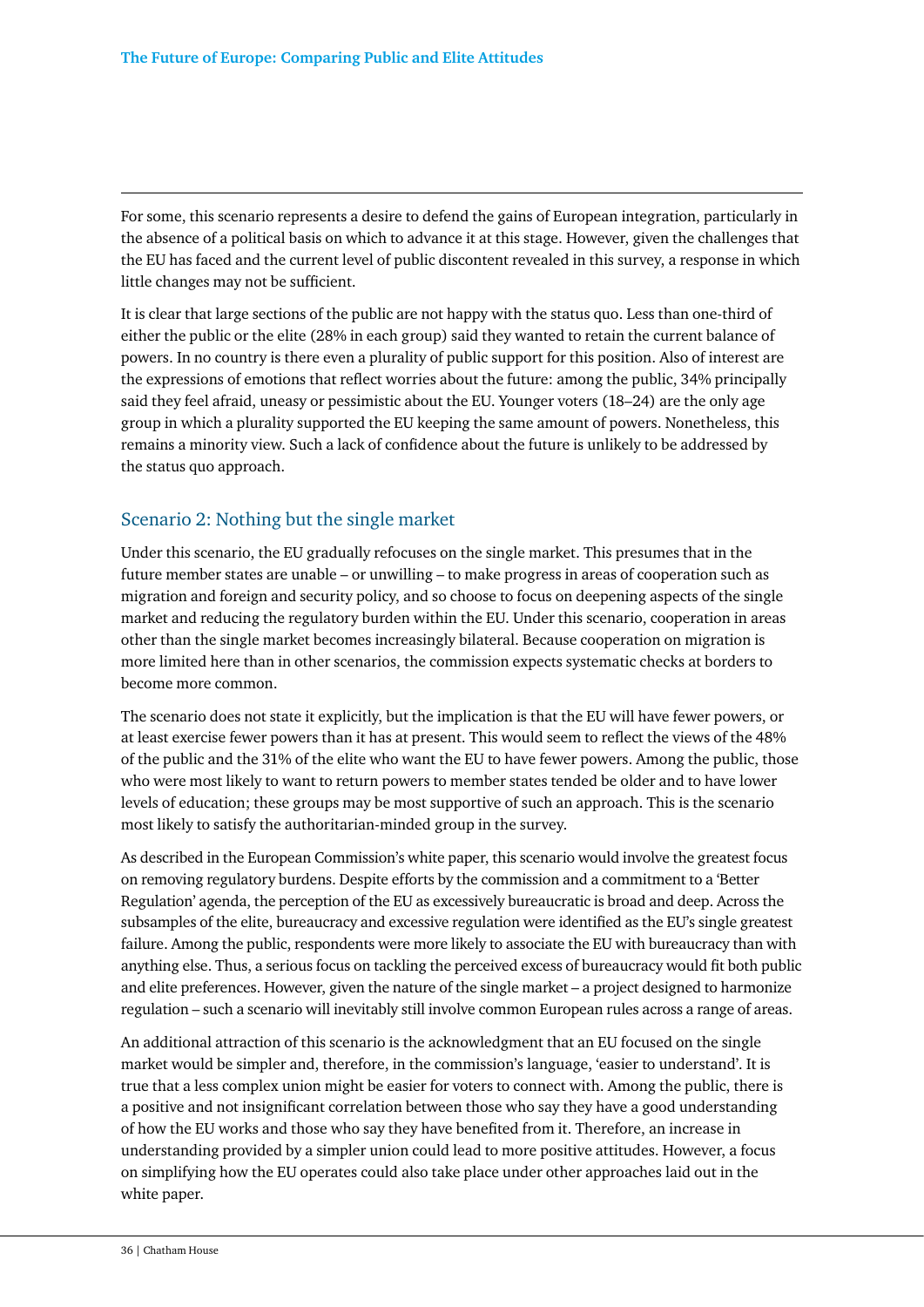### Scenario 3: Those who want more, do more

This scenario might also be called 'multi-speed Europe'. Some states take forward a more integrationist agenda in some policy areas, while for others there is broad continuity with the current arrangement. Groups of member states decide to cooperate more deeply depending on the policy area, rather than deeper cooperation happening for all member states. The European Commission suggests defence, security and justice, and tax and welfare as areas where 'coalitions of the willing' could emerge.

This vision does appear to match some attitudes revealed by the survey, especially among the elite. A clear majority of the elite (71%) said that the eurozone should become 'much more integrated'. Given the number of member states that are still outside the euro, and the reasonable expectation that a number of them will not join in the near future (or perhaps at all), a more deeply integrated eurozone is the likely spearhead of a more multi-speed Europe. It also reflects the broader logic among many analysts and leaders in Europe that some of the structural deficiencies in the design of the single currency are rooted in the fact that the eurozone is only partially integrated. Similarly, those areas that the elite identified as where the EU offers the greatest benefits in the future – defence, economic and welfare policy – match those highlighted in this scenario.

The flexibility of a multi-speed EU would allow any future integration to better reflect variations among the public across member states. In the past, differential integration has come about only through politically hard-fought opt-outs following treaty revisions, involving special deals for individual countries that demonstrated political intransigence not to compromise on their perceived national exceptionalism. Indeed the fear of an irreversible drift towards greater integration has been a significant component of British Euroscepticism, particularly within the Conservative Party, and is the reason Prime Minister David Cameron sought to clarify the UK's exclusion from the concept of 'ever closer union' in his renegotiation ahead of the referendum. Therefore, an EU that can incorporate more structurally concepts and practices of flexibility and differentiation is less likely to run against the grain of public opinion.

However, the weakness of this scenario is that it is based on the notion that the chief variation in desire for greater integration is between countries rather than between groups of voters within and across countries. Such an approach may be relevant on issues where there is strong variation between governments of member states, such as the refugee crisis, but this kind of differentiated integration would not address the important divides between different groups of voters, and between voters and the elites highlighted above, which cut across national boundaries.

### Scenario 4: Doing less more efficiently

Under this scenario, the EU's attention and resources are focused on a smaller number of policy areas (including migration, trade, security and defence) while in other areas it does less or stops acting altogether. In other words, the EU does both more and less. This involves closer, more efficient cooperation in chosen areas, with the EU given more policy and regulatory tools and greater powers of enforcement, while in other areas its role becomes more limited. While the white paper is vague on the details, it highlights regional policy, some aspects of employment and social policy, and public health – where the EU's powers are relatively limited anyway – as potential candidate areas for reduced activity.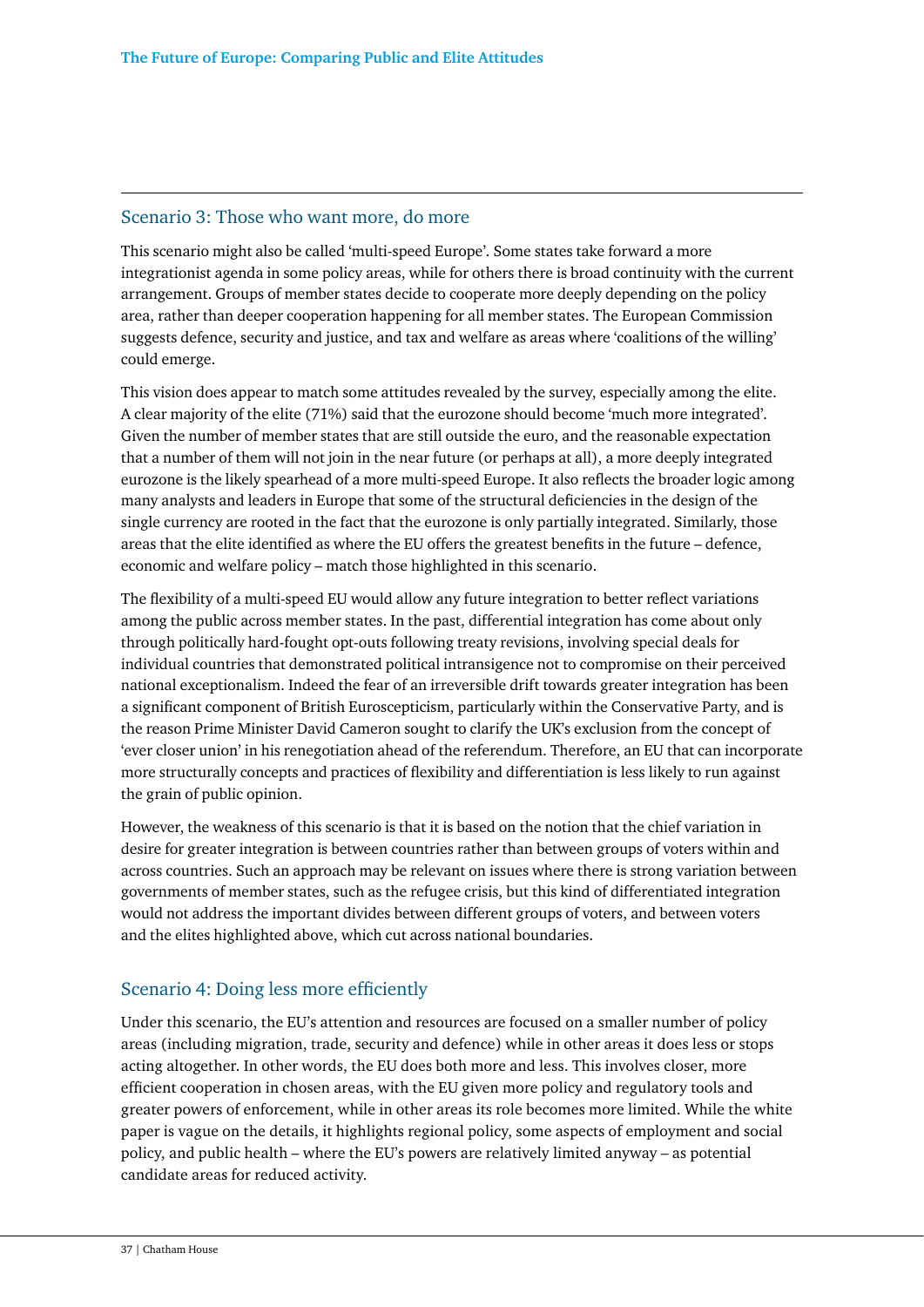This is the most innovative of the scenarios, since it departs from the conventional and crude choice between 'more' or 'less' Europe. It retains the potential for deeper cooperation in certain areas as called for by the survey's elite sample, such as a more integrated eurozone. Under this scenario, deeper integration on some issues like migration, on which the most supported policy among the public was a quota system, would also be possible. But it would also allow for the EU to return powers to member states in other areas, in line with public opinion. By taking a more sectoral approach rather than a state-based approach as set out in scenario 3, EU integration may have a better chance of reflecting the variety of public preferences.

The sectoral approach is the most innovative of the scenarios, since it departs from the conventional and crude choice between 'more' or 'less' Europe. It retains the potential for deeper cooperation in certain areas as called for by the survey's elite sample, such as a more integrated eurozone.

There is a palpable sense in the white paper that the European Commission feels the gap between unreasonable expectations and limited delivery is a key driver of discontent with the EU. Development along the lines of this fourth scenario would reduce the degree to which the EU is in a liminal position with regard to key areas of policy, in which expectations are high but policy competence is limited. A broader political bargain of 'more and less', in which the perceived necessity of deeper cooperation in certain areas is matched by a visible reduction in the role of the EU in others, would also seem to chime more closely with several currents in public and elite opinion.

This vision would still involve difficult compromises that cut across the priorities and interests of different groups. For example, one of the areas highlighted for less intervention is regional policy, but structural and cohesion funds under this policy are a clear priority for Central and Eastern European member states. Yet, if it could be sold as a vision that strengthens the EU as well as member states, it would have the greatest chance of running with the grain of public opinion.

### Scenario 5: Doing much more together

Under this scenario, the EU is given more powers and resources across the board, and integration between member states deepens significantly in a wide range of policy areas. For example, the EU's role in fiscal, tax and social affairs is increased, not just for eurozone members but also for those countries committed to joining the single currency (which after the UK's departure will formally exclude just Denmark). This is in effect the federalist scenario, in which moves towards a deeper political union accelerate.

Respondents in both survey samples were asked if they agreed or disagreed that 'the European Union should become a United States of Europe with a central government'. Among the public, 41% disagreed (21% strongly), 30% agreed (10% strongly) and 28% were neutral. Although a plurality oppose the idea, the fact that a third of the public supports this view shows the resilience of the vision of a genuine European republic despite the multiple challenges that the EU faces and the generally negative mood of the public. On this question the elite is split, with 40% agreeing and 47% disagreeing. Replicating the pattern among the public, significantly more members of the elite strongly disagree (25%) than strongly agree (16%).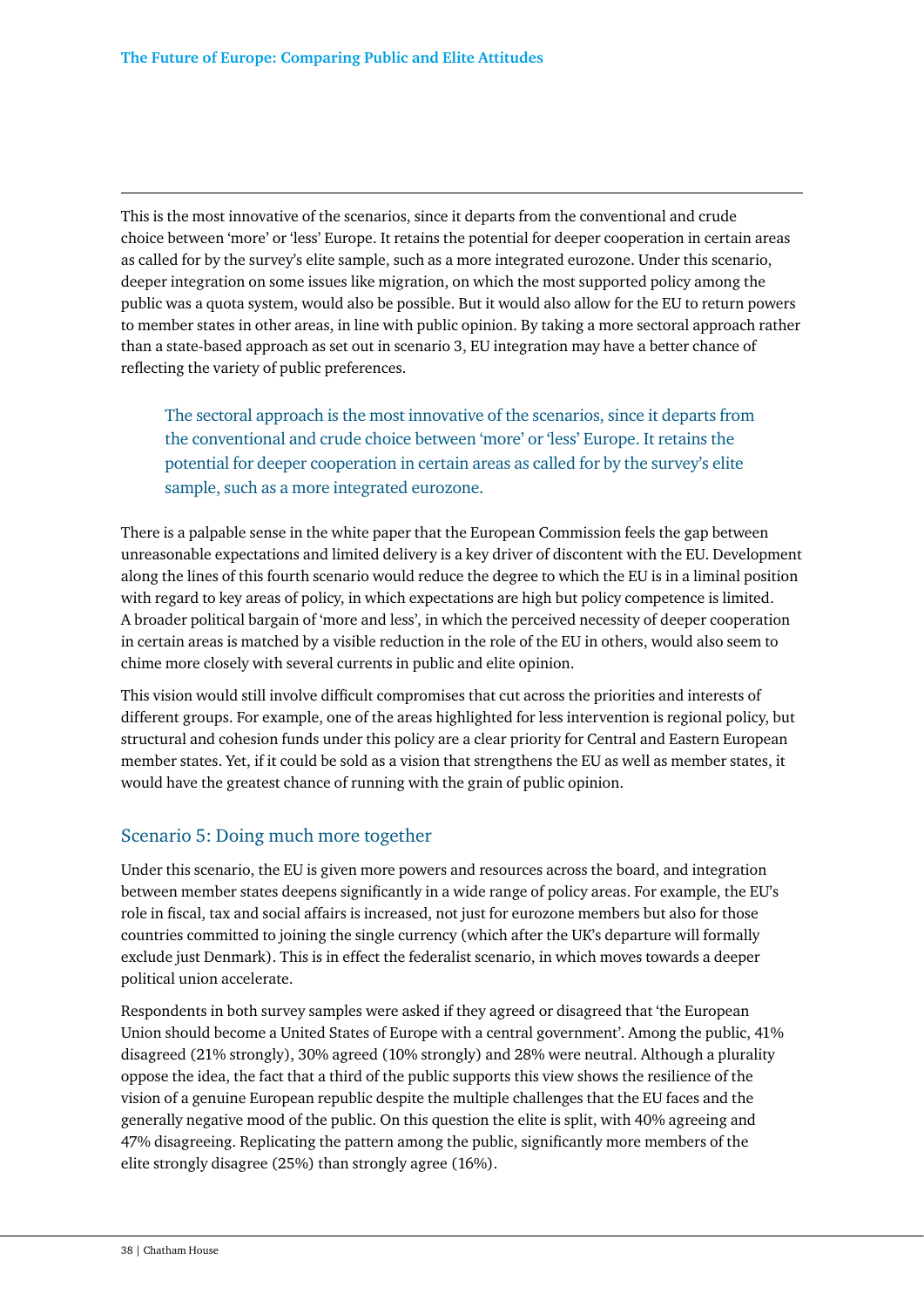# **Where next for Europe?**

For almost a decade now, the EU has been navigating continual challenges and crises. As its leaders debate the post-Brexit future, its institutions are struggling to project an image of effectiveness and legitimacy. Meanwhile, member states are grappling with different levels of wealth, growth, competitiveness and income inequality, as well as with the divisive legacy of the eurozone and refugee crises. As this paper makes clear, these challenges can only be addressed successfully by taking into account public and elite opinion.

As noted earlier, the survey's findings reveal how the EU is caught between competing pressures along three fronts: a disconnect between the elite and public, a public that is divided over values, and an elite that lacks consensus on key issues that will shape Europe's future.

Among these divisions, EU leaders are trying to steady the ship. Shows of unity in response to Brexit and more positive economic growth figures in 2017 have helped provide greater calm. The electoral successes of pro-EU figures in Austria, France and the Netherlands this year have also given the union more room to manoeuvre, while pressures on the euro have eased, as have flows of migrants and refugees from the Middle East and North Africa, at least for now. There is a sense that there may now be space for the EU to consider its long-term shape and identity post-Brexit, and a process of political renewal might now supplant constant crisis management. This will require that the EU address the issue of political legitimacy.

The EU may lack the intrinsic legitimacy of a nation state but it has historically sought to derive legitimacy in two ways. In the first, political legitimacy is built upon the benefits that integration brings in terms of benefits and rights for citizens – what is sometimes termed 'output' legitimacy. In the second, political legitimacy comes from greater citizen participation in, and scrutiny of, EU decisionmaking through enhanced democracy, transparency and accountability – what is sometimes termed 'input' legitimacy.

Both these approaches appear weak at present. Recent crises, particularly over the euro, have corroded the economic fortunes of large parts of southern Europe and generated divergence rather than convergence between its economies and societies, undermining the sense that the EU is an engine of prosperity. As the survey shows, the long-term political, economic and cultural benefits of Europe are losing their salience or are increasingly contested, while substantial portions of the public do not feel these benefits. Meanwhile, attempts to make the EU more democratic have generally focused on top-down initiatives or emphasized the role of the European Parliament, which has failed to convey the democratic legitimacy of the union. Importantly, the data also suggest that, while democracy in the EU is important for the public, it is not its main concern.

These challenges do not have simple solutions, but the survey's results do contain the following important implications for the debate about the future of the EU.

# Divides among the elite about the future of the EU create space for new ideas and vision

EU politics has moved from a period in which it was mediating between an integrationist political class and an occasionally sceptical public to one in which there is a more mixed picture among the public and the elite. The two greatest policy challenges of the past decade – the eurozone and refugee crises – were amplified by the same issue: a partial process of integration, with European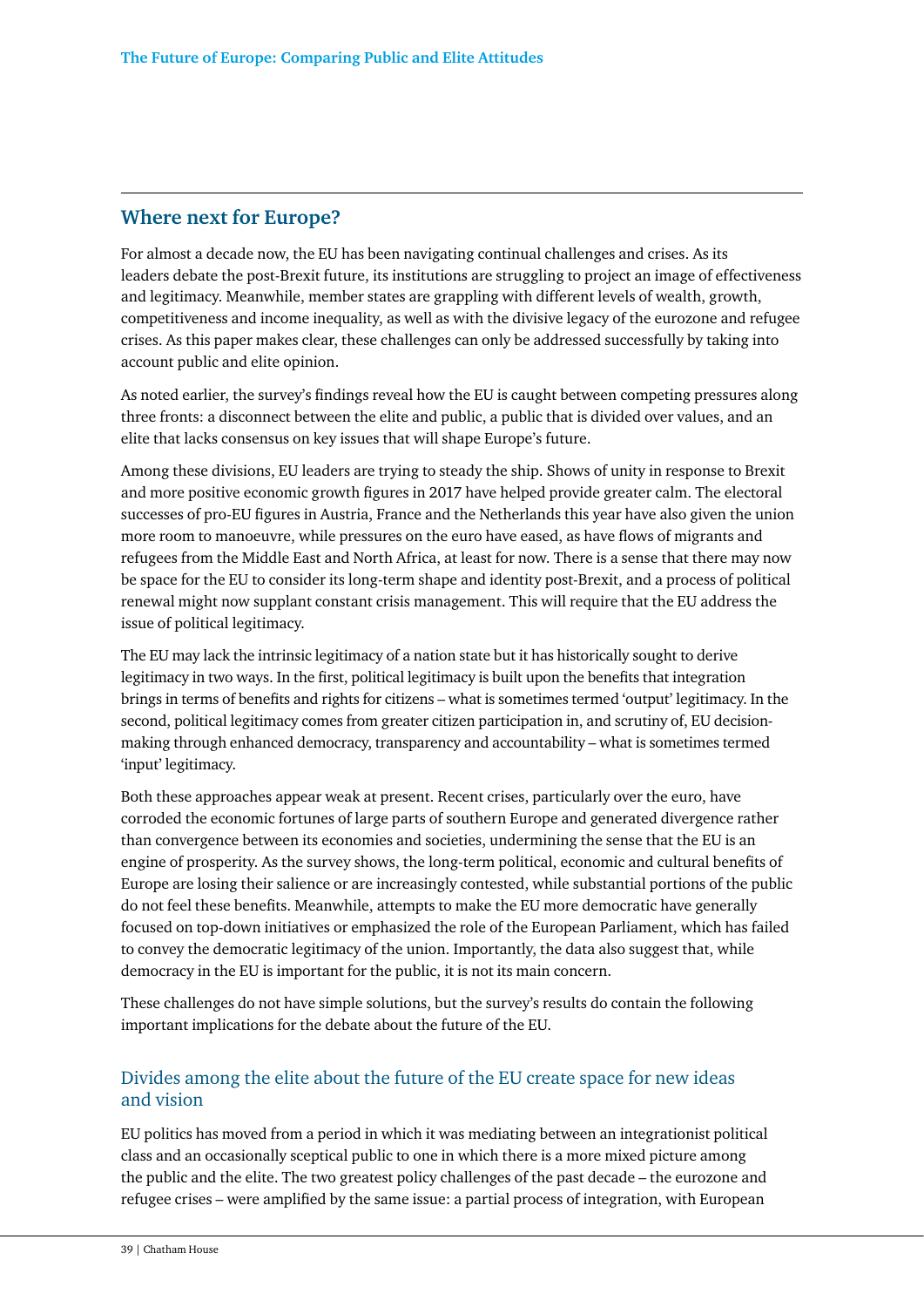monetary union without fiscal union and the removal of internal EU borders without a common EU external border. The process of integration is incomplete, yet the way forwards – or backwards – is highly contested.

While many in Brussels may be convinced of the longer-term need for deeper integration, there is no consensus among the elite about the balance of powers between the EU and member states or about a federalist vision. In the absence of a majority view on the way forward, this creates the need and the opportunity for political leadership based on a longer-term vision for the future, if there is the political space for such leadership to emerge. The improving European economy and the relative political stability that after this year's elections could descend on Germany and France – historically the two engines of integration – may create a once-in-a-generation opportunity for a process of political and economic renewal. This appears more likely given the election of President Emmanuel Macron in France.

# Europe needs to move beyond a binary debate

As part of this process of political renewal, decision-makers and leaders within the EU must recognize the diversity of perspectives over its future. At times, the debate has been reduced to a crude binary choice between 'more' or 'less' Europe, between a loosely defined notion of deeper integration and full-blown fragmentation. The survey's findings reveal that there is a far broader diversity of perspectives among the public and the elite.

Many who are broadly content with the union's performance do not want to transfer more powers to the EU level. While a substantial number among the public and the elite said they have benefited from the EU, they also said they want powers to return to member states. Such sentiments doubtless come from a variety of motivations, none of which should be treated as illegitimate. For the elite, the greatest threats to the EU are internal political challenges, particularly those posed by populist and anti-EU parties.

At times, the debate has been reduced to a crude binary choice between 'more' or 'less' Europe, between a loosely defined notion of deeper integration and full-blown fragmentation. The survey's findings reveal that there is a far broader diversity of perspectives among the public and the elite.

A European debate that does not reflect the breadth of the public's attitudes or give space to critics, and that delegitimizes opposition too quickly, will inevitably alienate many among the public and may serve to strengthen anti-EU forces rather than undermine them. As one observer argues, 'the excess of consensus in Brussels stifles European political life'.27 The past 10 years have demonstrated the way the political actions of the EU can affect the very fundamentals of political life; yet its approach still often reflects 'policy without politics' where the market place of ideas, the true essence of democracy, has too often been replaced by bland consensus.28 Genuine political renewal in Europe will require a richer, broader and perhaps even a more conflictual debate.

<sup>27</sup> van Middelaar, L. (2017), 'The three things the EU must do to survive', *Guardian*, 25 March 2017, [https://www.theguardian.com/](https://www.theguardian.com/commentisfree/2017/mar/25/three-things-the-eu-must-do-to-survive) [commentisfree/2017/mar/25/three-things-the-eu-must-do-to-survive](https://www.theguardian.com/commentisfree/2017/mar/25/three-things-the-eu-must-do-to-survive) (accessed 7 May 2017).

<sup>28</sup> Schmidt, V. A. (2010), *The European Union in search of political identity: Is more Politics the Answer?*, Vienna: Institute for European Integration Research, <https://eif.univie.ac.at/downloads/workingpapers/wp2010-05.pdf> (accessed 5 May 2017).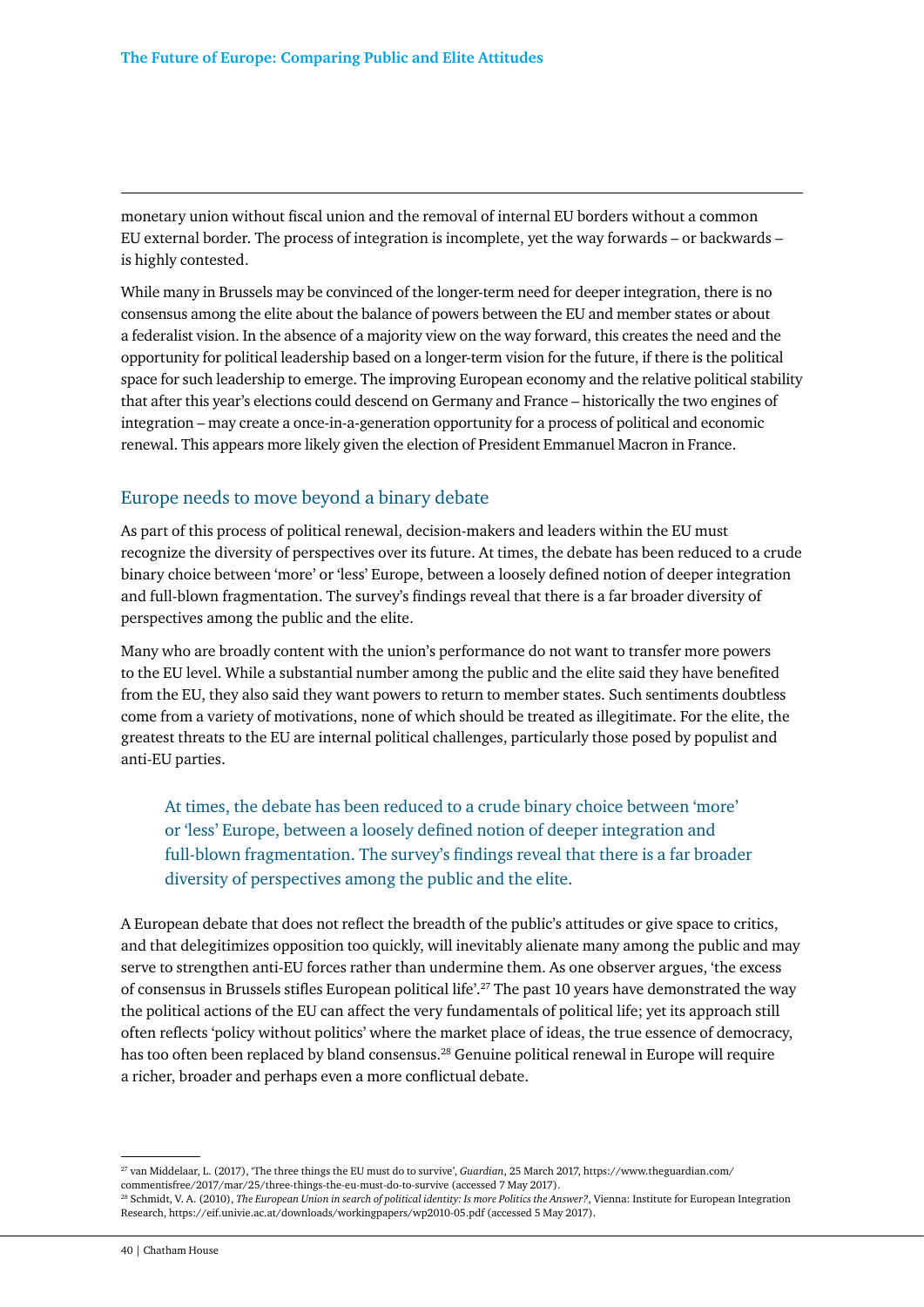### The public still believes in a union based on solidarity

In the long term, solidarity requires not just a budget that reflects it, but also a public that believes in it. A lack of solidarity among European publics reduces the legitimacy of the EU institutions, lowers the costs that citizens will bear in pursuit of reforms and fans the flames of populist politics. But, overall, the survey suggests that there is a reservoir of support among the public and the elite for a union based on solidarity. A majority in each group said that the EU should be redistributive. These findings do not simplify the challenges of building a fairer, more cohesive union, but they underscore the belief that one marked by very different levels of income and economic performance should still be based on solidarity.

### Divides within the public are as significant as divides between states, and it will require different strategies to address them

The challenges facing Europe have frequently generated divisive narratives between member states: north versus south, east versus west, creditors versus debtors. The survey data show, however, the importance and significance of the divide among different groups *within* the public, principally driven by differing conceptions of identity and community. If such a crucial fault line in the EU runs not between member states but within them, this has important implications for how those who wish to strengthen the EU should respond.

One implication is that strategies for future European relations that emphasize differentiated integration among states in a 'multi-speed' system do not reflect this fault line, which cuts across the continent. This suggests the need for a flexible approach to future integration that is built on more than an EU core and periphery.

Second, it suggests such attitudes are unlikely to be changed solely by an improvement in economic status; those who wish to bolster public support for the EU cannot focus only on improving the economic experiences of the disadvantaged in society. The rise of Eurosceptic movements during previous periods of relative economic stability and growth should serve as a powerful reminder of the way in which perceptions of unfairness and relative deprivation are not always influenced by the immediate environment.

Strong and entrenched public anxiety over identity issues, which is increasingly merging with security concerns, is likely to increase as Europe experiences further acts of terrorism and rising rates of ethnic, cultural and religious diversity. As seen in this paper, populist-right movements will continue to find resonance among the public when they seek to amplify such concerns into broader opposition towards the EU. Wider strategies will be necessary to engage more authoritarianminded voters and to reframe debates about immigration in such a way as to reduce perceptions of a cultural threat.

Recent research has shown the power of information in producing lasting changes in attitudes to immigration, suggesting a line of further development.<sup>29</sup> Meanwhile, other studies have shown the effects of 'issue-framing' in shaping and changing attitudes to immigration. A recent study tested the effectiveness of presenting information in different forms to immigration-sceptical groups. It found that a fact-based narrative highlighting social continuity and the high degree

41 | Chatham House

<sup>29</sup> Grigorieff, A., Roth, C. and Ubfal, D. (2016), 'Does Information Change Attitudes Towards Immigrants? Evidence from Survey Experiments', London: LSE Institute of Global Affairs, <http://www.lse.ac.uk/IGA/Events/PDF/Siracusa/Ubfal.pdf>(accessed 10 May 2017).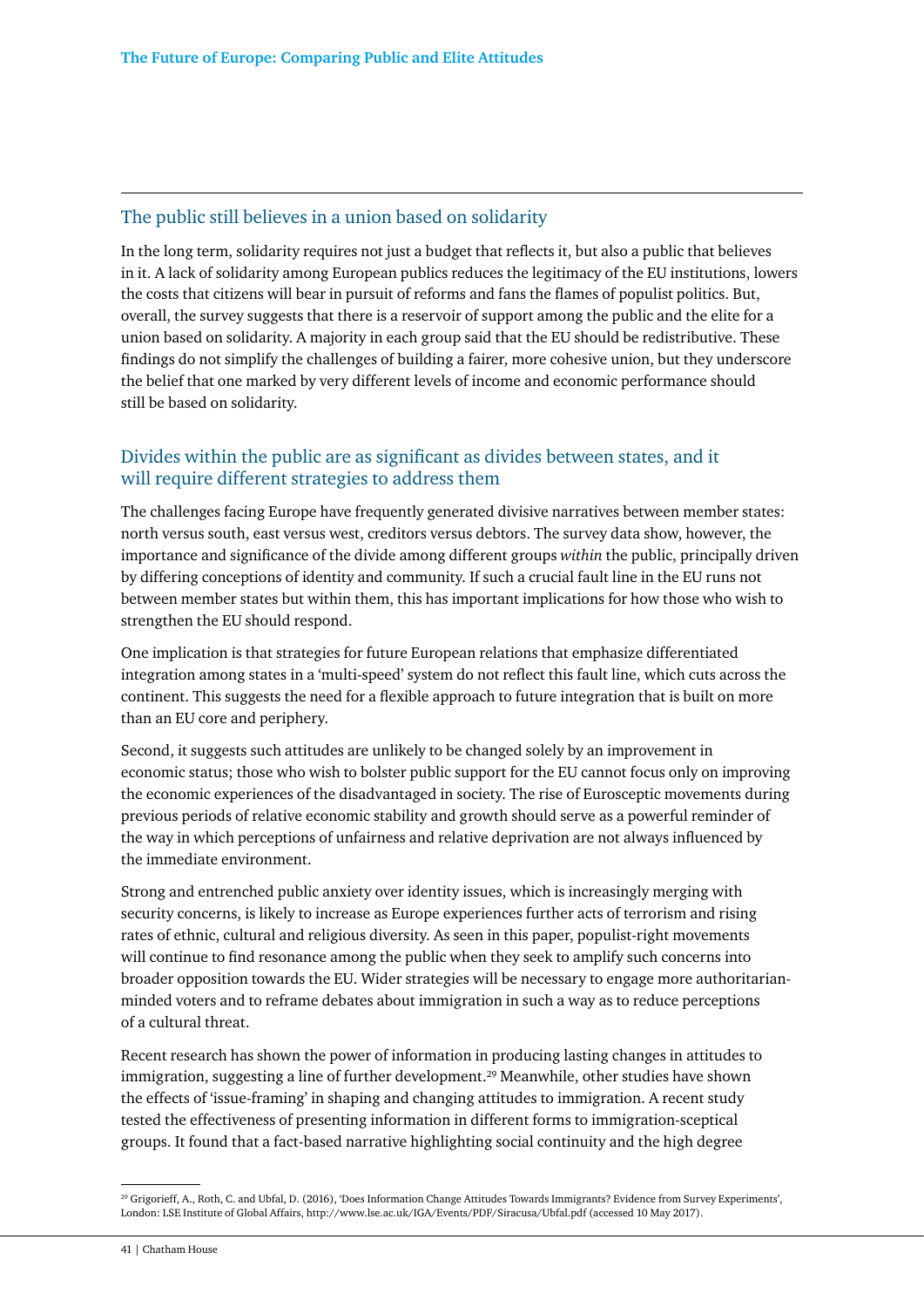of immigrant assimilation was more effective in reducing concerns about immigration than a storyline that highlighted and celebrated change and diversity.30 This fits with the findings of previous studies looking at how to change attitudes to immigration through public information campaigns, which emphasize the importance of trying to reframe public understanding of the issues (i.e. focusing on how information about immigration is packaged and presented), tailoring messages for different audiences, and combining information with personal stories.<sup>31</sup> Over the longer term, the leadership of the EU institutions, civil society and business will need to invest far more in attempting to close the gap between their own attitudes and those of many citizens in the realm of identity politics and, specifically, immigration.

For all the challenges and prevailing pessimism, Europe still has extraordinary strengths. It remains politically stable compared with much of the globe, some of its economies are among the most competitive in the world, and it has some of the healthiest, wealthiest and most equal societies. The challenge for the EU is to utilize these strengths and to build on the historic achievements of integration in a way that reflects economic needs and political realities over the coming decades. If it is to succeed and thrive, the EU's leaders must think boldly and act quickly, prioritizing flexibility over dogma and engaging frankly with political realities as the first stage in a process of political renewal.

<sup>30</sup> Kaufmann, E. (2016), 'Assimilation and the Immigration Debate', London: Fabian Society, [http://www.fabians.org.uk/assimilation-and-the](http://www.fabians.org.uk/assimilation-and-the-immigration-debate/)[immigration-debate \(](http://www.fabians.org.uk/assimilation-and-the-immigration-debate/)accessed 10 May 2017).

<sup>31</sup> Crawley, H. (2009), *Understanding and Changing Public Attitudes: A Review of Existing Literature from Public Information and Communication Campaigns,* London: Barrow Cadbury Trust, [https://www.barrowcadbury.org.uk/wp-content/uploads/2012/11/Understanding-public-attitudes](https://www.barrowcadbury.org.uk/wp-content/uploads/2012/11/Understanding-public-attitudes-a-review-of-existing-evidence-from-public-information-and-communication-campaigns1.pdf)[a-review-of-existing-evidence-from-public-information-and-communication-campaigns1.pdf](https://www.barrowcadbury.org.uk/wp-content/uploads/2012/11/Understanding-public-attitudes-a-review-of-existing-evidence-from-public-information-and-communication-campaigns1.pdf) (accessed 10 May 2017).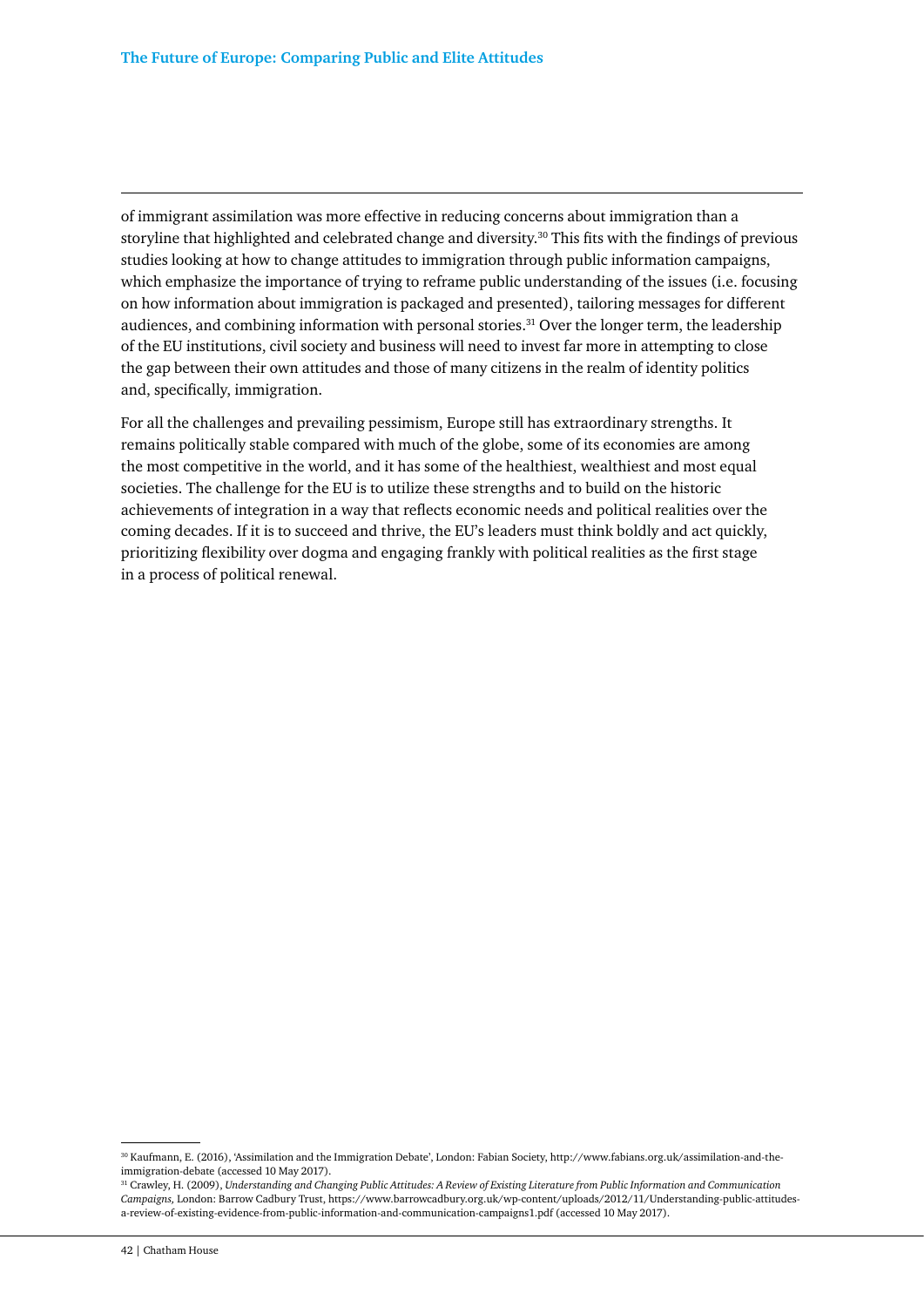# <span id="page-43-0"></span>Appendix

# **Survey design**

The survey design began in July 2016 between Chatham House researchers and Kantar Public, with input from partner think-tanks and institutions. The survey was finalized in English and French in November 2016. The full translation process followed shortly after for all other languages used in the survey. The questionnaire was translated into each of the languages and a three-stage process of revision was applied.

Most questions were asked of both the general public sample and the elite sample so that comparisons could be drawn. The public survey included some socio-demographic questions not asked of the elite (for example, experience of social hardship). The elite survey included some additional policy-focused questions about the current situation in Europe which were not asked of the public (for example, on the EU's approach towards Russia).

| Country | Languages     |
|---------|---------------|
| Austria | German        |
| Belgium | French, Dutch |
| France  | French        |
| Germany | German        |
| Greece  | Greek         |
| Hungary | Hungarian     |
| Italy   | Italian       |
| Poland  | Polish        |
| Spain   | Spanish       |
| UK      | English       |

# **General public survey**

The general public survey was conducted between December 2016 and January 2017 among a representative sample of the population in 10 European countries (Austria, Belgium, France, Germany, Greece, Hungary, Italy, Poland, Spain and the UK). At least 1,000 interviews per country were conducted online using Lightspeed Research panels. Quotas were applied on age, gender and region, and deviations were corrected with post-stratification weights. The total sample size was 10,195.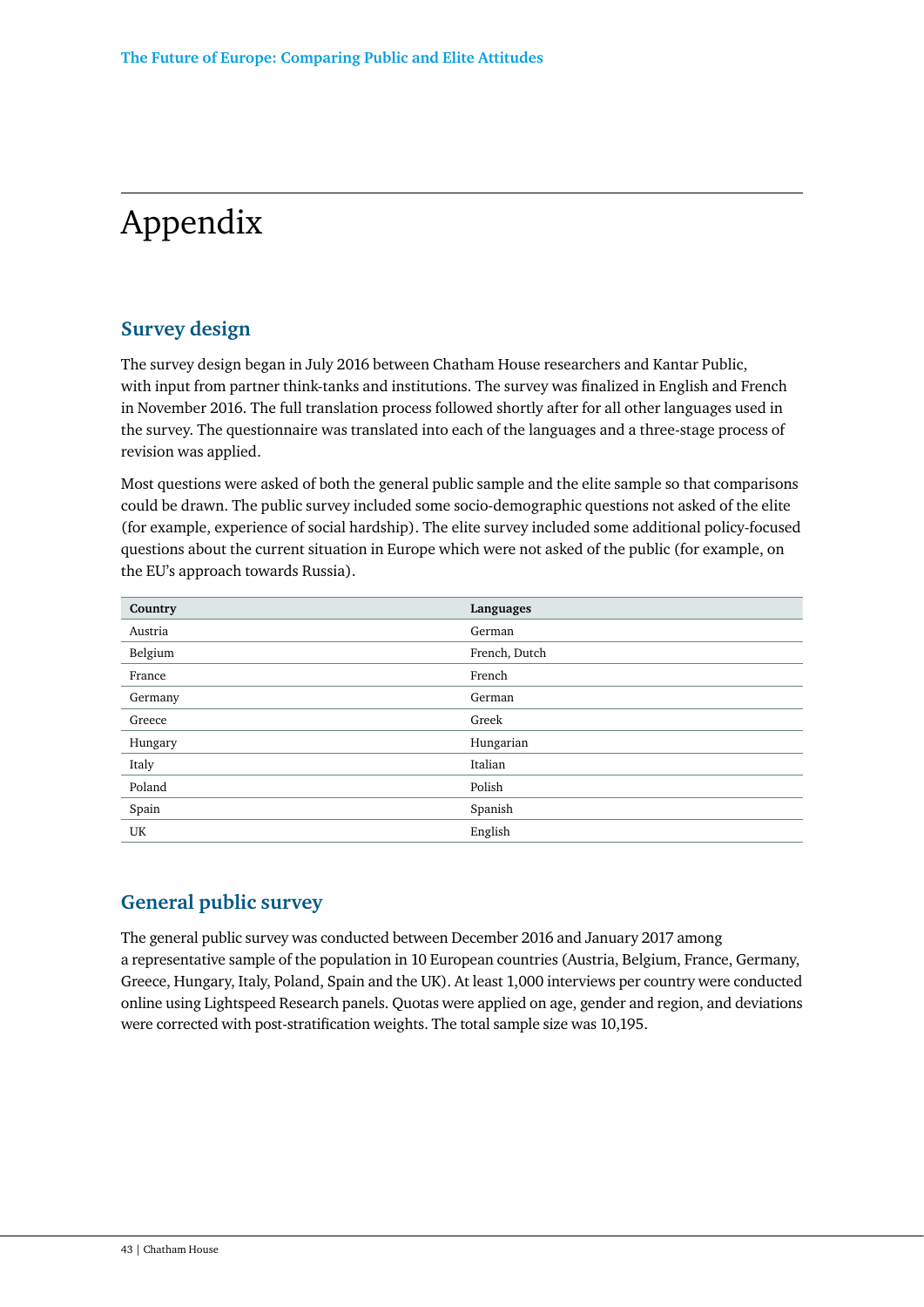| Country | <b>Start date</b> | <b>End date</b> |       |
|---------|-------------------|-----------------|-------|
| Austria | 13/12/2016        | 11/01/2017      | 1,082 |
| Belgium | 14/12/2016        | 06/01/2017      | 1,002 |
| France  | 15/12/2016        | 08/01/2017      | 1,066 |
| Germany | 15/12/2016        | 06/01/2017      | 1,003 |
| Greece  | 15/12/2016        | 06/01/2017      | 1,001 |
| Hungary | 13/12/2016        | 11/01/2017      | 1,036 |
| Italy   | 15/12/2016        | 07/01/2017      | 1,001 |
| Poland  | 13/12/2016        | 06/01/2017      | 1,001 |
| Spain   | 14/01/2016        | 06/01/2017      | 1,000 |
| UK      | 12/12/2016        | 06/01/2017      | 1,003 |
|         |                   |                 |       |

#### **General public survey fieldwork details**

### **Elite survey**

The elite survey was conducted between January 2017 and February 2017 in the same 10 countries. The overall number of interviewees was 1,823 (between 160 and 205 per country). The elites interviewed were defined as follows using four broad categories: politicians (local, national, European),<sup>32</sup> journalists (news journalists), business leaders (small, medium and large enterprises) and civil society leaders (NGOs, associations, trade unions or universities). The survey was conducted via national research agencies (mostly Kantar agencies), predominantly by telephone. In some countries, some interviews were conducted face to face (Greece and Hungary) or online (Poland). Quotas on each of the four target groups (around 40–50 per category per country) were applied in order to ensure an even spread of respondent profiles across the sample.

| Country | <b>Fieldwork</b><br>agency | <b>Start date</b> | <b>End date</b> | No. of<br>interviews | Mode        |
|---------|----------------------------|-------------------|-----------------|----------------------|-------------|
| Austria | Kantar TNS                 | 13/01/2017        | 24/01/2017      | 162                  | <b>CATI</b> |
| Belgium | Kantar TNS                 | 16/01/2017        | 14/02/2017      | 182                  | CATI        |
| France  | Kantar Public              | 13/01/2017        | 31/01/2017      | 160                  | CATI        |
| Germany | Kantar EMNID               | 19/01/2017        | 13/02/2017      | 193                  | <b>CATI</b> |
| Greece  | Kantar TNS                 | 24/01/2017        | 20/02/2017      | 203                  | CATI/CAPI   |
| Hungary | Kantar TNS                 | 16/01/2017        | 17/02/2017      | 205                  | CATI/CAPI   |
| Italy   | Kantar TNS                 | 16/01/2017        | 07/02/2017      | 180                  | CATI        |
| Poland  | Kantar Public              | 20/01/2017        | 10/02/2017      | 180                  | CATI/CAWI   |
| Spain   | Facts Ltd                  | 16/01/2017        | 21/02/2017      | 178                  | CATI        |
| UK      | Facts Ltd                  | 16/01/2017        | 09/02/2017      | 180                  | <b>CATI</b> |

#### **Elite survey fieldwork details**

Note: CATI = computer-assisted telephone interviewing; CAWI = computer-assisted web interviewing; CAPI = computer-assisted personal interviewing.

 $^{32}$  Very small business with fewer than five employees were not part of the sample.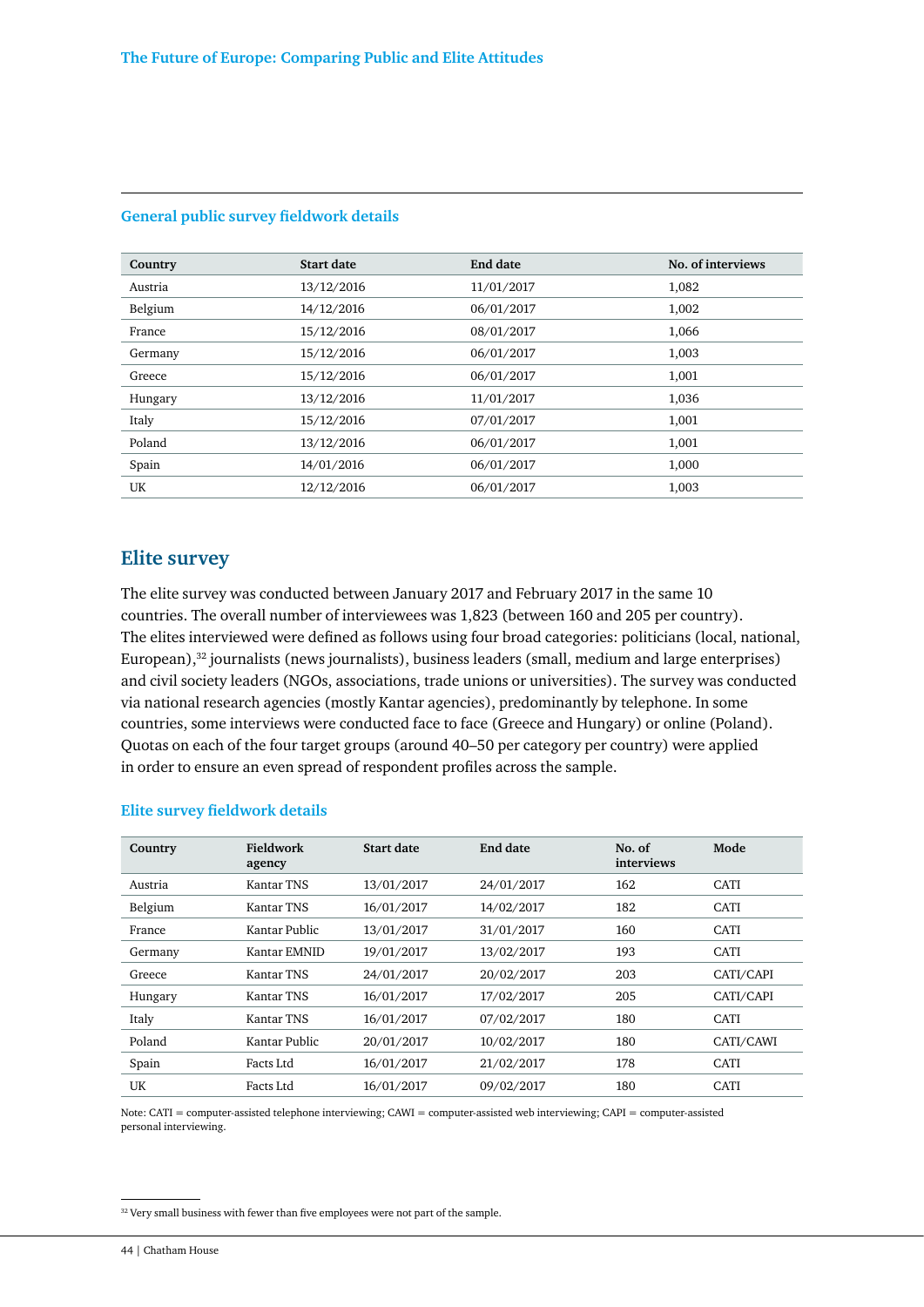# <span id="page-45-0"></span>About the Authors

**David Cutts** is a professor in political science at the University of Birmingham and an associate fellow with the Europe Programme at Chatham House. Previously, he worked at the University of Manchester and the University of Bath. He has a particular interest in electoral and political behaviour, party and political campaigning, political and civic engagement, party competition and methods for modelling political behaviour. He has published numerous articles in leading journals, including the *American Journal of Political Science*, the *Journal of Politics*, the *European Journal of Political Research* and the *British Journal of Political Science*. From July 2017, Professor Cutts will be the joint lead editor of *Political Studies Review*.

**Matthew Goodwin** is a professor of political science at the University of Kent, a visiting senior fellow with the Europe Programme at Chatham House, and senior fellow at the UK in a Changing Europe Initiative. He is known for his work on Britain and Europe, radicalism, immigration and Euroscepticism. In 2010, he was appointed lecturer in political science at the University of Nottingham. He was also recipient of an ESRC Knowledge Exchange Fellowship and spent 12 months on a full-time secondment in a central government department, working on extremism and integration issues. In 2015 he was appointed professor of politics at the University of Kent. His most recent book is *Brexit: Why Britain Voted to Leave the European Union* (CUP, 2017), co-authored with Harold Clarke and Paul Whiteley.

**Thomas Raines** is a research fellow at Chatham House, where he manages the Europe Programme. Previously, he worked in the Strategy Unit of the Foreign & Commonwealth Office in London. His research interests lie in the UK's relationship with the EU, British foreign policy, and public attitudes to international affairs. He is the author of a number of Chatham House research papers, including *Internationalism or Isolationism? British Attitudes Towards the UK's International Priorities* (2015); *Europe's Energy Union* (2016), with Shane Tomlinson; and *UK Unplugged? The Impacts of Brexit on Energy and Climate Policy* (2016), with Antony Froggatt and Shane Tomlinson.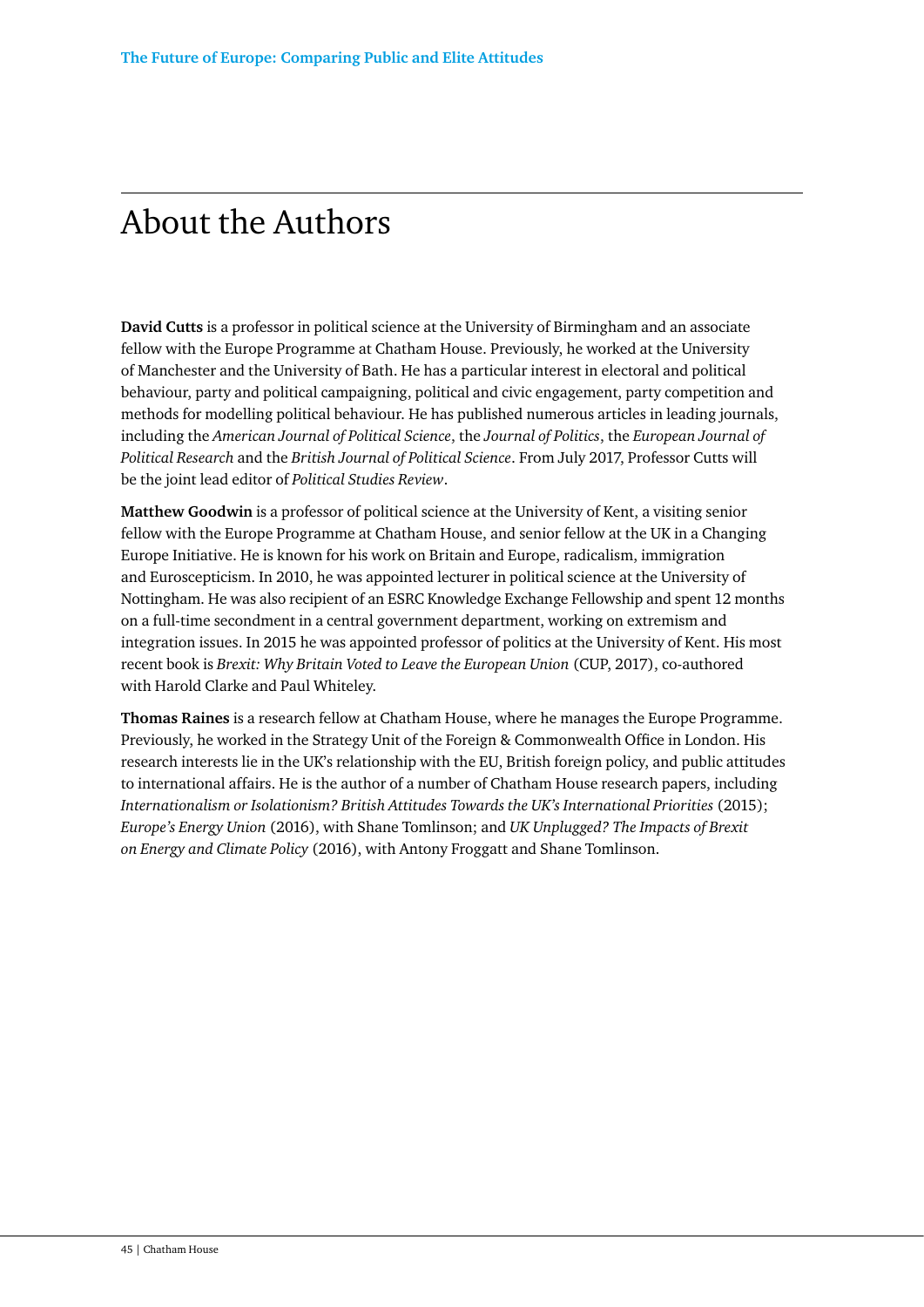# <span id="page-46-0"></span>Acknowledgments

This research paper would not have been possible without the generous support of Stiftung Mercator, the Robert Bosch Stiftung, the King Baudouin Foundation and the ERSTE Stiftung.

In particular, the authors would like to thank Rana Islam and Ann-Kristin Montino (Stiftung Mercator); Jacob Düringer (Robert Bosch Stiftung); Stefan Schäfers (King Baudouin Foundation); and Robin Gosejohann and Marianne Schlögl (ERSTE) for their support and advice throughout the project.

We are grateful to Nicolas Becuwe, Sophie Goudet and Chris Hanley (Kantar Public) for their help and advice in the survey's design and implementation.

In addition, we would like to thank Janis Emmanouilidis and Yann-Sven Rittelmeyer (European Policy Centre); Jana Puglierin (DGAP); Salvador Llaudes (Real Instituto Elcano); Eleni Panagiotarea (ELIAMEP); Krzysztof Blusz (WiseEuropa); Riccardo Alcaro (Istituto Affari Internazionali); Péter Krekó (Political Capital); Almut Möller (ECFR Berlin); Alexander Mattelaer (Egmont); Edit Inotai (Centre for Euro-Atlantic Integration and Democracy (CEID)) and Paul Schmidt (OEGFE) for their helpful contributions over the course of this project. We are grateful to all other workshop participants and interviewees in Brussels, Berlin and London.

Special thanks are due to Robin Niblett, Quentin Peel, Nick Bouchet and Angelos Chryssogelos from Chatham House for their advice and comments on earlier drafts, and to two blind peer reviewers. We are grateful to Michael Tsang and Jake Statham for editing the paper, to Jason Naselli and Jenny Williams for their help with editing and outreach, and to Autumn Forecast at Soapbox for designing it.

Finally, we would like to thank Georgina Wright and Alina Lyadova from the Europe Programme at Chatham House for all their help and support over the duration of this project.